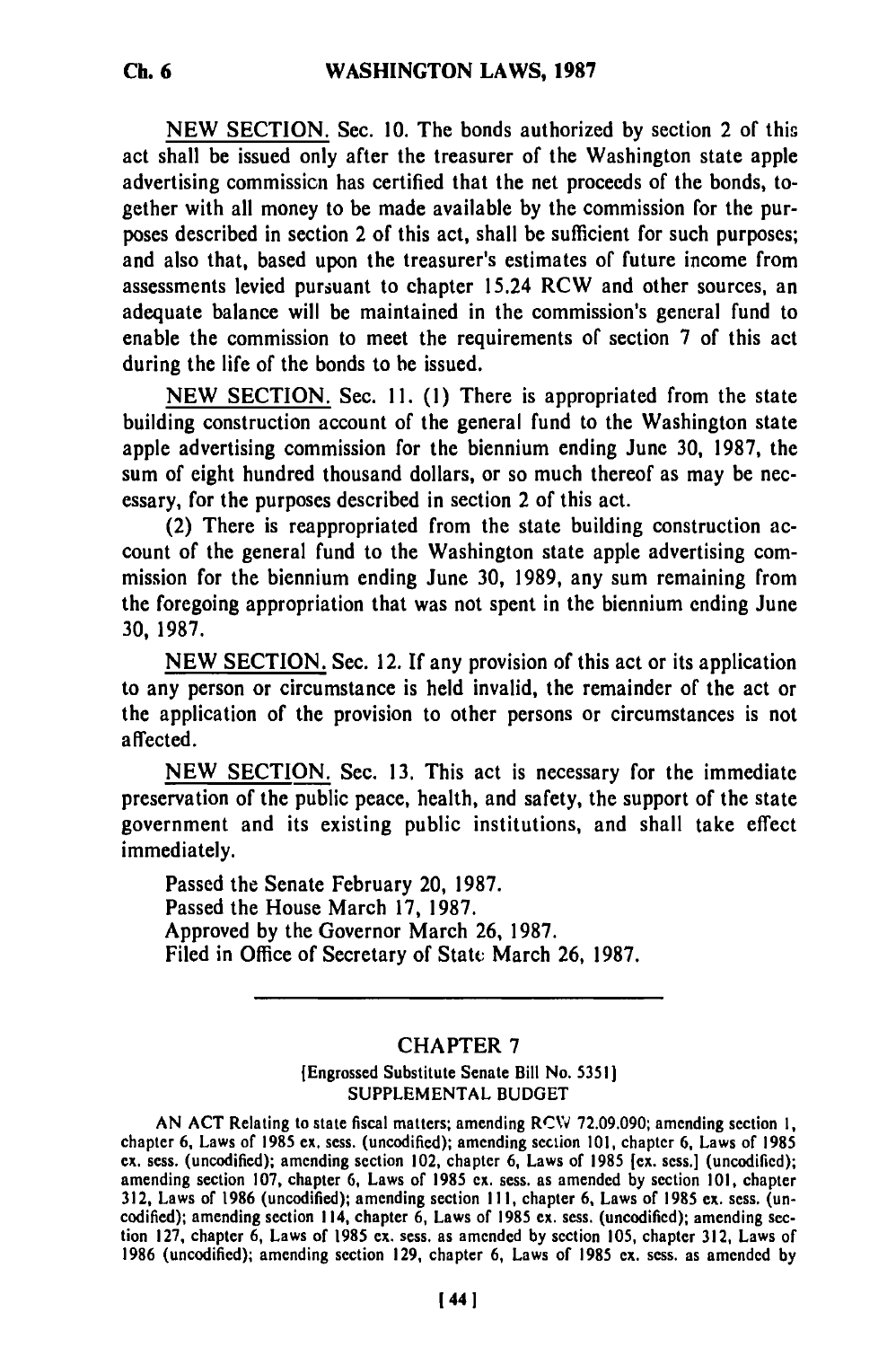section **106,** chapter **312,** Laws of **1986** (uncodifled); amending section **135,** chapter **6,** Laws of **1985 ex.** sess. (uncodified); amending section 144, chapter **6,** Laws of **1985 ex.** sess. (uncodifled); amending section **217,** chapter **6,** Laws of **1985 ex.** sess. as amended **by** section **211,** chapter **312,** Laws of **1986** (uncodified); amending section 221, chapter **6,** Laws of **1985 ex. sess.** as amended **by** section **213,** chapter **312,** Laws of **1986** (uncodified); amending section **223,** chapter **6,** Laws of **1985 ex.** sess. as amended **by** section **215,** chapter **312,** Laws of **1986** (uncodifled); amending section 224, chapter **6,** Laws of **1985 ex.** sess. as amended **by** section **216,** chapter **312,** Laws of **1986** (uncodified); amending section **301,** chapter **6,** Laws of **1985** ex. sess. as amended **by** section **301,** chapter **312,** Laws **of 1986** (uncodified); amending section **303,** chapter **6,** Laws of **1985** ex. sess. as amended **by** section **302,** chapter **312,** Laws of **1986** (uncodified); amending section **310,** chapter **6,** Laws of **1985** ex. sess. as amended **by** section **303,** chapter **312,** Laws of **1986** (uncodified); amending section 314, chapter **6,** Laws of **1985 ex.** sess. as amended **by** section **305,** chapter **312,** Laws of **1986** (uncodified); amending section **315,** chapter **6,** Laws of **1985 ex.** sess. as amended **by** section **306,** chapter **312,** Laws of **1986** (uncodified); amending section **317,** chapter **6,** Laws of **1985 ex.** sess. (uncodified); amending section **1,** chapter 460, Laws of **1985** (uncodified); amending section 402, chapter **6,** Laws of **1985** ex. sess. as amended **by** section 402, chapter **312,** Laws of **1986** (uncodified); amending section 403, chapter **6,** Laws of **1985 ex.** sess. (uncodified); amending section **503,** chapter **6,** Laws of **1985** ex. sess. as amended **by** section **502,** chapter **312,** Laws of **1986** (uncodified); amending section 504, chapter **6,** Laws of **1985** ex. sess. as amended **by** section 504, chapter **312,** Laws of **1986** (uncodified); amending section **506,** chapter **6,** Laws of **1985 ex.** sess. as amended **by** section **505,** chapter **312,** Laws of **1986** (uncodified); amending section **508,** chapamended by section 505, chapter 312, Laws of 1986 (uncodified); amending section 508, chapter 6, Laws of 1985 ex. sess. (uncodified); amending section 514, chapter 6, Laws of 1985 ex. sess. as amended **by** section **508,** chapter **312,** Laws of **1986** (uncodified); amending section **607,** chapter **6,** Laws of **1985 ex.** sess. as amended **by** section 604, chapter **312,** Laws of **1986** (uncodified); amending section **707,** chapter **6,** Laws of **1985 ex.** sess. (uncodifled); amending section **711,** chapter **6,** Laws of **1985** ex. sess. as amended **by** section **707,** chapter **312,** Laws of **1986** (uncodified); amending section **712,** chapter **6,** Laws of **1985 ex.** sess. (uncodified); amending section **903,** chapter **312,** Laws of **1986** (uncodified); amending section **119,** chapter **373,** Laws of **1985** (uncodified); amending section **306,** chapter **373,** Laws of **1985** (uncodi**fled);** amending section **308,** chapter **373,** Laws of **1985** (uncodified); amending section **373,** fied); amending section 308, chapter 373, Laws of 1985 (uncodified); amending section 373, Laws of 1985 ex.<br>chapter 373, Laws of 1985 (uncodified); adding new sections to chapter 6, Laws of 1985 ex. sess.; adding new sections to chapter **373,** Laws of **1985;** creating a new section; repealing **sec**tion 201, chapter **6,** Laws of **1985 ex.** sess., section 201, chapter **312,** Laws of **1986** (uncodi**fled);** repealing section 202, chapter **6,** Laws of **1985** ex. sess. (uncodifled); repealing section **203,** chapter **6,** Laws of **1985 ex.** sess., section 202, chapter **312,** Laws of **1986** (uncodified); repealing section 204, chapter **6,** Laws of **1985 ex.** sess. (uncodified); repealing section **205,** repealing section 204, chapter 6, Laws of 1985 ex. sess. (uncodified); repealing section 205, chapter 6, Laws of 1985 ex. sess., section 203, chapter 312, Laws of 1986 (uncodified); repealing section 206, chapter 6, Laws of 1985 ex. sess., section 204, chapter 312, Laws of 1986 Laws of **1986** (uncodified); repealing section **208,** chapter **6,** Laws of **1985 ex.** sess., section **206,** chapter **312,** Laws of **1986** (uncodified); repealing section **209,** chapter **6,** Laws of **1985 ex.** sess. (uncodified); repealing section 210, chapter **6,** Laws of **1985** ex. sess. (uncodified); **re**ex. sess. (uncodified); repealing section 210, chapter 6, Laws of 1985 ex. sess. (uncodified); re-<br>pealing section 211, chapter 6, Laws of 1985 ex. sess., section 207, chapter 312, Laws of 1986 (uncodifled); repealing section 212, chapter **6,** Laws of **1985** ex. sess. (uncodifled); repealing section **213,** chapter **6,** Laws of **1985** ex. sess., section **208,** chapter **312,** Laws **of 1986** (uncodified); repealing section 214, chapter **6,** Laws of **1985 ex.** sess., section **209,** chapter **312,** Laws of **1986** (uncodified); repealing section **215,** chapter **6,** Laws of **1985 ex.** sess., section 210, of 1986 (uncodified); repealing section 215, chapter 6, Laws of 1985 ex. sess., section 210, chapter 312, Laws of 1986 (uncodified); repealing section 809, chapter 312, Laws of 1986<br>(uncodified); making appropriations; and declaring an emergency.

Be it enacted **by** the Legislature of the State of Washington:

Sec. **1.** Section **1,** chapter **6,** Laws of **1985** ex. sess. (uncodified) is amended to read as follows:

**(1) A** budget is hereby adopted and, subject to the provisions set forth in the following sections, the several amounts specified in the following sections, or so much thereof  $\alpha$  shall be sufficient to accomplish the purposes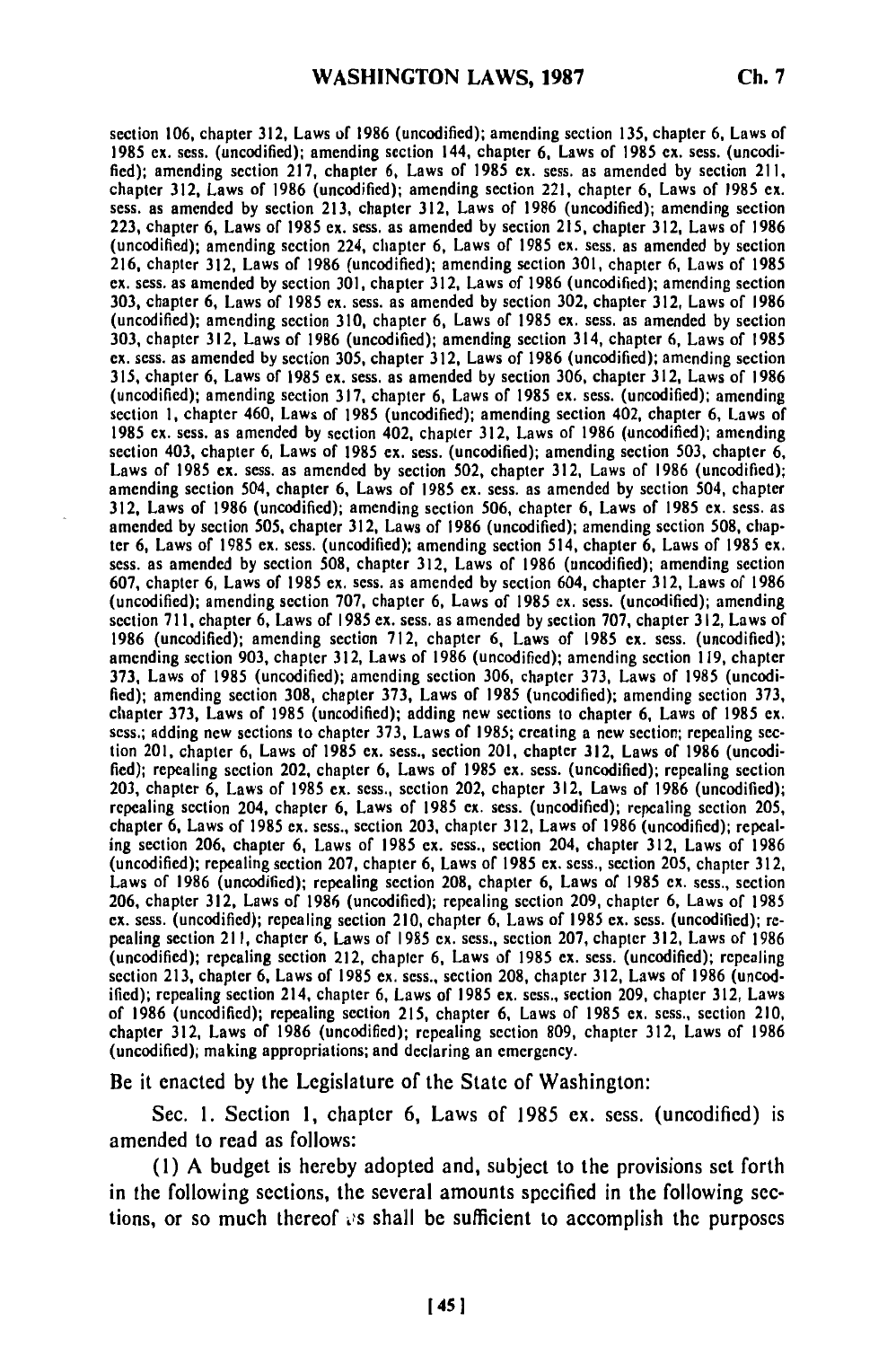designated, are hereby appropriated and authorized to be ((disbursed)) incurred for salaries, wages, and other expenses of the agencies and offices of the state and for other specified purposes for the fiscal biennium beginning July 1, **1985,** and ending June **30, 1987,** except as otherwise provided, out of the several funds of the state hereinafter named.

(2) Unless the context clearly requires otherwise, the definitions in this section apply throughout this act.

(a) "Fiscal year **1986"** or **"FY** 1986" means the fiscal year ending June **30,** 1986.

**(b)** "Fiscal year **1987"** or **"FY 1987"** means the fiscal year ending June **30, 1987.**

(c) "Provided solely" means the specified amount may be spent only for the specified purpose. Unless otherwise specifically authorized in this act, any portion of an amount provided solely for a specified purpose which is unnecessary to fulfill the specified purpose shall revert.

**(d)** "Revert" or "lapse" means the amount shall return to an unappropriated status.

 $((\langle 4 \rangle)$ ) (3) The appropriations in this act shall be initially allotted as provided in this act for each fiscal year.

**(((5))) (4)** The legislature intends that the services and functions of state government be sustained through June **30, 1987,** within the total amounts appropriated for the biennium in this act without any supplemental appropriations. **By** December **31, 1985,** the governor shall submit to the legislature an expenditure control plan which includes a report of actions taken and future measures proposed to implement the intent expressed in this subsection. The plan shall also include proposed measures in response to any revenue decrease predicted in the December **1985** official revenue forecast. Legislative action, other than amendments to this act, shall not be required for implementation of the plan. The plan shall be accompanied **by** appropriate supporting documentation similar to that required for budget documents under RCW **43.88.030.**

### PART I

### **GENERAL GOVERNMENT**

Sec. **101.** Section **101,** chapter **6,** Laws of **1985** ex. sess. (uncodified) is amended to read as follows:

FOR THE **HOUSE** OF REPRESENTATIVES

|                                                          | FY 1986    | <b>FY 1987</b> |
|----------------------------------------------------------|------------|----------------|
| General Fund Appropriation  \$ 14,515,000 ((15,834,000)) |            |                |
|                                                          |            | 20,509,000     |
| Total Appropriation $\mathfrak{S}((30,349,000))$         |            |                |
|                                                          | 35,024,000 |                |

Sec. 102. Section 102, chapter **6,** Laws of **1985** [ex. sess.] (uncodified) is amended to read as follows: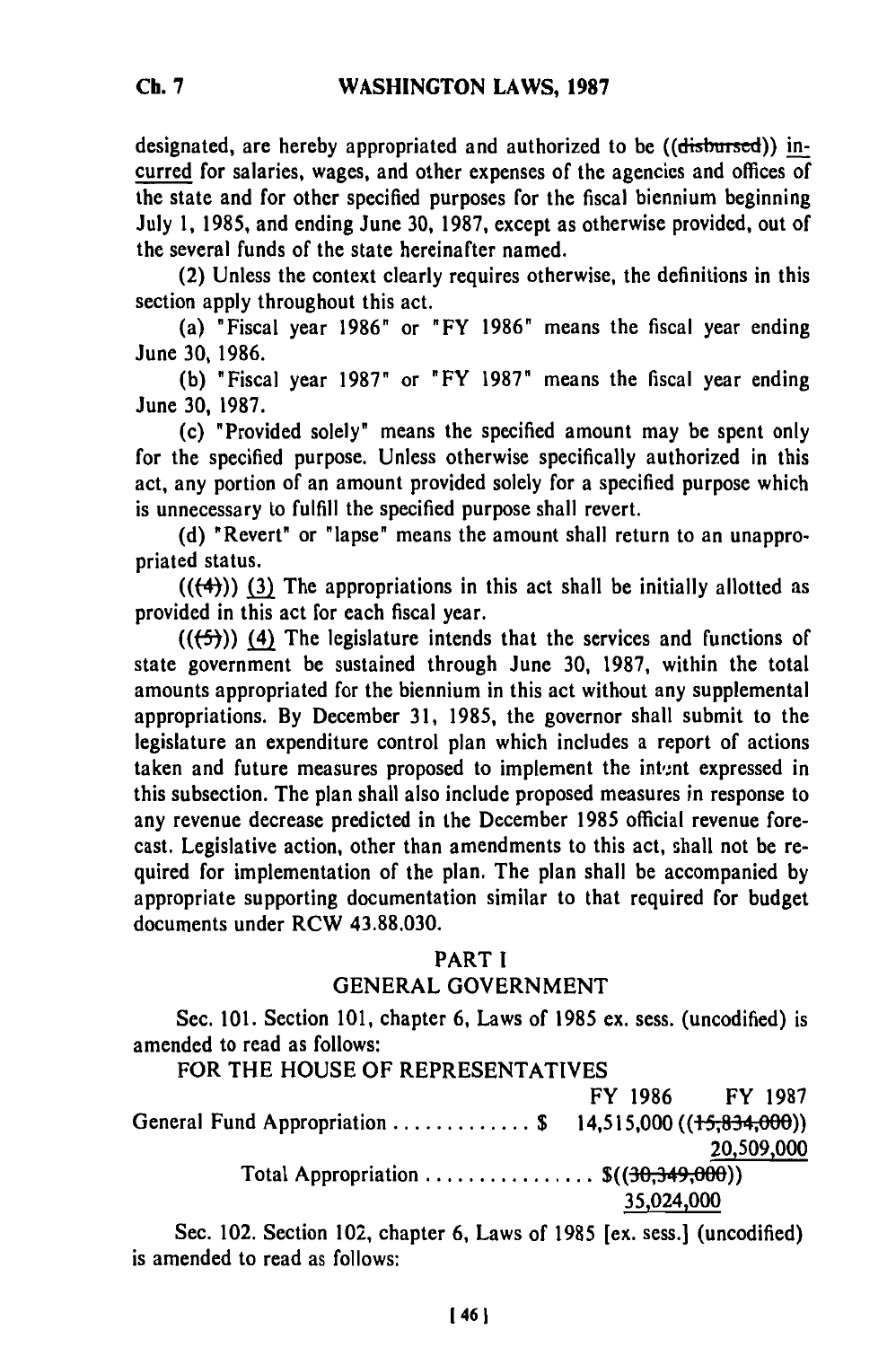### FOR THE **SENATE**

FY 1986 FY **1987** General Fund Appropriation ............. **\$** 11,092,000((13,56i,000)) **16,236,000** Total Appropriation .................. \$((24,653,000))<br>27,328,000

**NEW** SECTION. Sec. 103. A new section is added to chapter **6,** Laws of 1985 ex. sess. to read as follows:

FOR THE **JOINT LEGISLATIVE** SYSTEMS COMMITTEE General fund appropriation ............................\$ 1,281,000

The appropriation in this section is subject to the following conditions and limitations: The appropriation shall be deposited in the legislative systems revolving fund.

Sec. 104. Section **107,** chapter 6, Laws of 1985 ex. sess. as amended **by** section 101, chapter **312,** Laws of 1986 (uncodified) is amended to read as follows:

FOR THE **SUPREME COURT**

FY 1986 FY **1987** General Fund Appropriation ....... **\$** 4,436,000 **((4,651,600)) 4,951,000** Total Appropriation .............. \$((9,087,000)) **9,387,000**

The appropriations in this section are subject to the following conditions and limitations:

(1) \$1,314,000 of the fiscal year 1986 appropriation and  $\left(\frac{1,314,000}{1,614,000}\right)$  1,614,000 of the fiscal year 1987 appropriation are provided solely for the indigent appeals program.

(2) \$215,000 of the appropriation is provided solely for the twelvemonth project ABLE (Appellate Backlog Elimination). The funds are to be expended during the twelve months of the project in divisions **I** and **II** of the court of appeals.

Sec. 105. Section **111,** chapter 6, Laws of 1985 ex. sess. (uncodified) is amended to read as follows:

FOR THE ((HUDICIAL QUALIFICATIONS COMMISSION)) COMMISSION ON JUDICIAL CONDUCT

| FY 1986                                       | FY 1987     |
|-----------------------------------------------|-------------|
| 177,000                                       | ((177,000)) |
|                                               | 253,000     |
| Total Appropriation $\mathfrak{S}((354,000))$ |             |
| 430,000                                       |             |
|                                               |             |

Sec. **106.** Section 114, chapter **6,** Laws of 1985 ex. sess. (uncodified) is amended to read as follows: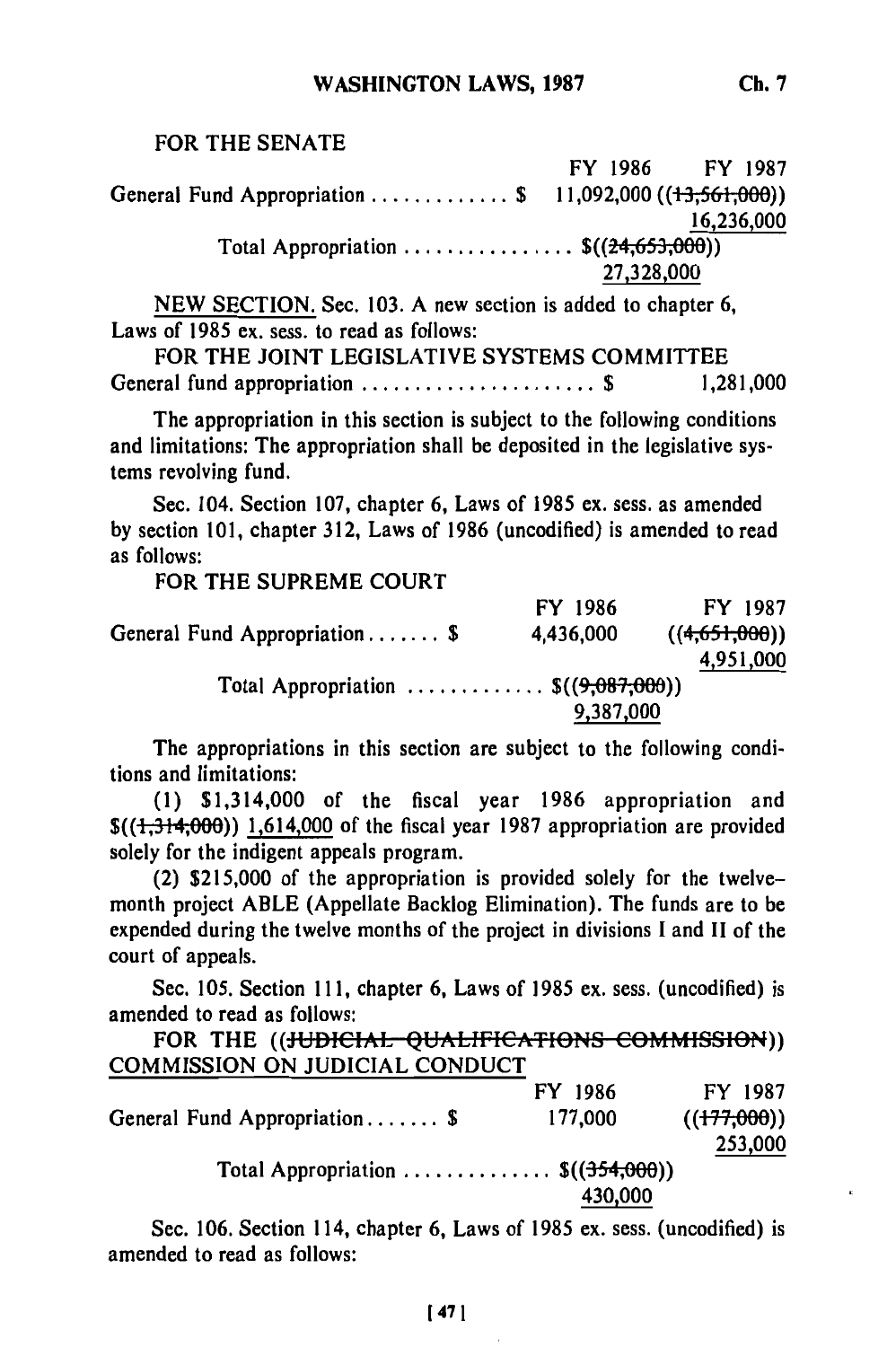| FOR THE SECRETARY OF STATE                     |           |                            |
|------------------------------------------------|-----------|----------------------------|
|                                                | FY 1986   | FY 1987                    |
| General Fund Appropriation \$                  | 3,242,000 | ((2,444,000))<br>2,906,000 |
| General Fund——Archives and                     |           |                            |
| Records Management Ac-<br>count Appropriation- |           |                            |
| State  \$                                      | 878,000   | 829,000                    |
| General Fund——Archives and                     |           |                            |
| Records Management Ac-                         |           |                            |
| count Appropriation-Fed-                       |           |                            |
| eral  \$                                       | 47,000    |                            |
| Total Appropriation $\mathcal{S}((7,440,000))$ |           |                            |
|                                                |           |                            |

The appropriations in this section are subject to the following conditions and limitations:

 $(1)$   $\frac{\sqrt{1,040,000}}{2}$ ) 984,000 of the  $((\frac{\sqrt{1,040,000}}{2})$  general fund—state appropriation  $((\text{arc}))$  is provided solely to reimburse counties for the state's share of primary and general election costs and the costs of conducting mandatory recounts on state measures.

(2) \$641,000 for fiscal year **1986** and **\$((883;,66))** 1,120,000 for fiscal year 1987 of the general fund—state appropriation are provided solely for the verification of initiative and referendum petitions and the maintenance of related voter registration records, legal advertising of state measures, and the publication and distribution of the voters and candidates pamphlet.

(3) \$204,000 of the general fund—state appropriation is provided solely to pay legal costs in defense of the state's electioneering and polling places statutes.

(4) \$77,000 of the general fund-state appropriation is provided solely for implementation of federal and state statutes relating to handicapped access to polling places.

Sec. **107.** Section **127,** chapter **6,** Laws of **1985** ex. sess. as amended **by** section **105,** chapter **312,** Laws of **1986** (uncodified) is amended to read as **follows:**

| FOR THE DEPARTMENT OF REVENUE          |            |                |
|----------------------------------------|------------|----------------|
|                                        | FY 1986    | FY 1987        |
| General Fund Appropriation \$          | 30,552,000 | ((28,994,000)) |
|                                        |            | 29,344,000     |
| General Fund——Hazardous                |            |                |
| Waste Control and Elimina-             |            |                |
| tion Account Appropriation $\ldots$ \$ | 54,000     | 54,000         |
|                                        |            |                |

**Ch. 7**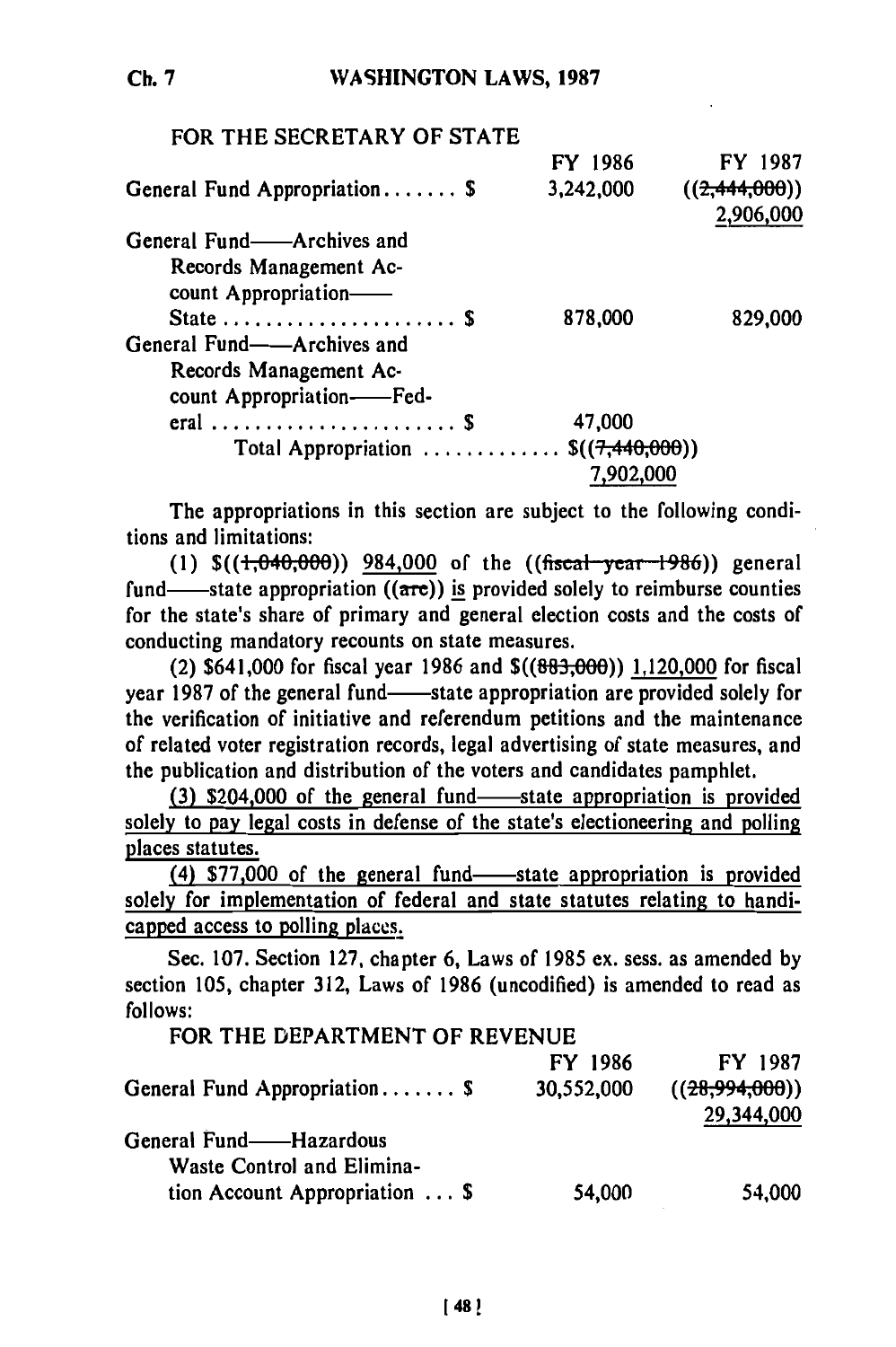62,942,000

The appropriations in this section are subject to the following conditions and limitations:

(1) The department, in cooperation with the department of social and health services, shall seek a waiver from the federal department of agriculture to delay implementation of the sales tax exemption on food stamp purchases in accordance with Public Law 99-198.

(2) **\$350,000** of the fiscal year **1987** general fund appropriation is provided solely to fund the senior citizen tax deferral program.

Sec. 108. Section 129, chapter 6, Laws of 1985 ex. sess. as amended by section 106, chapter 312, Laws of 1986 (uncodified) is amended to read as follows:

| FOR THE DEPARTMENT OF GENERAL ADMINISTRATION |            |               |
|----------------------------------------------|------------|---------------|
|                                              | FY 1986    | FY 1987       |
| General Fund Appropriation-                  |            |               |
| State  \$                                    | 3,825,000  | ((3,738,000)) |
|                                              |            | 3,838,000     |
| General Fund Appropriation-                  |            |               |
| Private/Local \$                             | 30,000     | 30,000        |
| General Fund----Motor Transport              |            |               |
| Account Appropriation  \$                    | 3,452,000  | 3,207,000     |
| <b>General Administration Facilities</b>     |            |               |
| and Services Revolving Fund                  |            |               |
| Appropriation \$                             | 9,897,000  | 9,048,000     |
| Total Appropriation $\$((33,227,000))$       |            |               |
|                                              | 33,327,000 |               |

The appropriations in this section are subject to the following conditions and limitations:

**(I)** The community college districts shall transfer to the motor transport account **\$8,373** from the general local fund and \$34,469 from the local motor pool fund. These transfers shall be made in accordance with schedules provided **by** the office of financial management.

(2) \$115,000 of the general fund-state appropriation is provided solely to continue storage and transportation activities in connection with the surplus commodities distribution program of the federal department of agriculture. **If** federal funding for this purpose is continued after September **30,** 1986, this appropriation shall lapse.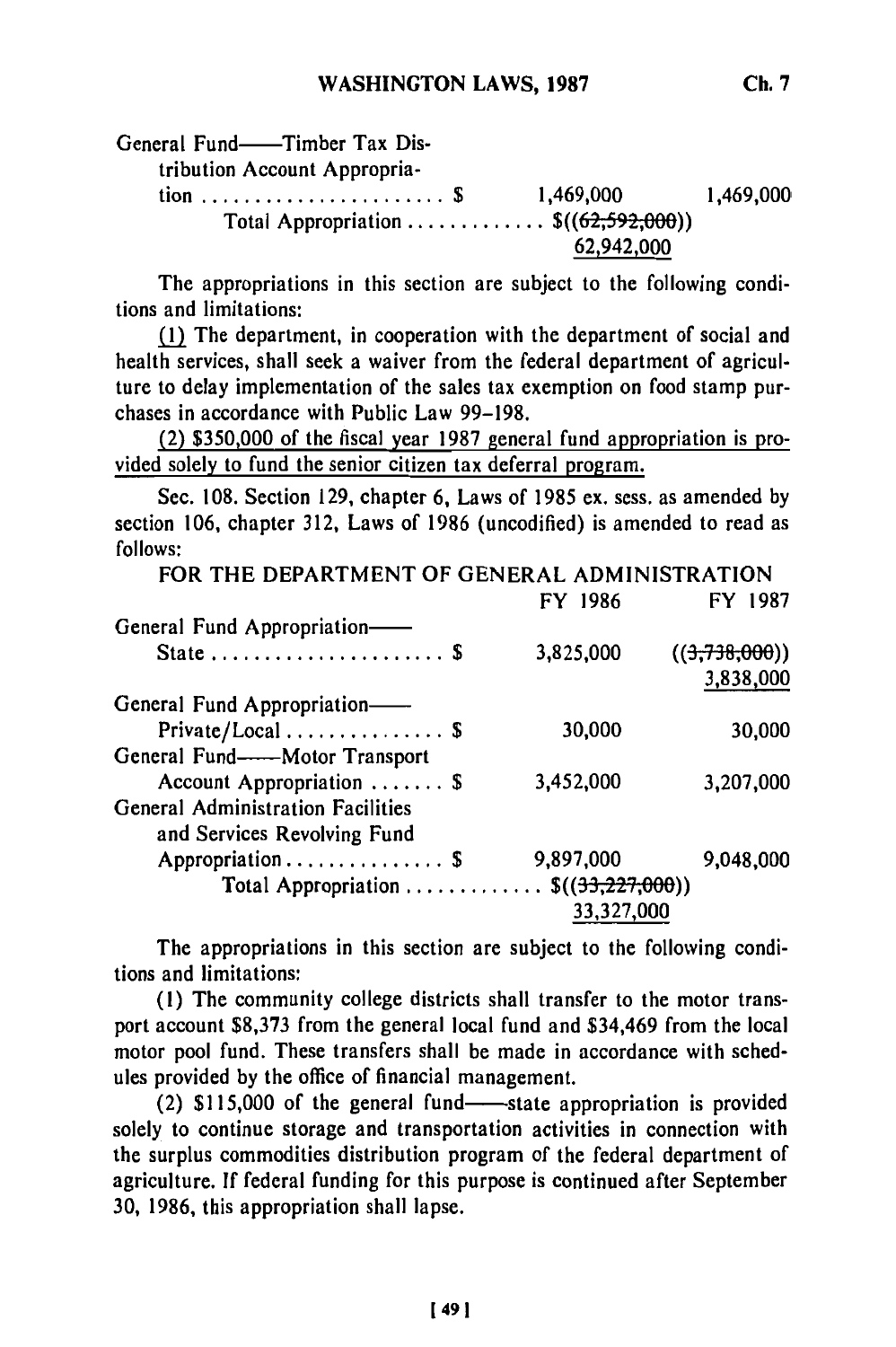**(3)** \$136,411 of the fiscal year **1986** and \$136,411 of the fiscal year 1987 general fund appropriation are provided solely for the operation of the risk management office.

(4) \$109,425 of the fiscal year 1986 and \$109,425 of the fiscal year 1987 general fund appropriation are to fully implement chapter 188, Laws of 1985.

(5) \$150,000 of the fiscal year 1986 and **\$150,000** of the fiscal year 1987 general fund—state appropriation are provided solely for energy retrofit studies.

(6) Not later than December **1,** 1986, the department shall submit to the legislature an interim plan for the relocation of offices of the department of natural resources now located in the John **A.** Cherberg building. The interim plan shall not include design or construction of the proposed natural resources building but shall include one or more specific proposals to lease appropriate space within the Olympia area to house the offices now located in the Cherberg building.

(7) \$100,000 of the fiscal year 1987 general fund—state appropriation is provided solely for payment of legal costs associated with pursuit of a damage claim for the fire in Office Building No. 2.

Sec. 109. Section 135, chapter 6, Laws of 1985 ex. sess. (uncodified) is amended to read as follows:

| FOR THE BOARD OF ACCOUNTANCY                                             |           |               |
|--------------------------------------------------------------------------|-----------|---------------|
|                                                                          | FY 1986   | FY 1987       |
| General Fund Appropriation \$                                            | 171,000   | 171,000       |
| General Fund-Certified Public                                            |           |               |
| <b>Accountant Examination Ac-</b>                                        |           |               |
| count Appropriation $\ldots \ldots \ldots$                               | 270,000   | ((270,000))   |
|                                                                          |           | 279,000       |
| Total Appropriation $\mathfrak{S}((882,000))$                            |           |               |
|                                                                          | 891,000   |               |
| Sec. 110. Section 144, chapter 6, Laws of 1985 ex. sess. (uncodified) is |           |               |
| amended to read as follows:                                              |           |               |
| FOR THE MILITARY DEPARTMENT                                              |           |               |
|                                                                          | FY 1986   | FY 1987       |
| General Fund Appropriation-                                              |           |               |
|                                                                          | 3,540,000 | ((3,569,000)) |
|                                                                          |           | 3,609,000     |
| General Fund Appropriation-                                              |           |               |
| Federal  \$                                                              | 1,043,000 | 1,049,000     |
| Total Appropriation $\mathfrak{S}((9,201,000))$                          |           |               |
|                                                                          | 9,241,000 |               |
|                                                                          |           |               |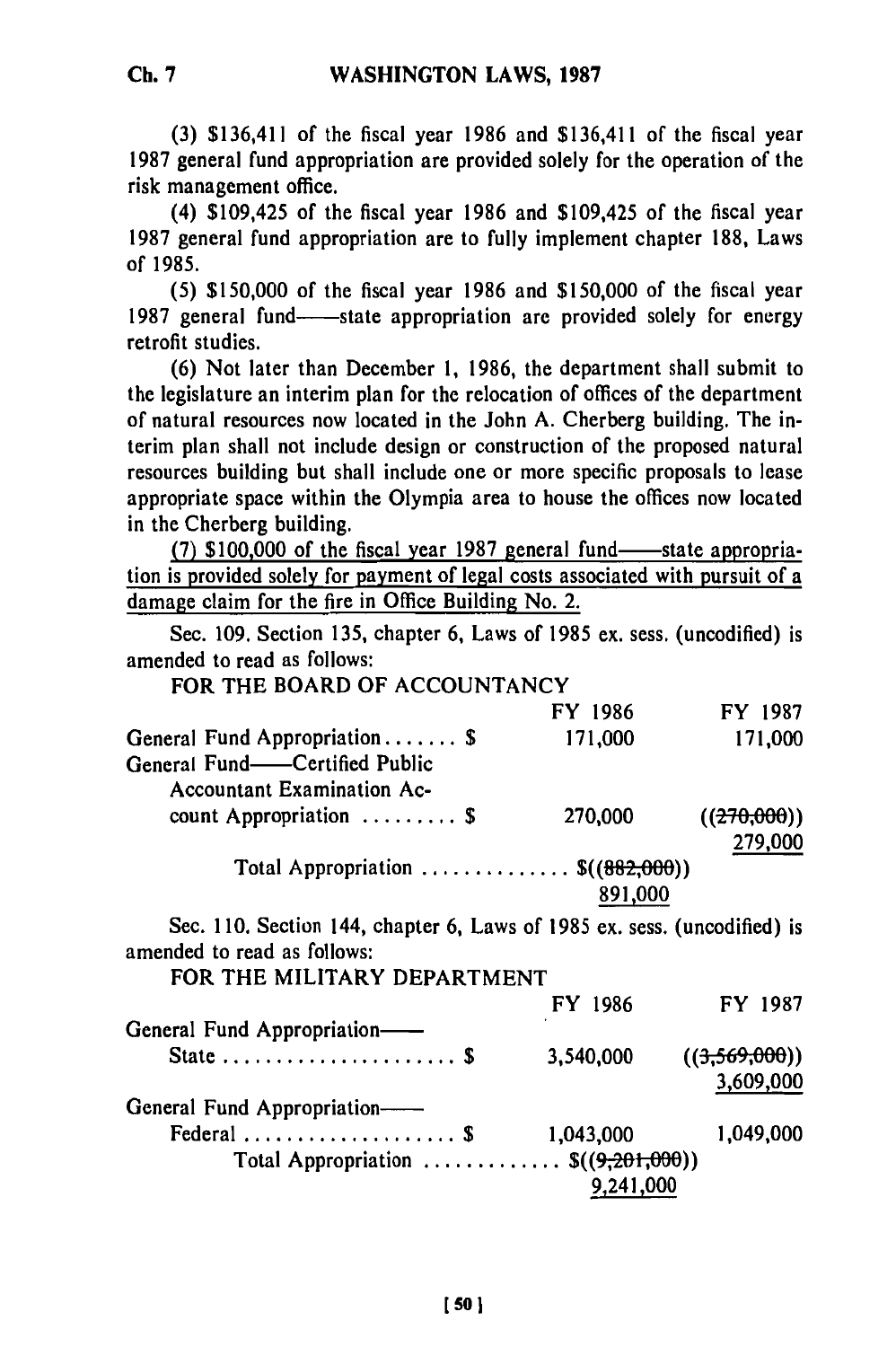## PART II HUMAN SERVICES

NEW SECTION. Sec. 201. Section 201, chapter **6,** Laws of 1985 ex. sess., section 201, chapter 312, Laws of **1986** (uncodified) is hereby repealed.

NEW SECTION. Sec. 202. A new section is added to chapter 6, Laws of **1985** ex. sess. to read as follows:

| FOR THE DEPARTMENT OF CORRECTIONS              |             |
|------------------------------------------------|-------------|
| General Fund Appropriation  \$                 | 323,578,000 |
| Institutional Impact Account Appropriation  \$ | 460,000     |
| Total Appropriation \$                         | 324,038,000 |

The appropriations in this section **are** subject to the following conditions and limitations: The appropriations in this section shall be spent as provided in this section. However, the department may spend money appropriated in a manner other than as provided only after approval **by** the director of financial management. The director of financial management shall notify the ways and means committees of the senate and house of representatives regarding deviation from legislative program appropriation levels. The moneys **are** from the general fund appropriation unless otherwise specified.

ADMINISTRATION

| <b>ADMINISTRATION</b>                                    |             |
|----------------------------------------------------------|-------------|
|                                                          | 18,209,000  |
| Institutional Impact (from the                           |             |
| Institutional Impact Account)  \$                        | 460,000     |
| Subtotal  \$                                             | 18,669,000  |
| <b>INSTITUTIONAL SERVICES</b>                            |             |
| Facility Operations  \$                                  | 234,546,000 |
| Clallam Bay Corrections Center  \$                       | 10,859,000  |
| Drug/Alcohol Program \$                                  | 1,004,000   |
|                                                          | 1,240,000   |
| Snohomish County Impact \$                               | 200,000     |
|                                                          | 247,849,000 |
| <b>COMMUNITY SERVICES</b>                                |             |
| Supervision Services  \$                                 | 30,769,000  |
| Work Training Release \$                                 | 21,502,000  |
| Director's Office  \$                                    | 2,244,000   |
| Victim/Witness Notification  \$                          | 200,000     |
| Subtotal  \$                                             | 54,715,000  |
| INSTITUTIONAL INDUSTRIES                                 |             |
| State Subsidy  \$                                        | 2,805,000   |
| TOTAL $\ldots \ldots \ldots \ldots \ldots \ldots \ldots$ | 324,038,000 |
|                                                          |             |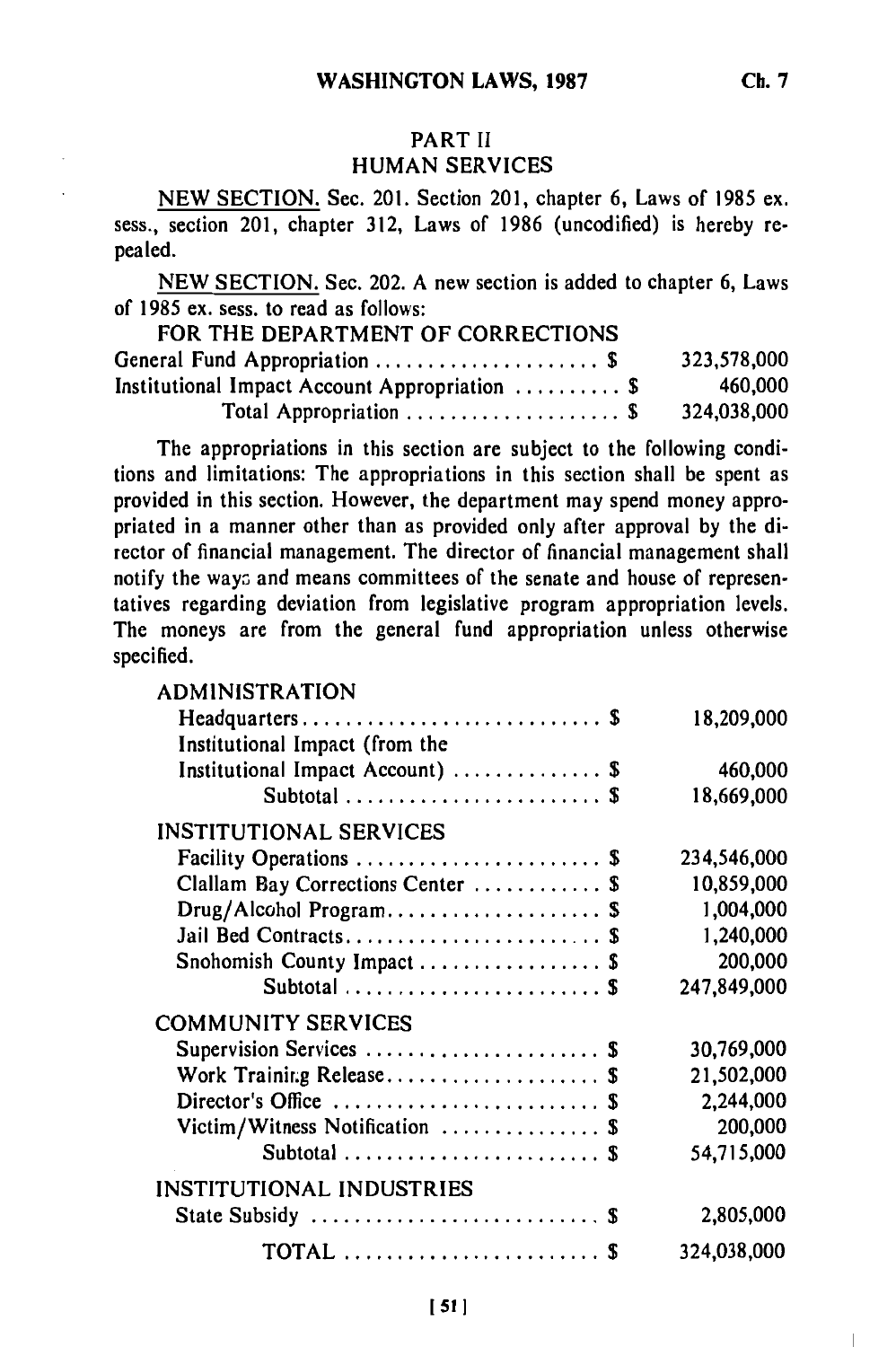Sec. 203. Section **10,** chapter 136, Laws of 1981 and RCW 72.09.090 are each amended to read as follows:<br>((Institutional industries shall have the use of the tools, materials, and

equipment which were used by the department of social and health services for correctional work programs.)) The institutional industries account is established in the state treasury. The department of corrections shall deposit in the account all moneys collected and all profits that accrue from the industrial and agricultural operations of the department and any moneys appropriated to the account. Moneys in the account may be spent only for expenses arising in the institutional industries operations.

The division's net profits from institutional industries' sales and contracts ((shall be placed in a special account and)) shall be reinvested, without appropriation, in the expansion and improvement of institutional industries. However, ((beginning five years after July 1, 1981,)) the board of directors shall annually recommend that some portion of the profits from institutional industries be returned to the state general fund.

The board and secretary shall request appropriations or increased appropriatio,'s whenever it appears that additional money is needed to provide for the establishment and operation of a comprehensive institutional industries program.

NEW SECTION. Sec. 204. The following acts or parts of acts are each hereby repealed:

**(1)** Section 202, chapter 6, Laws of 1985 ex. sess. (uncodified);

(2) Section 203, chapter 6, Laws of 1985 ex. sess., section 202, chapter 312, Laws of 1986 (uncodified);

(3) Section 204, chapter 6, Laws of 1985 ex. sess. (uncodified);

(4) Section 205, chapter 6, Laws of 1985 ex. sess., section 203, chapter 312, Laws of 1986 (uncodified);

(5) Section 206, chapter 6, Laws of 1985 ex. sess., section 204, chapter 312, Laws of 1986 (uncodified);

(6) Section 207, chapter 6, Laws of 1985 ex. sess., section 205, chapter 312, Laws of 1986 (uncodified);

(7) Section 208, chapter 6, Laws of 1985 ex. sess., section 206, chapter 312, Laws of 1986 (uncodified);

(8) Section 209, chapter 6, Laws of 1985 ex. sess. (uncodified);

(9) Section 210, chapter 6, Laws of 1985 ex. sess. (uncodified);

(10) Section 211, chapter 6, Laws of 1985 ex. sess., section 207, chapter 312, Laws of 1986 (uncodified);

(11) Section 212, chapter 6, Laws of 1985 ex. sess. (uncodified);

(12) Section 213, chapter 6, Laws of 1985 ex. sess., section 208, chapter 312, Laws of 1986 (uncodified);

(13) Section 214, chapter 6, Laws of 1985 ex. sess., section 209, chapter 312, Laws of 1986 (uncodified); and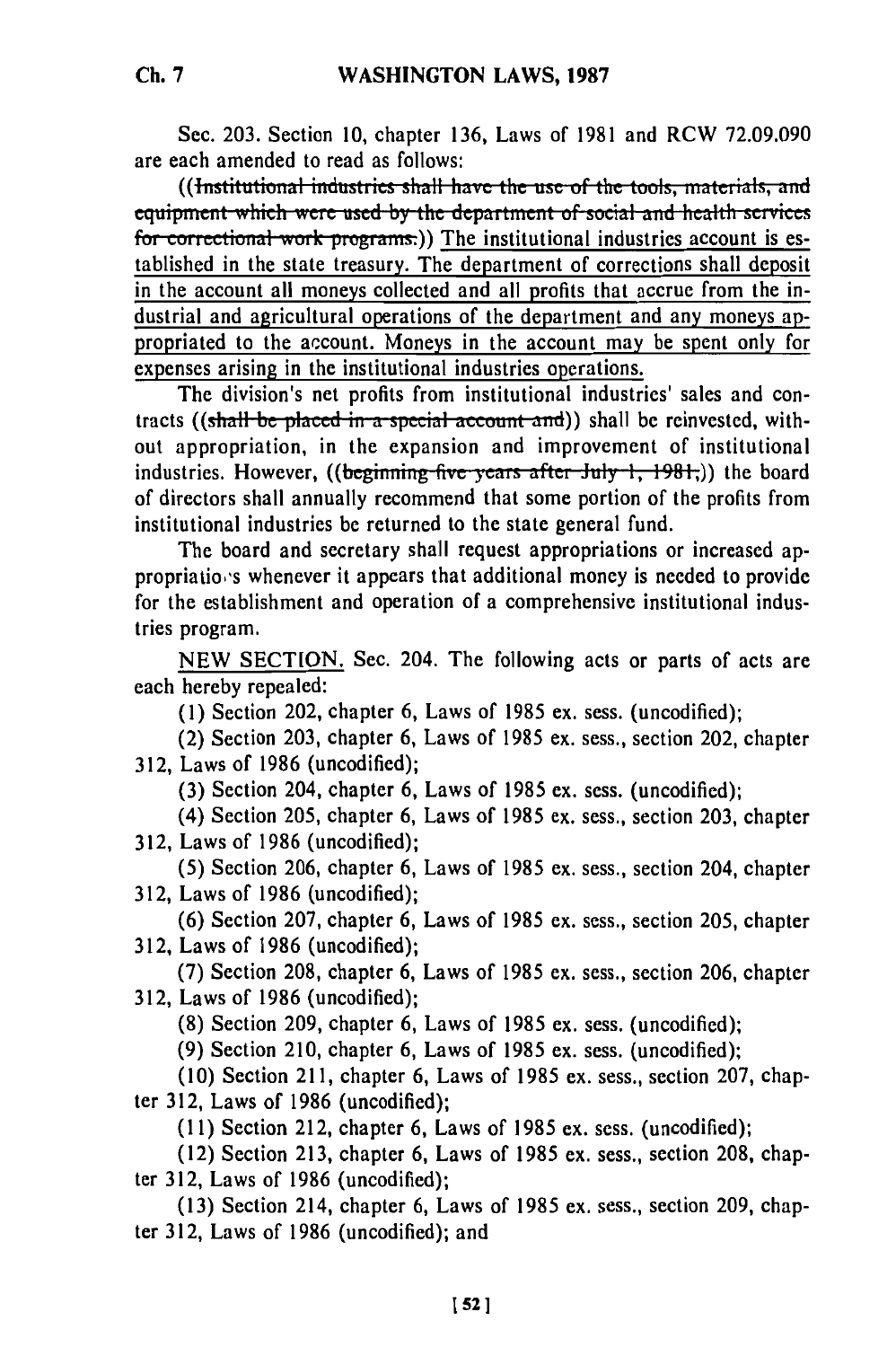(14) Section **215,** chapter **6,** Laws of **1985 ex.** sess., section 210, chapter **312,** Laws of **1986** (uncodified).

| NEW SECTION. Sec. 205. A new section is added to chapter 6, Laws |               |
|------------------------------------------------------------------|---------------|
| of 1985 ex. sess. to read as follows:                            |               |
| FOR THE DEPARTMENT OF SOCIAL AND HEALTII                         |               |
| <b>SERVICES</b>                                                  |               |
| General Fund Appropriation-State \$                              | 2,105,697,000 |
| General Fund Appropriation——Federal\$                            | 1,589,490,000 |
| General Fund Appropriation——Local  \$                            | 9,827,000     |
| General Fund Appropriation—State and Lo-                         |               |
| cal Improvements Revolving Account-                              |               |
| Water supply facilities: Appropriated pur-                       |               |
| suant to chapter 128, Laws of 1972 ex.                           |               |
| sess. (Referendum 27); chapter 258, Laws                         |               |
| of 1979 ex. sess. (chapter 43.99D RCW);                          |               |
| and chapter 234, Laws of 1979 ex. sess.                          |               |
|                                                                  | 44,888,000    |
| General Fund Appropriation-State and Lo-                         |               |
|                                                                  |               |
| cal Improvements Revolving Account-                              |               |
| Water supply facilities: Appropriated pur-                       |               |
| suant to chapter 128, Laws of 1972 ex.                           |               |
| sess. (Referendum 27); chapter 258, Laws                         |               |
| of 1979 ex. sess. (chapter 43.99D RCW);                          |               |
| and chapter 234, Laws of 1979 ex. sess.                          |               |
| (Referendum 38)——Reappropriation \$                              | 28,908,000    |
| General Fund——Institutional Impact Account                       |               |
| Appropriation  \$                                                | 74,000        |
| Total Appropriation $\ldots \ldots \ldots \ldots$                | 3.778.884.000 |

(1) The appropriations in this section are subject to the following conditions and limitations: The appropriations in this section shall be expended as provided in this section. However, the department may expend money appropriated in a manner other than as provided in this subsection only after approval by the director of financial management. The director of financial management shall notify the ways and means committees of the senate and house of representatives regarding deviation from legislative program appropriation levels.

|                                          | <b>STATE</b> | <b>TOTAL</b> |
|------------------------------------------|--------------|--------------|
| CHILDREN AND FAMILY SERVICES 128,460,000 |              | 178,938,000  |
| <b>JUVENILE REHABILITATION</b>           |              |              |
| <b>Community Services</b>                | 26,835,000   | 26,913,000   |
| <b>Institution Services</b>              | 43,593,000   | 44,483,000   |
| Program Support                          | 2,446,000    | 2,446,000    |
| Subtotal                                 | 72,874,000   | 73,842,000   |
|                                          |              |              |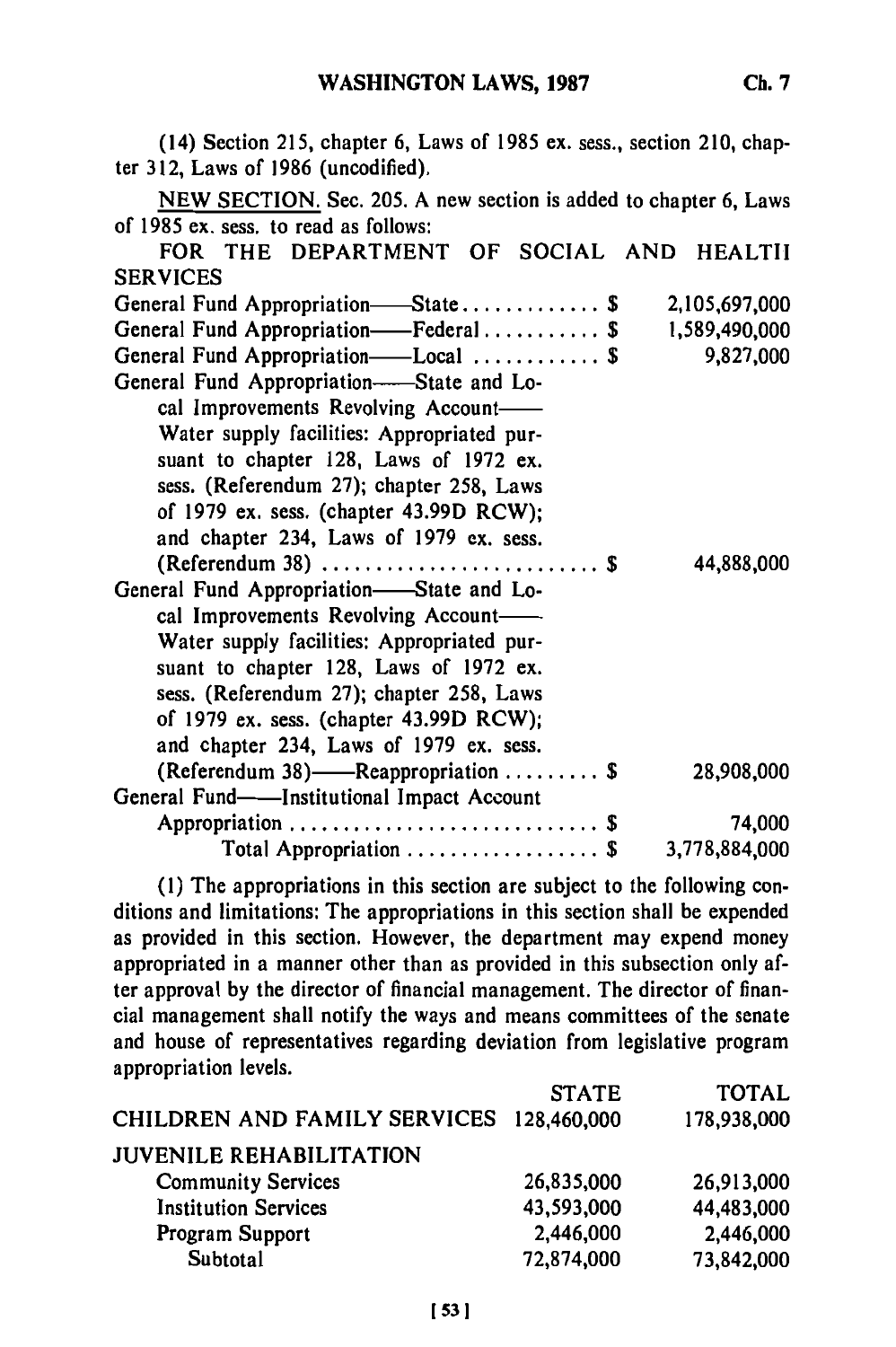| <b>MENTAL HEALTH</b>                |               |               |
|-------------------------------------|---------------|---------------|
| <b>Community Services</b>           | 101,732,000   | 140,910,000   |
| <b>Institutional Services</b>       | 136,842,000   | 145, 161, 000 |
| Program Support                     | 2,877,000     | 4,419,000     |
| Special Projects                    | 0             | 222,000       |
| Subtotal                            | 241,451,000   | 290,712,000   |
| DEVELOPMENTAL DISABILITIES          |               |               |
| <b>Community Services</b>           | 63,029,000    | 116,792,000   |
| <b>Institutional Services</b>       | 102,117,000   | 191,358,000   |
| Program Support                     | 3,304,000     | 4,080,000     |
| Subtotal                            | 168,450,000   | 312,230,000   |
| <b>LONG TERM CARE SERVICES</b>      | 269,674,000   | 525,710,000   |
| <b>INCOME ASSISTANCE</b>            | 478,181,000   | 865,102,000   |
| <b>COMMUNITY SOCIAL SERVICES</b>    | 34,780,000    | 54,388,000    |
| <b>MEDICAL ASSISTANCE</b>           | 451,757,000   | 815,163,000   |
| PUBLIC HEALTH                       | 45,236,000    | 197,087,000   |
| <b>VOCATIONAL REHABILITATION</b>    | 12,517,000    | 46,387,000    |
| <b>ADMINISTRATION &amp; SUPPORT</b> | 61,456,000    | 100,605,000   |
| COMMUNITY SERVICES ADMIN.           | 124,333,000   | 270,443,000   |
| REVENUE COLLECTIONS                 | 16,528,000    | 48,277,000    |
| <b>AGENCY TOTALS</b>                | 2,105,697,000 | 3,778,884,000 |

(2) The department of social and health services shall not initiate any services that will require expenditure of state general fund moneys except as expressly authorized in this act, unless the services were previously provided. The department may seek, receive, and spend, under RCW **43.79.260** through **43.79.282,** federal moneys not anticipated in this act as long as the federal funding does not require expenditure of state moneys for the program in excess of amounts anticipated in this act and, in the case of unanticipated unrestricted federal moneys, as long as an equal amount of appropriated state general fund moneys is placed in a reserve status. Unrestricted federal moneys shall be used, to the maximum extent permitted under federal law, to replace state general fund moneys appropriated under this act for the fiscal year ending June **30, 1986.** As used in this subsection, "unrestricted federal moneys" includes block grants and other funds that federal law does not require to be spent on explicitly defined projects or matched on a formula basis **by** state funds. The governor's budget document for fiscal year **1987** shall include a report on compliance with this subsection and shall estimate the balance, as of July **1, 1986,** in reserve status under this subsection. Such state general fund moneys in reserve may be expended

**Ch. 7**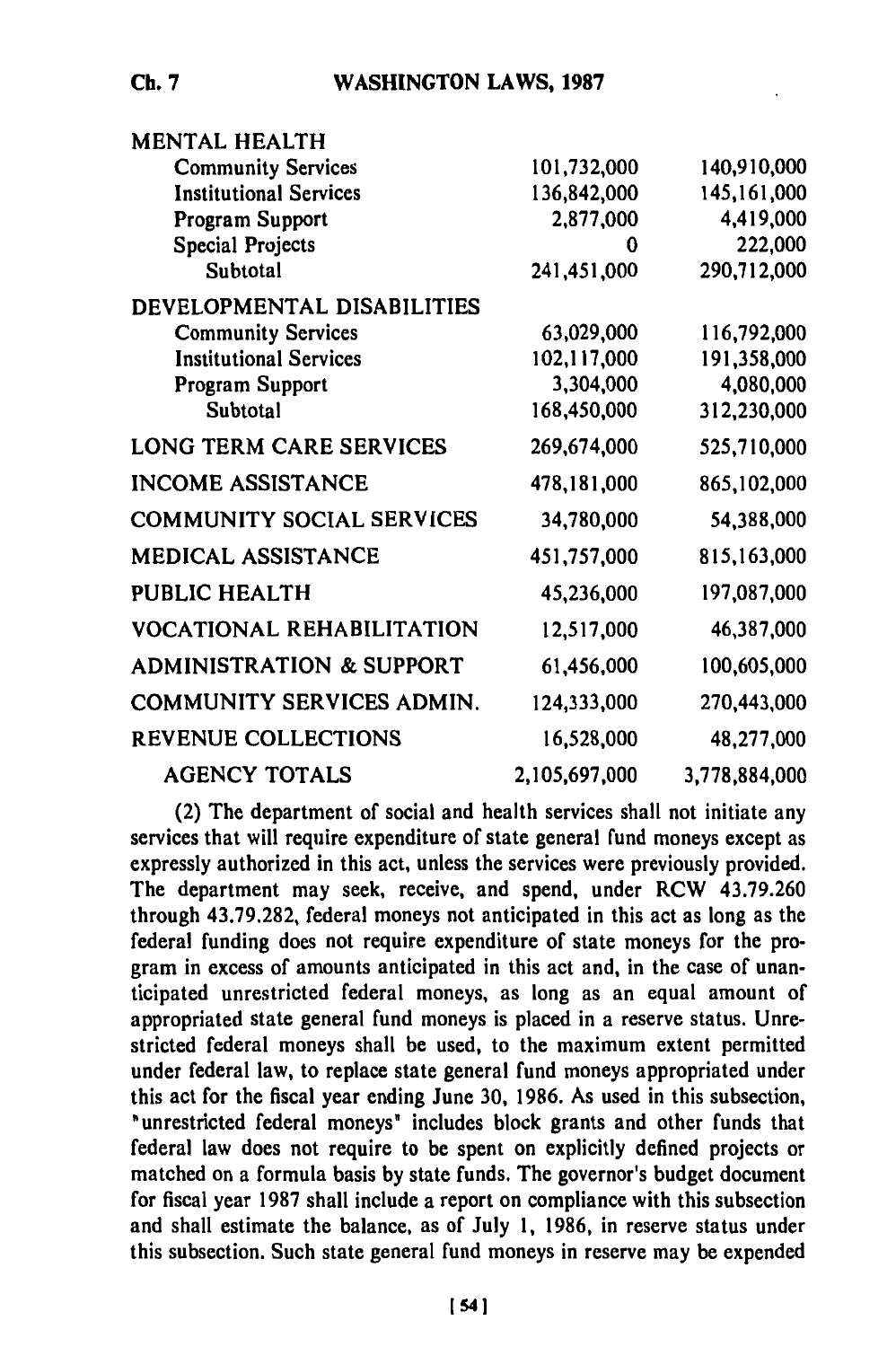only as authorized in the supplemental appropriations act for the fiscal year ending June **30, 1987.**

**(3)** This act is not intended to affect any vendor rate increases that were implemented prior to the effective date of this act.

(4) The department shall continue the aid to families with dependent children program for two-parent families through June **30, 1987.**

**(5)** The department shall adopt **by** rule medical criteria for general assistance eligibility to ensure that eligibility decisions are consistent with statutory requirements and are based on clear, objective medical information.

(a) The process implementing such medical criteria shall involve consideration of opinions of the treating or consulting physicians or health care professionals regarding incapacity, and any eligibility decision which rejects uncontradicted medical opinion must set forth clear and convincing reasons for doing so.

**(b)** Recipients of general assistance who remain otherwise eligible shall not have their benefits terminated absent a clear showing of material improvement in their medical or mental condition or specific error in the prior determination that found the recipient eligible **by** reason of incapacitation.

**(6)** Department staff shall assist general assistance clients in establishing eligibility for social security and/or supplemental security income benefits. The assistance shall include providing to the client or the appropriate social security office any documentation of the client's disability and, if appropriate, referral to legal counsel with expertise in social security law.

**(7)** \$452,000 for fiscal year **1986,** of which \$405,000 is from the general fund-state appropriation and **\$783,000** for fiscal year **1987,** of which \$689,000 is from the general fund—state appropriation are provided solely for the Kitsap mental health services residential treatment center's alternative project. **Of** the \$452,000 for fiscal year **1986, \$61,000** of the general fund-----state appropriation is provided solely for initial program costs associated with implementation. The state reimbursement rate shall not exceed **\$180** per client day and treatment for individual clients shall not exceed **180** days. **All** eligible involuntary treatment referrals will be made to the project. No involuntary treatment referrals of Kitsap county residents will be made to Western State Hospital after March **31, 1986.** The maximum reimbursement rate to Kitsap county private hospitals shall **be \$250** per day per patient. Kitsap mental health services shall provide quarterly reports to the senate and house committees on ways and means describing the numbers and characteristics of clients served and resulting diversions from private hospitals and Western State Hospital. In addition, the department shall present an annual report to the same legislative committees beginning January **1, 1987,** indicating progress made toward meeting the long-term residential bed needs of Kitsap County.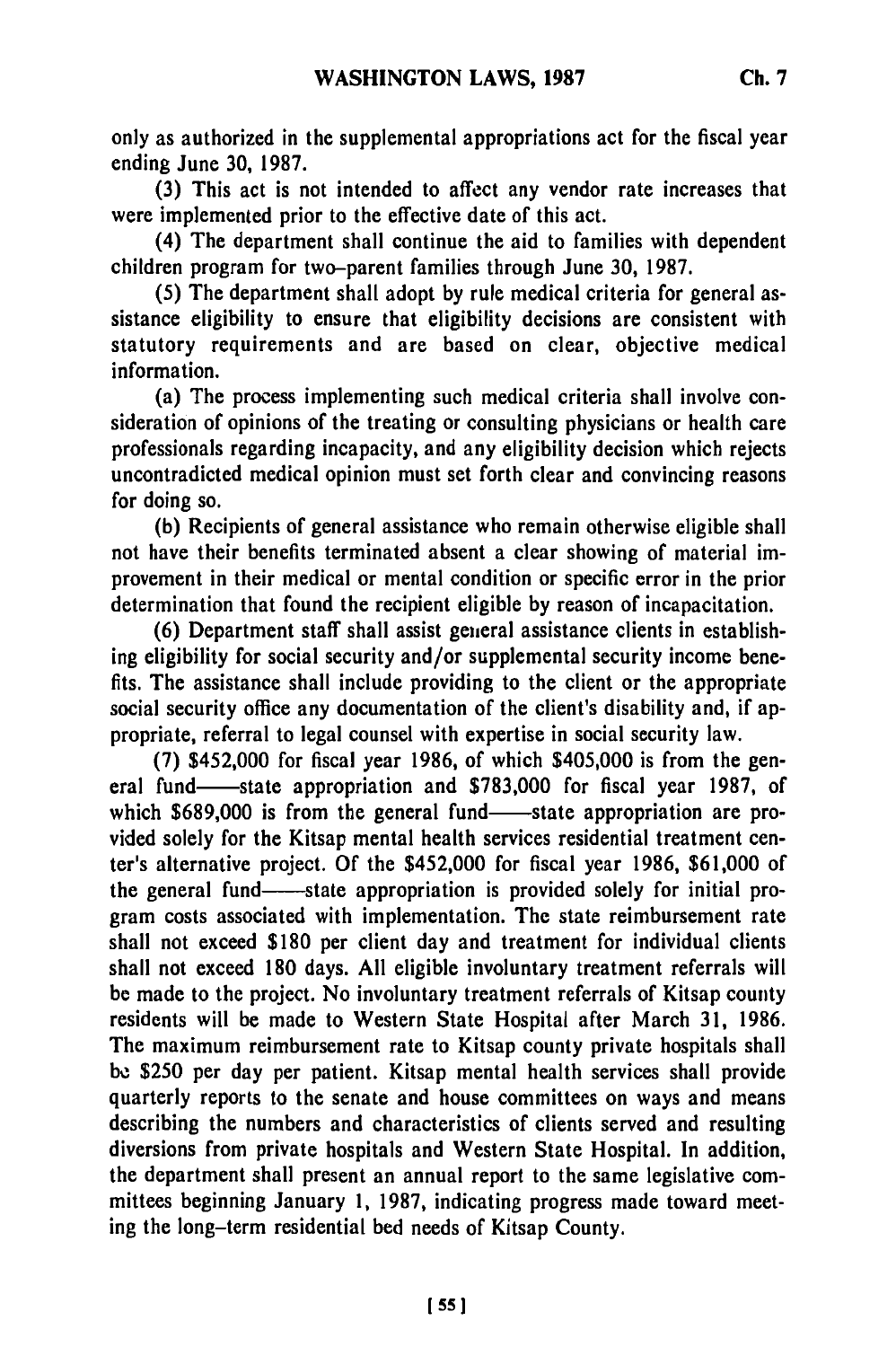**(8)** It is the continuing intention of the legislature that payment levels in the aid to families with dependent children, general assistance, and refugee assistance programs contain an energy allowance to offset the high and rising costs of energy and that such allowance be excluded from consideration as income for the purpose of determining eligibility and benefit levels of the food stamp program to the maximum extent such exclusion is authorized under federal law and RCW 74.08.046. To this end, up to **\$150,000,000** is so designated for exemptions of the following amounts: Family size: **1** 2 3 4 **5** 6 7 **8** or more Exemption: **\$30** 39 46 56 **63 72** 84 **92**

**(9)** The legislature finds that rising hospital costs continue to be a matter of serious concern to the public and to the state government. The department may continue to pay for inpatient hospital services principally on the basis of diagnosis-related groups. The department shall continue in force ratable reductions not less than those imposed in 1984 on hospital payments under the medical care services program and the limited casualty program for the medically indigent.

Sec. **206.** Section **217,** chapter **6,** Laws of **1985** ex. sess. as amended **by** section **211,** chapter **312,** Laws of **1986** (uncodified) is amended to read as **follows:**

| FOR THE DEPARTMENT OF COMMUNITY DEVELOPMENT |             |               |
|---------------------------------------------|-------------|---------------|
|                                             | FY 1986     | FY 1987       |
| General Fund Appropriation-                 |             |               |
| State  \$                                   | 6,442,000   | ((9,478,000)) |
|                                             |             | 10,757,000    |
| General Fund Appropriation-                 |             |               |
| Federal  \$                                 | 68,233,000  | 70,406,000    |
| General Fund——Building Code                 |             |               |
| Council Account Appropria-                  |             |               |
|                                             | 84,000      | 120,000       |
| <b>Public Works Assistance Account</b>      |             |               |
| Appropriation \$                            | 204,000     | 303,000       |
| Total Appropriation $\$((155,270,000))$     |             |               |
|                                             | 156,549,000 |               |

The appropriations in this section are subject to the following conditions and limitations:

(1) \$975,000 for fiscal year 1986 and \$975,000 for fiscal year 1987 of the general fund—state appropriation shall be used solely for grants in aid to public or private nonprofit organizations operating shelters for homeless persons. Grants awarded under this subsection shall be used to provide temporary emergency shelter, including either direct shelter services or vouchers to pay for low-cost commercial accommodations, to persons and families who are without housing and lack funds to purchase lodging.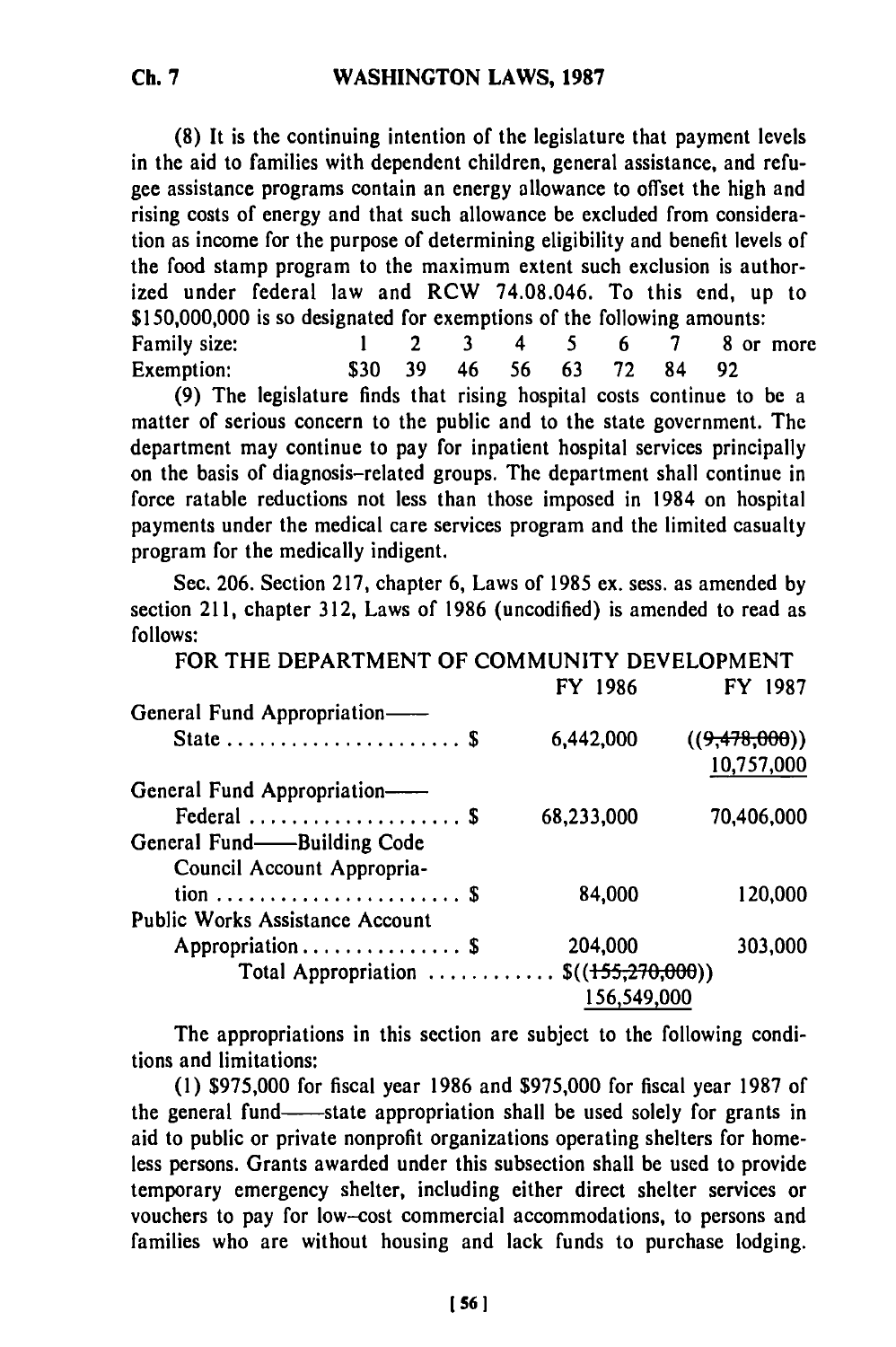Grantee organizations shall give priority in the use of grant funds to shelter for families and children. Grants shall be in addition to any federal or other funding available to grantee organizations, and shall be awarded in amounts not exceeding the amount of local government and private funds that an organization receives in the grant year. Grants shall not be awarded to cover periods exceeding twelve months. The department may audit the books and records of grantee organizations to assure compliance with the purposes of this subsection. In awarding grants, the director shall attempt to provide an equitable distribution of funds based on need throughout the state, including rural areas.

(2) \$475,000 for fiscal year **1986** and \$475,000 for fiscal year **1987** of the general fund-state appropriation are provided solely for grants in aid to public or private nonprofit organizations operating food banks which distribute food without charge to persons unable to purchase enough food for their subsistence, and to public or private nonprofit organizations operating food distribution systems that furnish donated or purchased food to food banks. Grants awarded under this subsection shall be in addition to any federal or other funding available to grantee organizations, and shall be awarded in amounts not exceeding the amount of local government and private funds that an organization receives in the grant year. Sixty percent of the funds under this subsection shall be provided to food banks and forty percent to food distribution organizations. Grants shall not be awarded to cover periods exceeding twelve months. The department may audit the books and records of grantee organizations to assure compliance with the purposes of this subsection. In awarding grants, the director shall attempt to provide an equitable distribution of funds based on need throughout the state, including rural areas.

**(3) \$50,000** for fiscal year **1986** and **\$50,000** for fiscal year **1987** of the general-fund-state appropriation is provided solely for administration of grants in aid to emergency shelter and food programs under subsections **(1)** and (2) of this section.

(4) **If** Second Substitute House Bill No. **738** is not enacted **by** July **1, 1985, \$250,000** in fiscal year **1986** and **\$250,000** in fiscal year **1987** of the general fund—state appropriation shall revert.

 $(5)$  \$120,000, of which \$96,000 is from the general fund-state appropriation for fiscal year **1986** and \$24,000 is from the general fundbuilding code council account appropriation for fiscal year **1986,** and \$120,000 from the general fund—building code council account appropriation for fiscal year **1987** is provided solely to implement Engrossed Substitute Senate Bill No. 3261. The general fund-state appropriation shall be paid back to the state general fund from the building code council account **by** June **30, 1989.**

(6) \$60,000 of the general fund----building code council account appropriation for fiscal year **1986** is provided solely to implement Substitute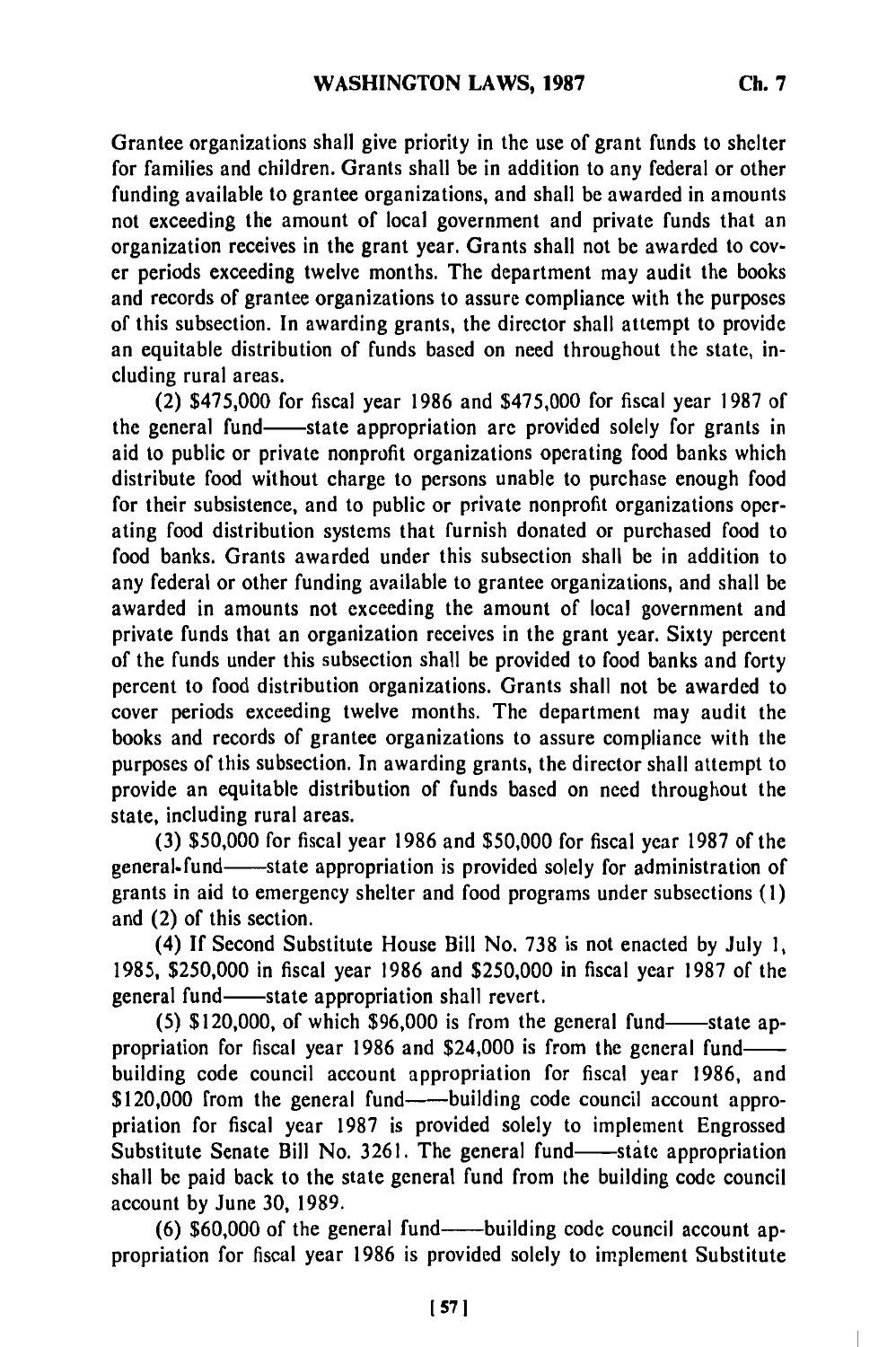House Bill No. **1114.** The funds generated from the surcharge on building permits established **by** SHB **1114** shall be deposited in the general fundbuilding code council account. **If** federal funds are available for the purposes of SHB **1114,** a portion of the amount provided in this subsection eqi; **.!** to the amount of available federal funds shall revert.

**(7) A** maximum of **\$100,000** for fiscal year **1986** and **\$100,000** for fiscal year 1987 of the general fund--state appropriation may be spent in a study of mitigating the impact of the proposed Navy home port at Everett, Washington.

**(8) \$2,970,000 of the general fund—state appropriation for fiscal** year **1987** is provided solely to initiate preschool state education and assistance programs at the local level in accordance with chapter 418 **(E2SHB 1078),** Laws of **1985** (early childhood assistance act).

**(((-"0)) (9)** \$200,000 for fiscal year **1986** and **\$550,000** for fiscal year 1987 of the general fund—state appropriation are provided solely for the state matching funds for the federal emergency management agency grant for damages caused **by** heavy rains, flooding, mud slides, and wind which occurred on January **16-25, 1986.**

**(10) \$1,279,000 of the fiscal year 1987 general fund-state appro**priation is provided solely as state matching funds for federal emergency management agency grants. Matching funds are provided for Cowlitz county floods occurring in February **1986,** damage to the Spokane upriver dam occurring in May **1986,** and heavy rains and flooding in seven western Washington counties in November **1986.**

Sec. **207.** Section 221, chapter **6,** Laws of **1985** ex. sess. as amended **by** section **213,** chapter **312,** Laws of **1986** (uncodified) is amended to read as **follows:**

| FOR THE BOARD OF INDUSTRIAL INSURANCE APPEALS |           |                |
|-----------------------------------------------|-----------|----------------|
|                                               | FY 1986   | FY 1987        |
| General Fund——-Public Safety                  |           |                |
| and Education Account Ap-                     |           |                |
| propriation $\ldots \ldots \ldots \ldots$ \$  | 65,000    | 58,000         |
| Accident Fund Appropriation \$                | 1,893,000 | $((+348,000))$ |
|                                               |           | 2,023,000      |
| Medical Aid Fund Appropriation \$             | 1,893,000 | $((+848,000))$ |
|                                               |           | 2,023,000      |
| Total Appropriation $\$(\{7,605,000\})$       |           |                |
|                                               | 7,955,000 |                |

The appropriations in this section are subject to the following conditions and limitations:

**(1) \$153,000** for fiscal year **1986** and **\$153,000** for fiscal year **1987** of the accident fund appropriation, and **\$153,000** for fiscal year **1986** and **\$153,000** for fiscal year **1987** of the medical aid fund appropriation, are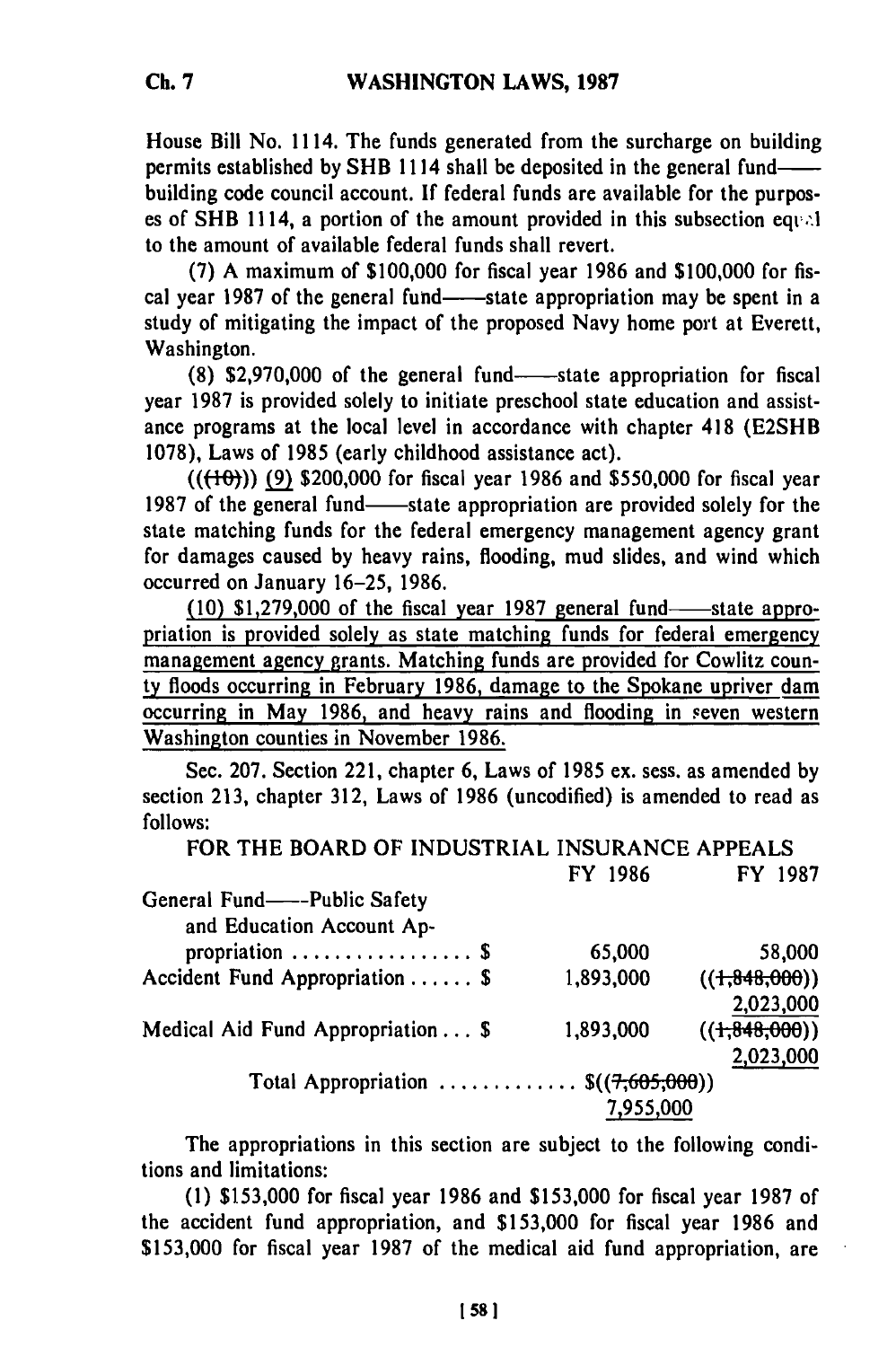provided solely for a mediation program and the publication and indexing of board decisions, as provided in Substitute Senate Bill No. 4190. If the bill is not enacted **by** July **1, 1985,** the amounts provided shall revert.

(2) **If** House Bill No. **1869** is not enacted before April **1, 1986, \$13,000** of the public safety and education account appropriation shall revert.

Sec. **208.** Section **223,** chapter **6,** Laws of **1985** ex. sess. as amended **by** section **215,** chapter **312,** Laws of **1986** (uncodified) is amended to read as **follows:** FOR THE DEPARTMENT OF LABOR **AND** INDUSTRIES

| FOR THE DEPARTMENT OF LABOR AND INDUSTRIES     |                  |                |
|------------------------------------------------|------------------|----------------|
|                                                | FY 1986          | FY 1987        |
| General Fund Appropriation $\$$                | 4,014,000        | 3,795,000      |
| General Fund--Public Safety                    |                  |                |
| and Education Account Ap-                      |                  |                |
| propriation $\ldots \ldots \ldots \ldots$ . \$ | 3,952,000        | 3,954,000      |
| Accident Fund Appropriation  \$                | 35,481,000       | ((34,916,000)) |
|                                                |                  | 35,366,000     |
| Electrical License Fund Appropria-             |                  |                |
|                                                | 3,642,000        | 3,651,000      |
| Medical Aid Fund Appropriation \$              | 34,530,000       | ((33,868,000)) |
|                                                |                  | 34,318,000     |
| Plumbing Certificate Fund Appro-               |                  |                |
|                                                | 218,000          | 314,000        |
| Pressure Systems Safety Fund Ap-               |                  |                |
| propriation $\cdots$ \$                        | 524,000          | 531,000        |
| Worker and Community Right to                  |                  |                |
| Know Fund Appropriation $\ldots$ \$            | 540,000          | 961,000        |
| Farm Worker Revolving Fund Ap-                 |                  |                |
| propriation——Local \$                          | 78,000           | 72,000         |
| Total Appropriation                            | \$(165,041,000)) |                |
|                                                | 165,941,000      |                |

The appropriations in this section are subject to the following conditions and limitations:

**(1)** The department shall establish a review committee. The review committee shall monitor on a regular quarterly basis the progress reports and work plans of the agency's information systems, including the medical information and payment system (MIPS), to ensure executive-level oversight and control of the data processing and management information systems within the agency. The review committee shall include representatives of the department of labor and industries, the office of financial management, and other appropriate persons.

*159 1*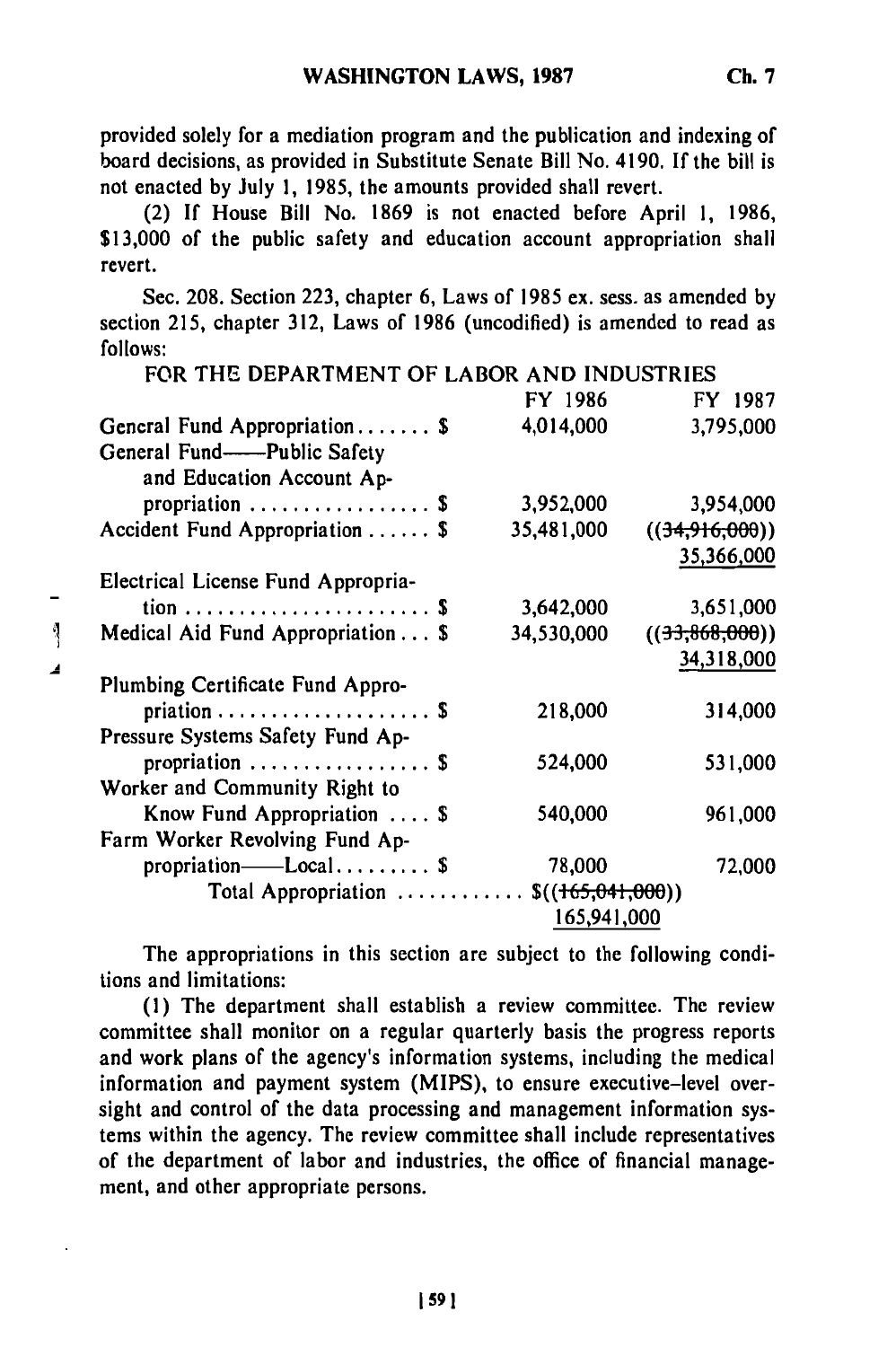(2) \$160,000 of the general fund appropriation is provided solely as a loan for the worker-right-to-know program and shall be repaid to the general fund when sufficient funds are available in the worker and community right to know fund.

(3) The farm worker revolving fund appropriation is provided solely for increased activities in connection with the licensing and regulation of farm labor contractors under chapter 280, Laws of 1985. If the bill is not enacted by July 1, 1985, this appropri tion shall lapse.

Sec. 209. Section 224, chapter 6, Laws of 1985 ex. sess. as amended by section 216, chapter 312, Laws of 1986 (uncodified) is amended to read as follows:

FOR THE ((BOARD **OF** PRISON TERMS AND PAROLES)) **IN-**DETERMINATE SENTENCE REVIEW BOARD

|                                                 | FY 1986   | FY 1987        |
|-------------------------------------------------|-----------|----------------|
| General Fund Appropriation \$                   | 1,506,000 | $((+342,000))$ |
|                                                 |           | 1,825,000      |
| Total Appropriation $\mathfrak{S}((2,848,000))$ |           |                |
|                                                 | 3,331,000 |                |

The appropriations in this section are subject to the following conditions and limitations:

(1) (( $\frac{$77,000}{10}$  for fiscal year 1986 and  $\frac{$77,000}{10}$  for fiscal year 1987 of the general fund—state appropriation are provided to continue the board membership at seven members through June 30, 1986, under Engrossed Substitute House Bill No. 204. If Engrossed Substitute House Bill No. 204 is not enacted by July 1, 1985, the amounts provided shall revert.

 $(2)$ )) \$36,000 of the general fund--state appropriation is provided solely for one-time overtime costs associated with meeting the requirements of In re Obert Myers, 105 Wn.2d 257 (February 13, 1986).

 $((\leftarrow{(\rightarrow)})$  (2) \$60,000 of the general fund--state appropriation is provided solely for one-time attorney general costs associated with meeting the requirements of In re Obert Myers, 105 Wn.2d 257 (February 13, 1986).

# PART III NATURAL RESOURCES

Sec. 301. Section 301, chapter 6, Laws of 1985 ex. sess. as amended by section 301, chapter 312, Laws of 1986 (uncodified) is amended to read as follows:

FOR THE **STATE** ENERGY **OFFICE**

| General Fund Appropriation-                | FY 1986   | FY 1987                  |
|--------------------------------------------|-----------|--------------------------|
| State $S$                                  | 818,000   | ((792,000))<br>1,002,000 |
| General Fund Appropriation-<br>Federal  \$ | 7,281,000 | 6,697,000                |

**Ch. 7**

**1601**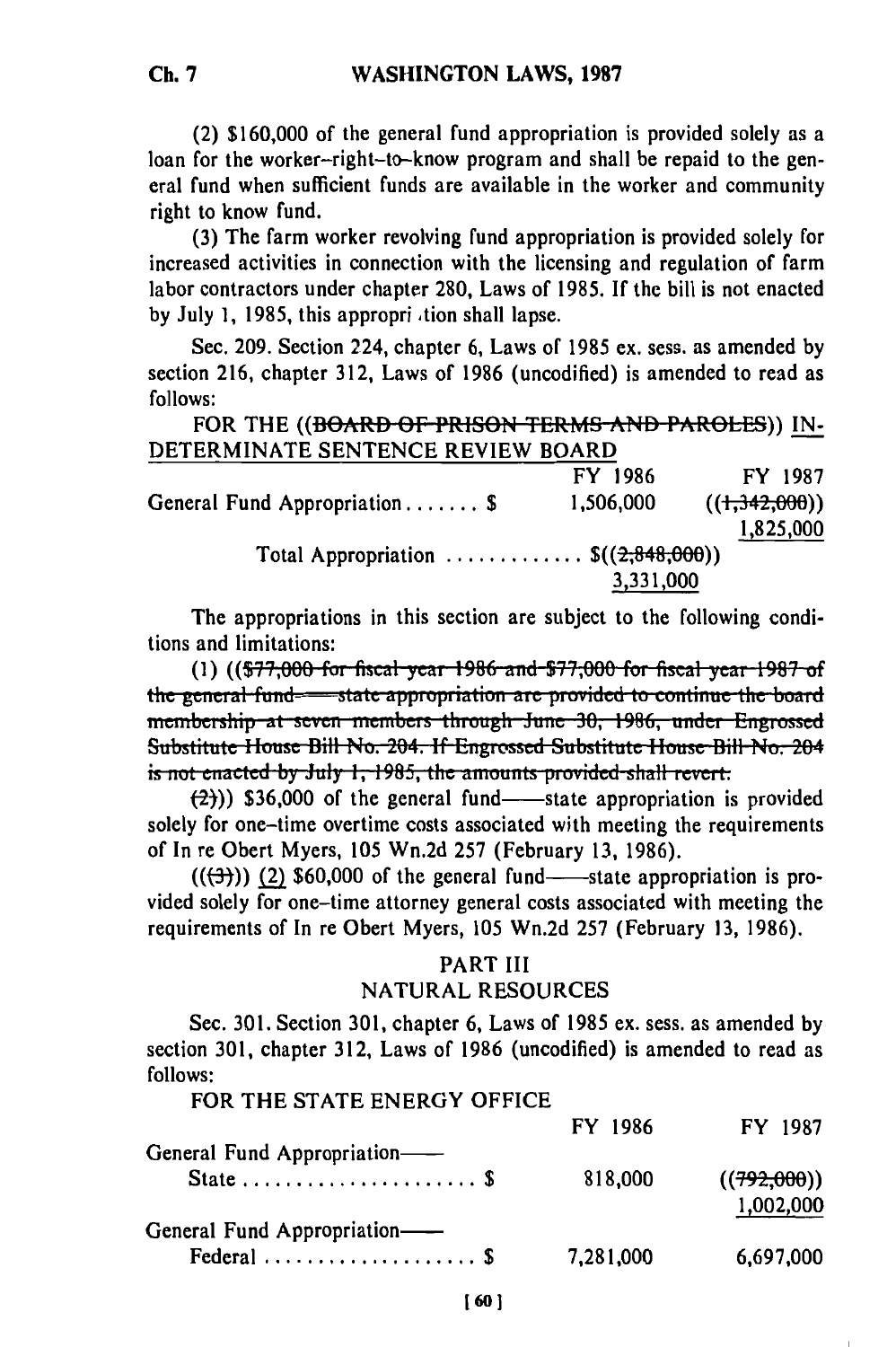| General Fund Appropriation-                     |            |         |
|-------------------------------------------------|------------|---------|
| Geothermal Account/Federal \$                   | 42,000     | 44,000  |
| General Fund-Building Code                      |            |         |
| Council Account Appropria-                      |            |         |
|                                                 | 375,000    | 375,000 |
| Total Appropriation $\mathcal{S}((16,424,000))$ |            |         |
|                                                 | 16,634,000 |         |

The appropriations in this section are subject to the following conditions and limitations:

**(1)** \$122,000 in each fiscal year is provided solely for the state building energy management program. The office of financial management shall revert savings in state agency budgets resulting from this program.

(2) The genera. fund—building code council account appropriation ((is)) and \$210,000 of the fiscal year 1987 general fund-state appropriation are provided solely for an ((in-siti)) **on-site** testing program **by** the University of Washington college of architecture and department of mechanical engineering, of annual thermal transmittance of individual construction components and conservation measures proposed for new residential construction **by** the Pacific northwest electric power planning and conservation council. These funds shall be inclusive of administrative costs incurred **by** the state energy office. The funds generated from the surcharge on building permits established in Substitute House Bill No. **1114** shall be deposited in the general fund—building code council account. This appropriation is limited to the amount of revenues in the building code council account.

**(3) \$15,000 of the fiscal year 1987 general fund--state appropria**tion is provided solely for membership assessments in the western interstate energy board.

Sec. **302.** Section **303,** chapter **6,** Laws of **1985** ex. sess. as amended **by** section **302,** chapter **312,** Laws of **1986** (uncodified) is amended to read as **follows:** FOR THE DEPARTMENT OF **ECOLOGY**

| <u>FUR THE DEPARTMENT OF ECOLOGI</u> |                              |
|--------------------------------------|------------------------------|
| FY 1986                              | FY 1987                      |
|                                      |                              |
| 20,873,000                           | ((22,136,000))<br>22,510,000 |
|                                      |                              |
| 10,122,000                           | 10,128,000                   |
|                                      |                              |
| 64,000                               | 460,000                      |
|                                      |                              |
|                                      |                              |
| 1,154,000                            | 1,158,000                    |
|                                      |                              |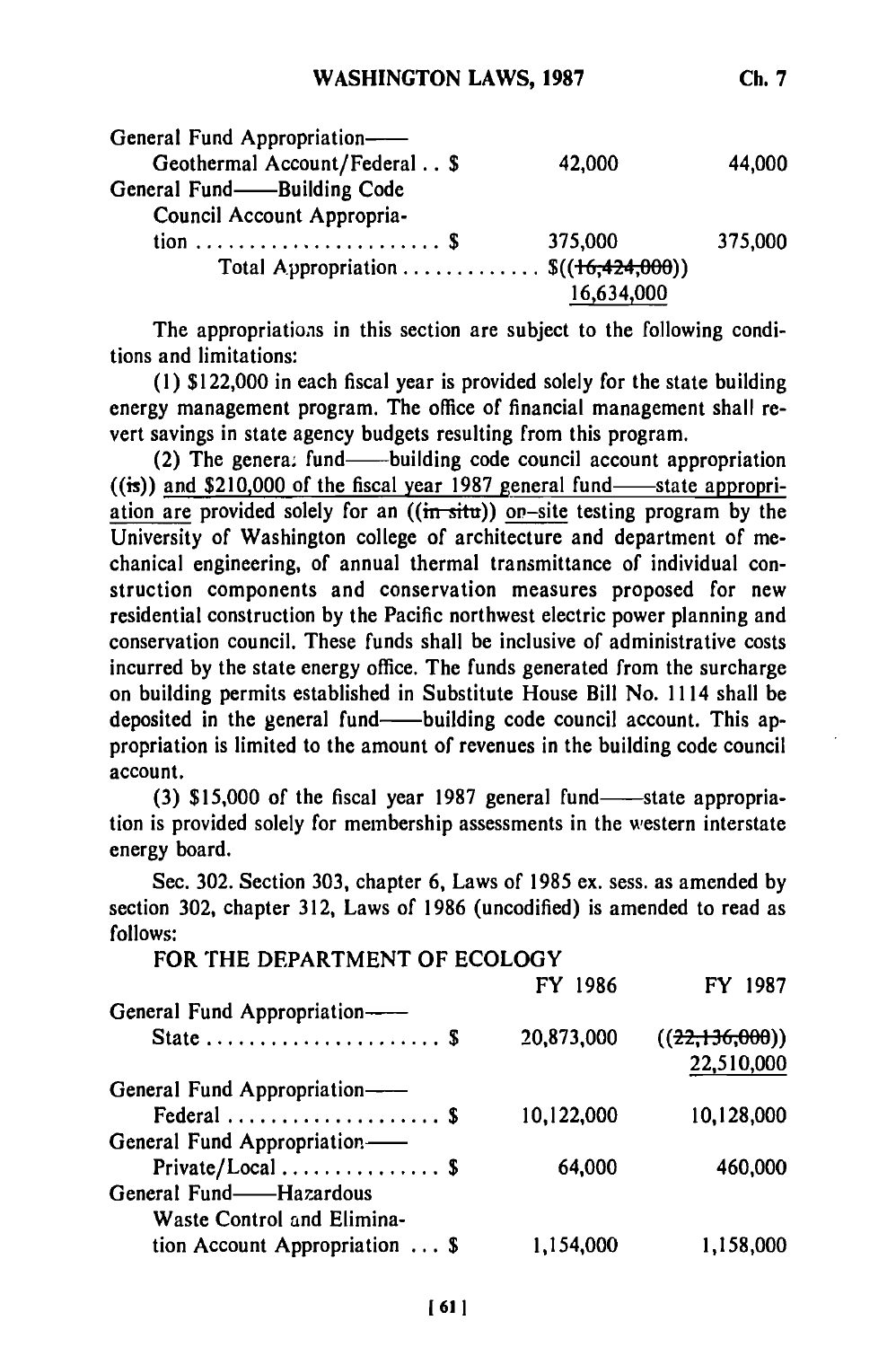# **WASHINGTON** LAWS, **1987**

| General Fund--Flood Control<br>Account Appropriation  \$<br>General Fund-Special Grass                                                                                                                                      | 2,000,000                | 2,000,000                |
|-----------------------------------------------------------------------------------------------------------------------------------------------------------------------------------------------------------------------------|--------------------------|--------------------------|
| Seed Burning Account Appro-<br>priation $\ldots \ldots \ldots \ldots \ldots$<br>General Fund-Reclamation<br>Revolving Account Appropria-                                                                                    | 35,000                   | 35,000                   |
| tion  \$<br>General Fund——Emergency Wa-<br>ter Project Revolving Account<br><b>Appropriation: Appropriated</b><br>pursuant to chapter 1, Laws                                                                               | 561,000                  | 562,000                  |
| of 1977 ex. sess. \$<br>General Fund-Emergency Wa-<br>ter Project Revolving Account<br><b>Appropriation: Appropriated</b><br>pursuant to chapter 1, Laws<br>of 1977 ex. sess: Reappropria-                                  | 311,000                  | 335,000                  |
| Water Project Revolving                                                                                                                                                                                                     | 3,000,000                | 3,570,000                |
| Account Subtotal  \$                                                                                                                                                                                                        | 3,311,000                | 3,905,000                |
| General Fund-Litter Control<br>Account Appropriation  »                                                                                                                                                                     | 2,356,000                | 2,929,000                |
| General Fund-<br>-State and Local<br>Improvements Revolving Ac-<br>count----Waste Disposal Fa-<br>cilities: Appropriated pursuant<br>to chapter 127, Laws of 1972                                                           |                          |                          |
| ex. sess. (Referendum $26$ ) \$<br>General Fund-State and Local<br>Improvements Revolving Ac-<br>count--Vaste Disposal Fa-<br>cilities: Appropriated pursuant<br>to chapter 127, Laws of 1972<br>ex. sess. (Referendum 26): | 363,000                  | 373,000                  |
| Reappropriation $\ldots \ldots \ldots$ \$<br>Referendum 26 Subtotal  \$                                                                                                                                                     | 20,000,000<br>20,363,000 | 26,278,000<br>26,651,000 |
| General Fund-State and Local<br>Improvements Revolving Ac-<br>count----Waste Disposal Fa-<br>cilities 1980: Appropriated                                                                                                    |                          |                          |

# *Ch.* **7**

 $\hat{\mathbf{v}}$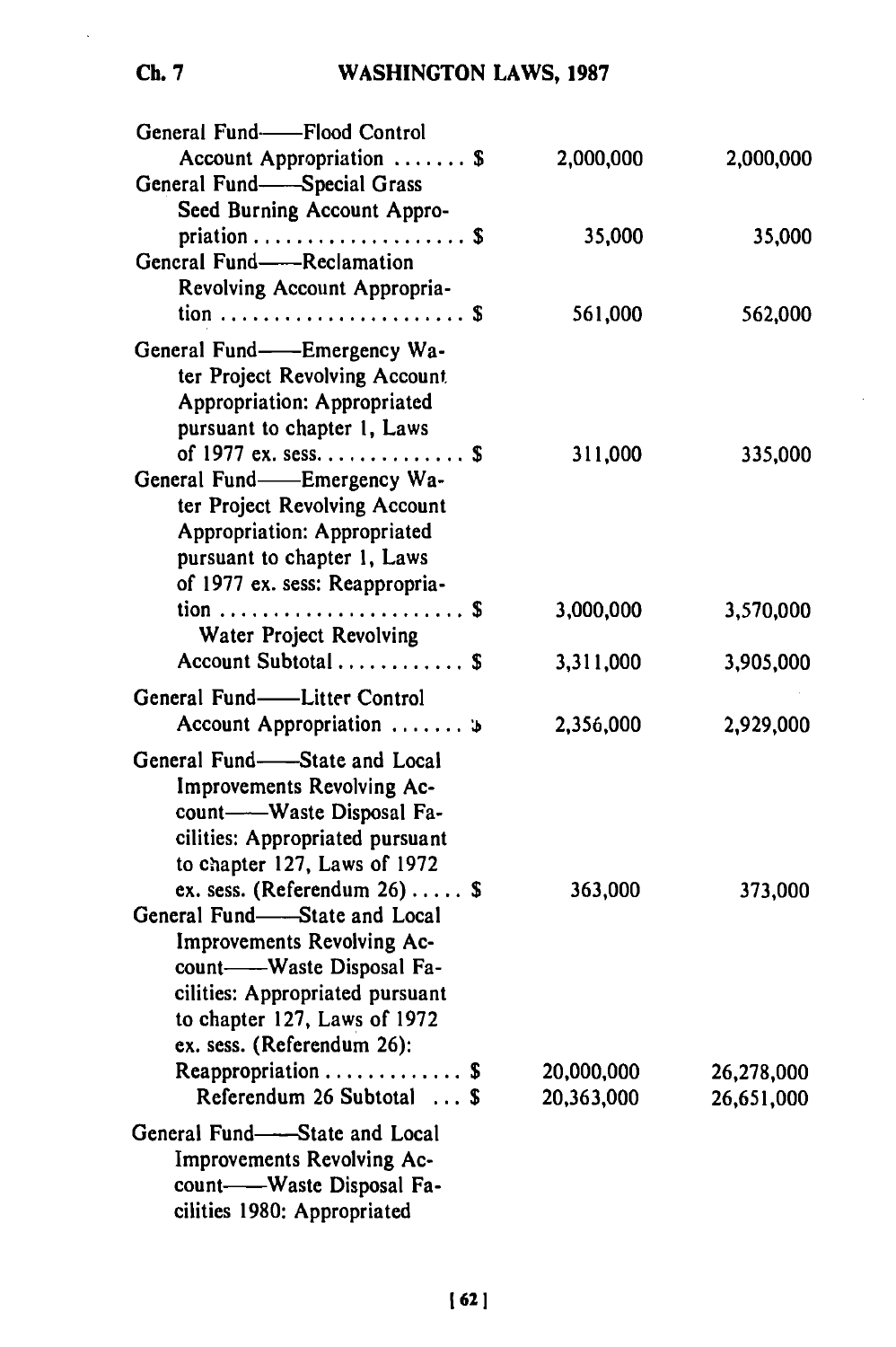| pursuant to chapter 159, Laws                                 |             |             |
|---------------------------------------------------------------|-------------|-------------|
| of $1980$ (Referendum 39)  \$<br>General Fund—State and Local | 39,346,000  | 39,441,000  |
| <b>Improvements Revolving Ac-</b>                             |             |             |
| count-Waste Disposal Fa-                                      |             |             |
| cilities 1980: Appropriated                                   |             |             |
| pursuant to chapter 159, Laws                                 |             |             |
| of 1980 (Referendum 39): Re-                                  |             |             |
| appropriation $\ldots \ldots \ldots \ldots$ \$                | 130,000,000 | 127,400,000 |
| Referendum 39 Subtotal  \$                                    | 169,346,000 | 166,841,000 |
| General Fund-State and Local                                  |             |             |
| Improvements Revolving Ac-                                    |             |             |
| count------Water Supply Fa-                                   |             |             |
| cilities  \$                                                  | 3,354,000   | 3,412,000   |
| General Fund—State and Local                                  |             |             |
| Improvements Revolving Ac-                                    |             |             |
| count---Water Supply Fa-                                      |             |             |
| cilities: Reappropriation $\ldots$ .                          | 18,000,000  | 18,043,000  |
| Water Supply Subtotal  \$                                     | 21,354,000  | 21,455,000  |
| <b>Stream Gaging Basic Data Fund</b>                          |             |             |
| Appropriation \$                                              | 100,000     | 100,000     |
| Total Appropriation $\$((509,999,000))$                       |             |             |
|                                                               | 510,373,000 |             |

The appropriations in this section are subject to the following conditions and limitations:

**(1)** On or before October **1, 1985,** the department of ecology shall file with the committees on ways and means of the senate and house of representatives and the office of financial management a master compilation **by** project type of those projects proposed for funding during the **1985-87** biennium from the appropriations for waste disposal facilities and water sup**ply** facilities. A separate compilation shall be supplied for each bond proceed account. The department shall submit updates for the master compilation to the committees on ways and means and the office of financial management at six-month intervals during the **1985-87** biennium. The updates shall reflect project completions, deletions, substitutions, or additions made during the course of administering the projects. If the department proposes to change or modify any project list on the master compilation, it shall give the committees on ways and means and the office of financial management thirty days' written notice of the change or modification prior to the expenditure or obligation of any funds appropriated **by** this section. The department shall immediately inform the committees and the office of financial management of significant changes from historic federal funding

**Ch. 7**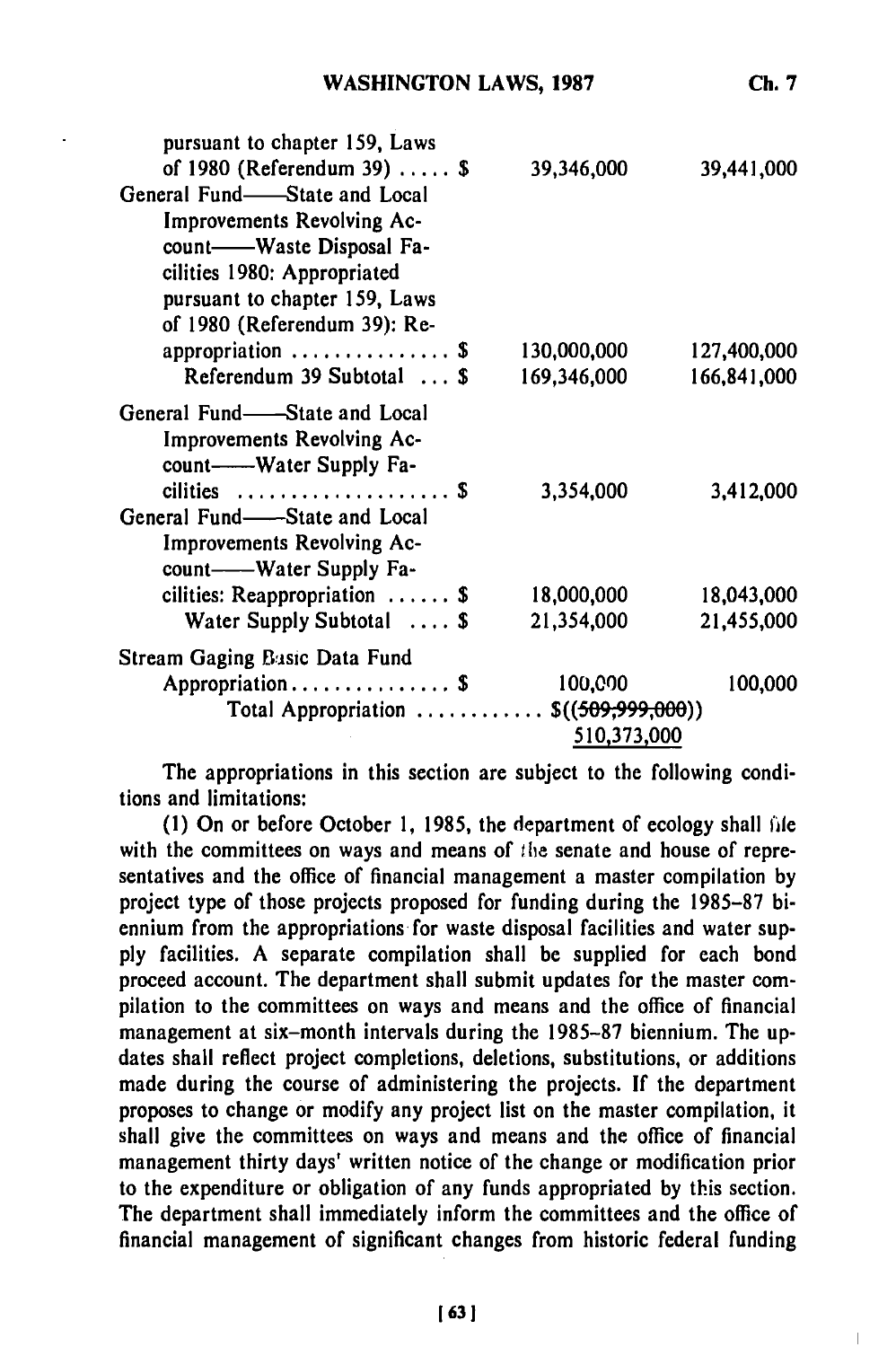levels for waste disposal facilities and water supply facilities. **If** the department does not comply fully and in a timely manner with the several compilations, updates, and modification reports required by this subsection, the director of financial management is authorized to place in reserve the second year funds allotted to the department until such time as the documents are produced and distributed as directed by this subsection.

(2) The appropriation from the state and local improvements revolving account-water supply facilities (Referendum 27) may be expended to pay up to 50% of the eligible cost of any project as a grant or loan or combination thereof. Also, the department may lend up to 100% of the eligible costs of preconstruction activities and the department may provide up to 100% of the costs necessary to meet the conditions required to receive federal funds.

(3) The appropriation from the state and local improvements revolving account-waste disposal facilities (Referendum 26) may be expended by the department to pay for up to 50% of the eligible cost of any project as a grant or up to 100% as a loan or combination thereof, for waste water treatment or disposal, agricultural pollution, lake rehabilitation, or solid waste management facilities. The department is authorized to provide up to 100% of the costs necessary to meet the conditions required to receive federal funds.

(4) The appropriation from the state and local improvements revolving account----waste disposal facilities 1980 (Referendum 39) may be expended by the department to pay up to 75% of the eligible cost of any project as a grant or up to 100% as a loan, or combination thereof, for waste water treatment or disposal, agricultural pollution, lake rehabilitation, or solid waste management facilities. The department is authorized to provide up to 100% of the costs necessary to meet the conditions required to receive federal funds.

(5) The department may operate, and seek and accept grants or gifts for the purpose of operating and maintaining, the Padilla Bay estuarine sanctuary and interpretive center.

 $(6)$  Not more than \$10,545,000 of the general fund-state appropriation for fiscal year 1986 and  $$11,302,000$  of the general fund-state appropriation for fiscal year 1987 shall be expended in the hazardous waste and air quality program.

(7) Not more than  $$3,919,000$  of the general fund-state appropriation for fiscal year 1986 and  $$4,361,000$  of the general fund-state appropriation for fiscal year 1987 shall be expended in the water and land resources program including but not limited to:

- (a) Public water supply reservation;
- (b) Well drilling enforcement:
- (c) Ground/surface water data collection;
- (d) State-wide groundwater planning;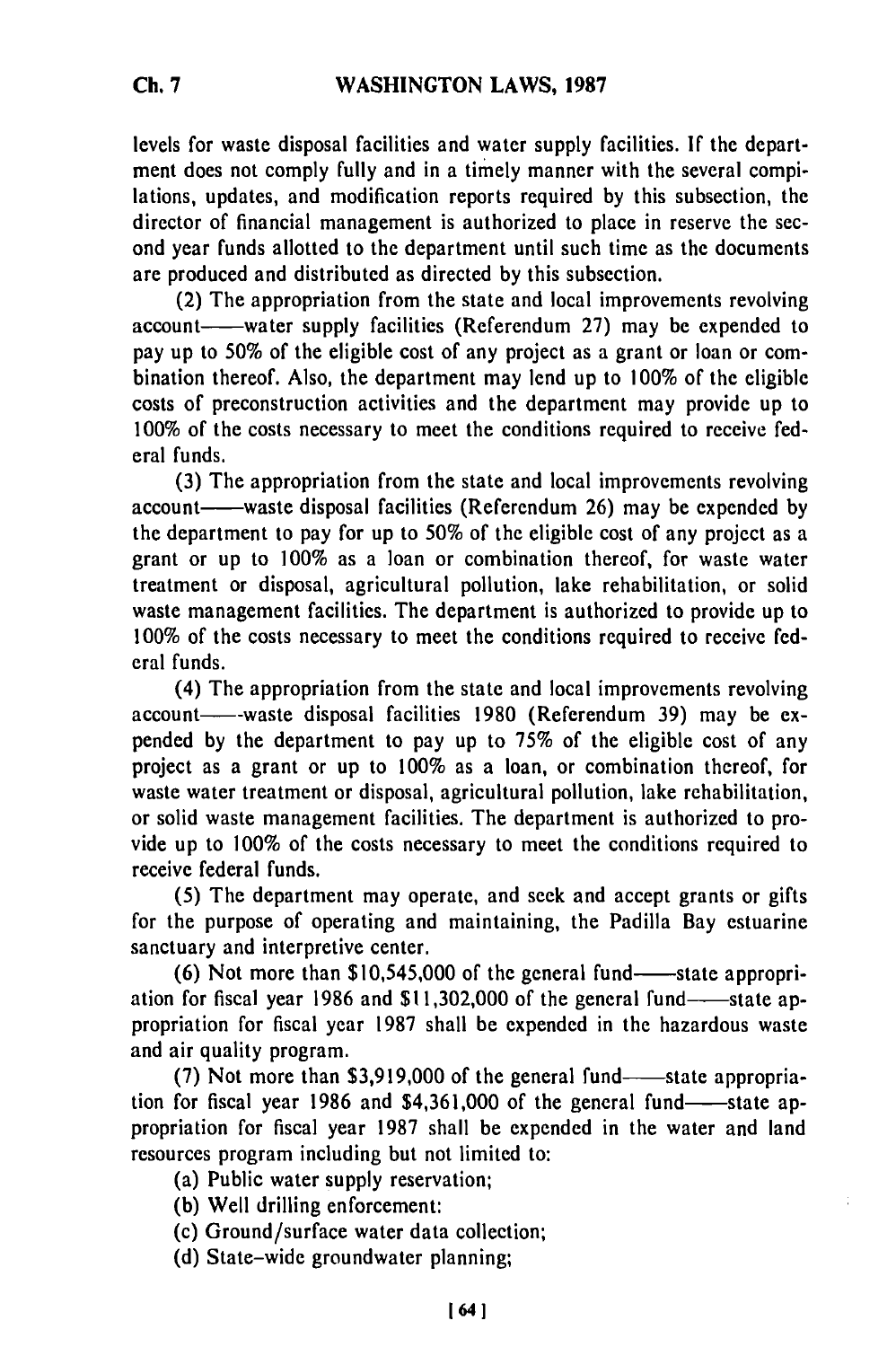(e) Increased shoreline management grants to local governments; and

(f) Shoreline management support.

(8) Not more than \$2,155,000 of the general fund-state appropriation for fiscal year 1986 and  $$2,178,000$  of the general fund-state appropriation for fiscal year 1987 shall be expended in the water quality program including but not limited to:

(a) Groundwater management and investigation;

**(b)** Groundwater technical assistance; and

(c) Municipal water management.

(9) \$985,000 of the general fund—state appropriation is provided for grants to activated air pollution control authorities.

(10) \$200,000 of the general fund—state appropriation is provided solely as a loan for the hazardous substances information and education program. At the close of the 1985-87 biennium, the state treasurer shall transfer \$200,000 from the worker and community right to know fund to the general fund. If House Bill No. 865 is not enacted before July 1, 1985, the general fund amount provided in this subsection shall revert and the transfer from the worker and community right to know fund shall not occur.

**(11)** \$354,000 of the general fund-state appropriation is provided solely for the department to develop a state hazardous waste management plan, including criteria for the siting of hazardous waste management facilities.

(12) For the purpose of implementing the requirements of a shellfish protection program, including a pilot program for the prevention of nonpoint source pollution of important shellfish resource areas, the department of ecology shall expend up to a maximum of \$300,000 for:

(a) The development of regulations designating priority shellfish protection resource areas;

**(b)** Contracts with local governments and conservation districts to develop plans, educational programs, and other activities to clean up and protect shellfish resource areas; and

(c) Washington conservation corps activities and other programs to assist land owners in eliminating animal waste related pollution.

(13) The office of financial management is authorized to allow the department to deviate from the annual allocation of moneys provided in this section. This authorization pertains only to moneys appropriated and reappropriated for construction grants and hazardous waste remedial action construction contracts.

(14)  $$470,000$  of the general fund-state appropriation and \$396,000 of the general fund-local appropriation are provided solely to implement either Senate Bill No. 4876 or House Bill No. 1655 on low-level radioactive waste. If neither Senate Bill No. **4876** nor House Bill No. 1655 is enacted by July **1,** 1986, the amounts provided **by** this subsection shall lapse.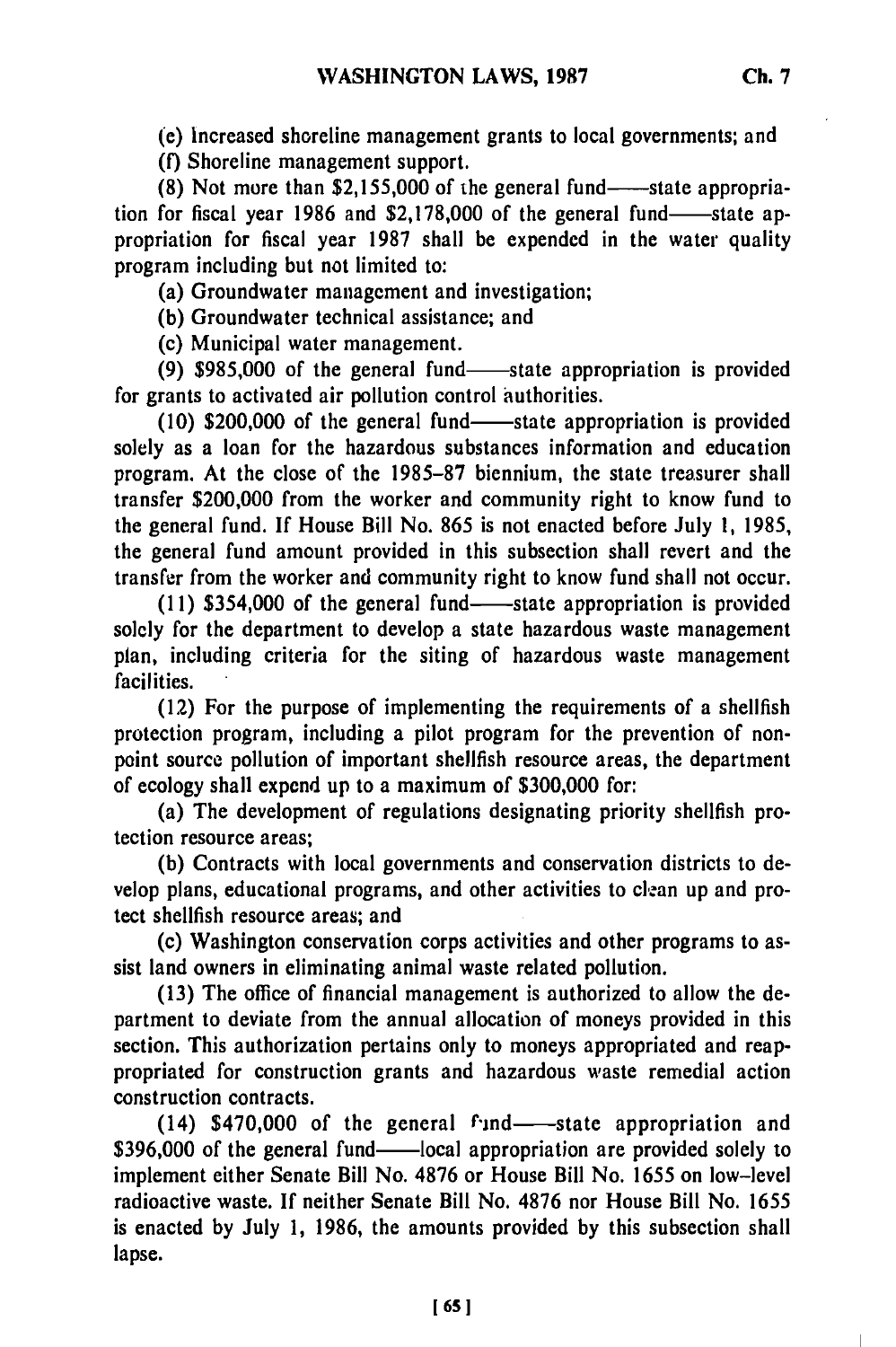(15) \$57,000 of the general fund—state appropriation is provided solely to implement Substitute House Bill No. **69** (chapter 426, Laws of **1985),** dealing with the development of guidelines and standards for the establishment of solid waste trust funds.

**(16) \$52,000** of the general fund---state appropriation is provided solely to implement House Bill No. 974 (chapter 456, Laws of **1985),** dealing with acid rain assessment.

(17) \$45,000 of the general fund—state appropriation is provided solely for water quality laboratory analysis.

**(18) \$59,000** of the general fund-state appropriation is provided solely for the conduct of civil and criminal investigations of violations of environmental statutes.

**(19)** Not more than **\$15,000** from the general fund-reclamation revolving account appropriation shall be paid to Cowlitz county as reimbursement for prior contributions of the flood control district to the account.

(20) Not more than \$150,000 from the general fund-----private/local appropriation may be expended **by** the department to perform studies, **by** contract or otherwise, to define site closure and perpetual care and maintenance requirements for the Hanford low-level radioactive waste disposal facility and to assess the adequacy of insurance coverage for general liability, radiological liability, and transportation liability for the facility. The department shall complete the studies and report its findings to the legislature **by** December **31, 1987.** The department shall make a preliminary progress report to the legislature **by** December **31, 1986.**

(21) \$149,000 of the fiscal year 1987 general fund-state appropriation is provided solely to continue the state's litigation concerning federal department of energy high-level nuclear waste site designation.

(22) \$225,000 of the fiscal year 1987 general fund-state appropriation is provided solely for startup staffing and planning for agency growth due in part to enhanced water quality programs.

Sec. **303.** Section **310,** chapter **6,** Laws of **1985** ex. sess. as amended **by** section **303,** chapter **312,** Laws of **1986** (uncodified) is amended to read as **follows:**

FOR THE DEPARTMENT OF TRADE **AND ECONOMIC DEVELOPMENT**

| FY 1986                                 | FY 1987        |
|-----------------------------------------|----------------|
| 10,265,000                              | ((10,016,000)) |
|                                         | 10,191,000     |
|                                         |                |
| 281,000                                 | 298,000        |
| Total Appropriation $\Im((20,860,000))$ |                |
| 21,035,000                              |                |
|                                         |                |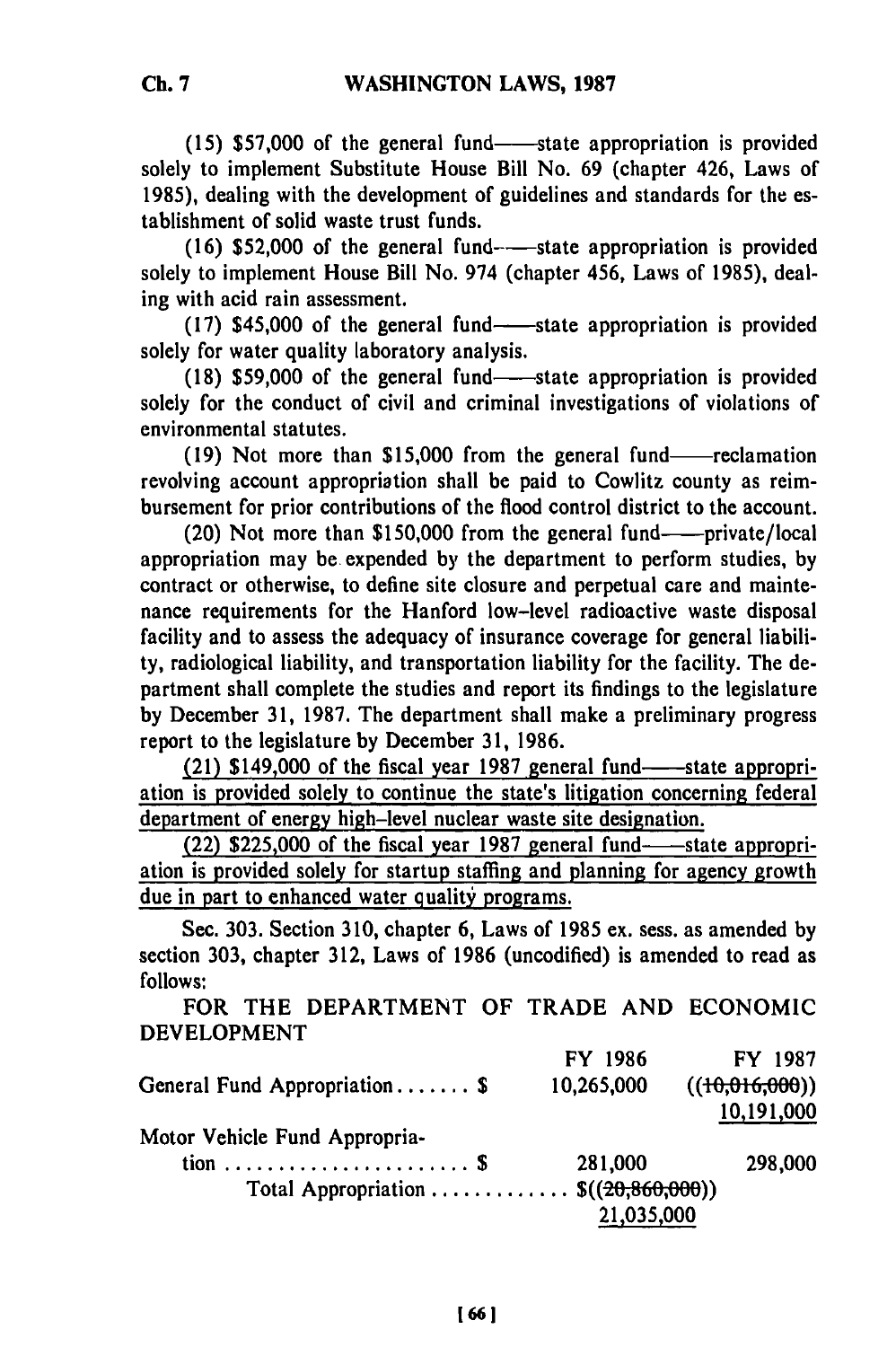The appropriations in this section are subject to the following conditions and limitations:

(1)  $$1,951,000$  of the general fund--state appropriation shall be expended in each fiscal year solely for the University of Washington for the continuation of the Washington high technology center and the center for international trade in forest products as matching funds to private-sector, federal, and in-kind contributions, on the basis of the following percentages:

(a) Washington high technology center, 50 percent; and nonstate contributions, 50 percent; and

(b) Center for international trade in forest products, 50 percent; and nonstate contributions, 50 percent.

(2) The motor vehicle fund appropriation shall be used in conformance with constitutional limitations.

(3) \$175,000 of the general fund appropriation is provided solely for the Washington state economic development board. If House Bill No. 627 is not enacted before July 1, 1985, the amount provided in this subsection shall revert.

 $(4)$  Not more than \$251,000 of the general fund-state appropriation shall be expended in fiscal year 1986 for the high-technology coordinating board. A plan shall be submitted to the legislature not later than December 20, 1985, detailing the future activities, structure, and costs of the board.

(5) Funds provided for county economic development councils shall be matched at **fifty** percent, except that no funds contained in this appropriation nor in-kind contributions shall be used for such matching funds.

(6) The department may contract with the small business development center at Washington State University for services to assist the promotion and expansion of small businesses in the state.

(7) The department is authorized to transfer from the surplus of the state trade fair fund not more than \$150,000 to the centennial commission.

(8) \$23,000 for fiscal year 1986 and \$37,000 for fiscal year 1987 from the motor vehicle fund appropriation are provided solely to implement a computer-assisted tourist information network at selected visitor information centers and state highway rest areas. The department shall coordinate with the state department of transportation in establishing the system. All revenue derived from a vendor or vendors associated with the system shall be deposited by the department in the motor vehicle fund.

(9) \$175,000 of fiscal year 1987 general fund----state appropriation is provided solely for development of baseline data and, if warranted, a proposal to site a superconducting supercollider project in the state.

Sec. 304. Section 314, chapter 6, Laws of 1985 ex. sess. as amended by section 305, chapter 312, Laws of 1986 (uncodified) is amended to read as follows:

FOR THE DEPARTMENT OF NATURAL RESOURCES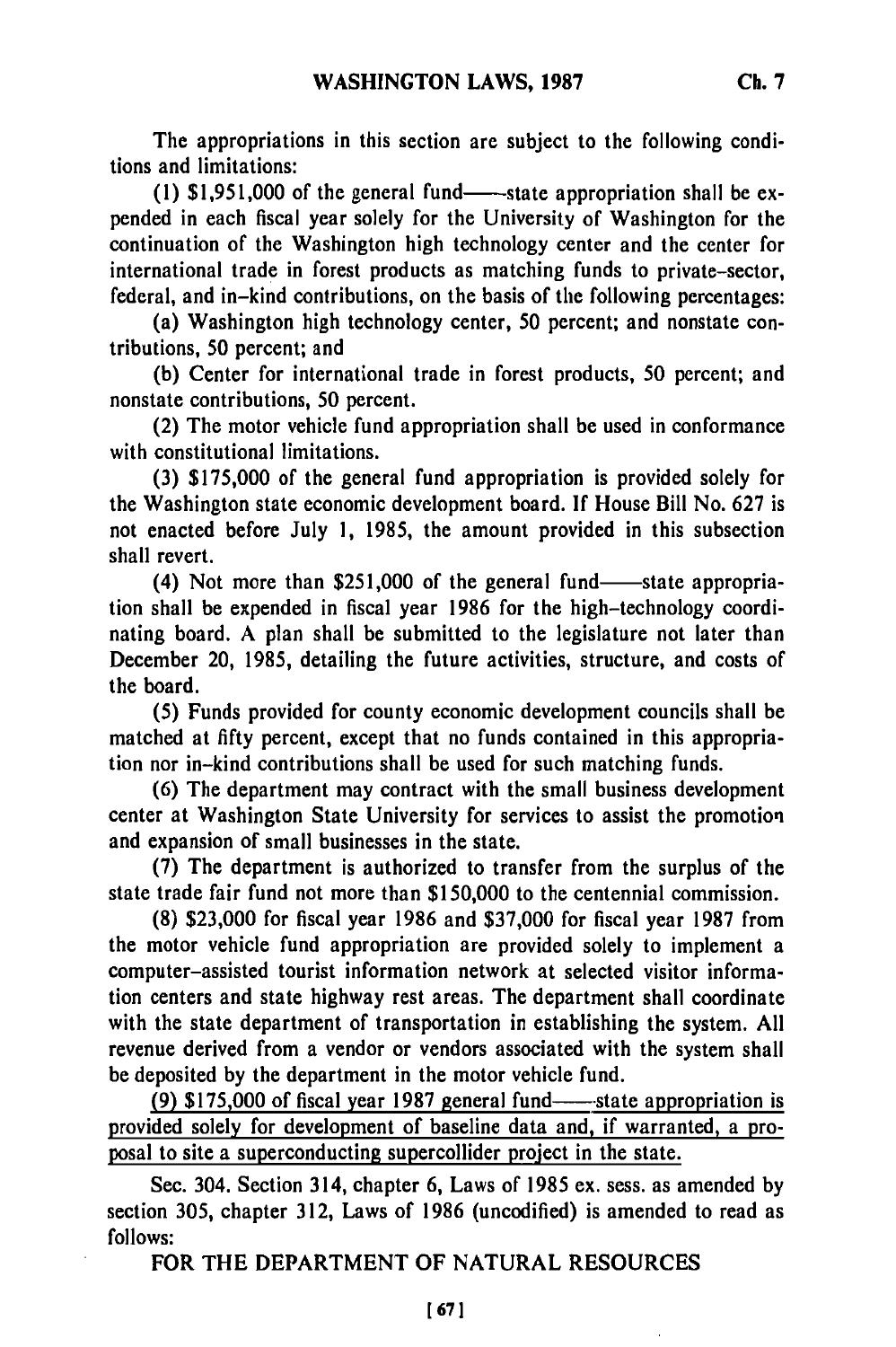# WASHINGTON LAWS, **1987**

|                                                               | FY 1986     | FY 1987                        |
|---------------------------------------------------------------|-------------|--------------------------------|
| General Fund Appropriation-                                   |             |                                |
|                                                               | 22,416,000  | ((14, 923, 000))<br>16,323,000 |
| General Fund Appropriation-                                   |             |                                |
| Federal  \$                                                   | 129,000     | 129,000                        |
| General Fund-ORV (Off-Road                                    |             |                                |
| Vehicle) Account Appropria-                                   |             |                                |
| $\text{tion} \dots \dots \dots \dots \dots \dots \dots \dots$ | 1,508,000   | 1,488,000                      |
| General Fund-Geothermal Ac-                                   |             |                                |
| count Appropriation--Fed-                                     |             |                                |
| eral  \$                                                      | 8,000       | 8,000                          |
| General Fund--Forest Develop-                                 |             |                                |
| ment Account Appropriation \$                                 | 7,496,000   | 7,945,000                      |
| General Fund-Survey and                                       |             |                                |
| Maps Account Appropriation \$                                 | 362,000     | 369,000                        |
| General Fund-<br>-Landowner Con-                              |             |                                |
| tingency Forest Fire Suppres-                                 |             |                                |
| sion Account Appropriation $\ldots$ \$                        | 708,000     | ((724,000))                    |
|                                                               |             | 1,624,000                      |
| General Fund——Resource Man-                                   |             |                                |
| agement Cost Account Appro-                                   |             |                                |
| priation \$ 26,361,000                                        |             | 27,419,000                     |
| Total Appropriation $\$((+11,993,000))$                       |             |                                |
|                                                               | 114,293,000 |                                |
|                                                               |             |                                |

The appropriations in this section are subject to the following conditions and limitations:

 $(1)$  \$346,000 of the general fund-state appropriation is provided solely for litigation costs in fiscal year 1986, and \$245,000 of the general fund—state appropriation is provided solely for litigation costs in fiscal year 1987, associated with court actions brought by the state against timber companies that have defaulted on timber sales contracts. \$200,000 of the fiscal year 1987 general fund-state appropriation is provided solely for litigation costs incurred as a result of the Barker Mountain fire.

 $(2)$  \$310,000 of the general fund—state appropriation in each fiscal year is provided solely for costs associated with flood damage litigation in Skagit and Whatcom counties.

 $(3)$  \$482,000 of the general fund- $-$ state appropriation for fiscal year 1986 shall be used solely for the department of natural resources to move from the public lands building and vacate the house office building.

 $(4)$  \$600,000 of the fiscal year 1987 general fund-state appropriation is provided solely for costs incurred as a result of fire suppression activity.

**Ch. 7**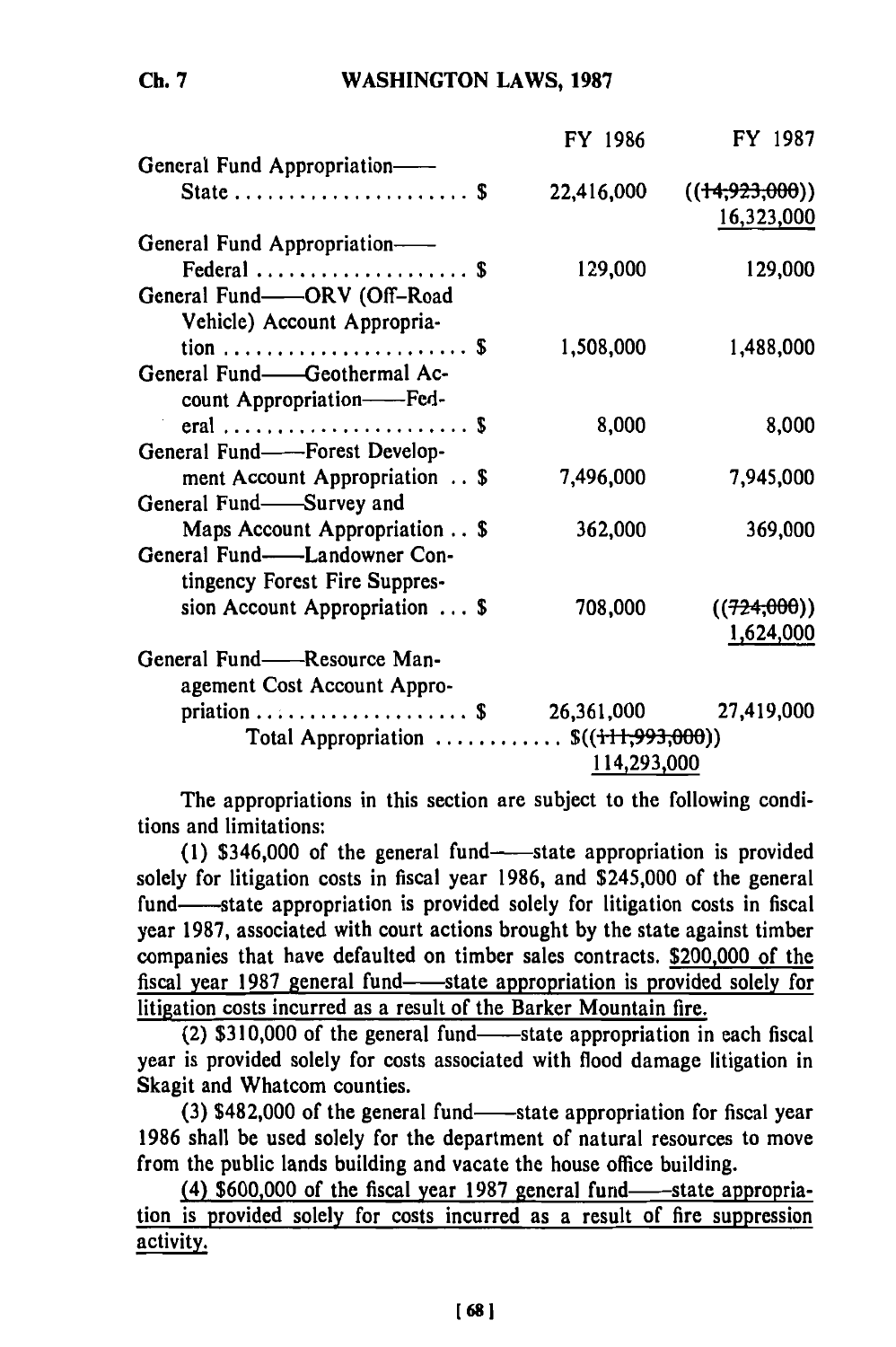$(5)$  \$600,000 of the fiscal year 1987 general fund-state appropriation is provided solely for costs associated with the control and eradication of the Western Spruce budworm. The department shall seek reimbursement from landowners where appropriate.

Sec. 305. Section 315, chapter 6, Laws of 1985 ex. sess. as amended by section 306, chapter 312, Laws of 1986 (uncodified) is amended to read as follows:

| FOR THE DEPARTMENT OF AGRICULTURE                             |            |                            |
|---------------------------------------------------------------|------------|----------------------------|
|                                                               | FY 1986    | FY 1987                    |
| General Fund Appropriation-                                   |            |                            |
| State  \$                                                     | 7,482,000  | ((7,409,000))<br>7,434,000 |
| General Fund Appropriation-                                   |            |                            |
| Federal  \$                                                   | 387,000    | ((354,000))<br>390,000     |
| General Fund——Feed and Fertil-                                |            |                            |
| izer Account Appropriation $\ldots$ \$                        | 10,000     | 7,000                      |
| Fertilizer, Agricultural, Mineral<br>and Lime Fund Appropria- |            |                            |
| $\text{tion} \dots \dots \dots \dots \dots \dots \dots \dots$ | 214,000    | 220,000                    |
| Commercial Feed Fund Appropria-                               |            |                            |
| tion  \$                                                      | 246,000    | 236,000                    |
| Seed Fund Appropriation  \$                                   | 486,000    | 498,000                    |
| Nursery Inspection Fund Appro-                                |            |                            |
|                                                               | 315,000    | ((316,000))                |
|                                                               |            | 361,000                    |
| Livestock Security Interest Fund                              |            |                            |
| Appropriation \$                                              | 21,000     | 17,000                     |
| Total Appropriation $\$(18,218,000))$                         |            |                            |
|                                                               | 18,324,000 |                            |

The appropriations in this section are subject to the following conditions and limitations:

(1) Not more than  $$851,000$  of the general fund-----state appropriation shall be expended in each fiscal year for enhanced export and domestic marketing in the agricultural development program.

 $(2)$  Not more than \$549,000 of the general fund—state appropriation in each fiscal year shall be expended for the continuation of the IM-PACT center at Washington State University.

(3) \$125,000 for fiscal year 1986 and \$125,000 for fiscal year 1987 from the general fund-state appropriation are provided solely for the purchase of materials or biological control agents for controlling or eradicating noxious weeds and shall be available only for distribution by the director of the department to those activated county noxious weed control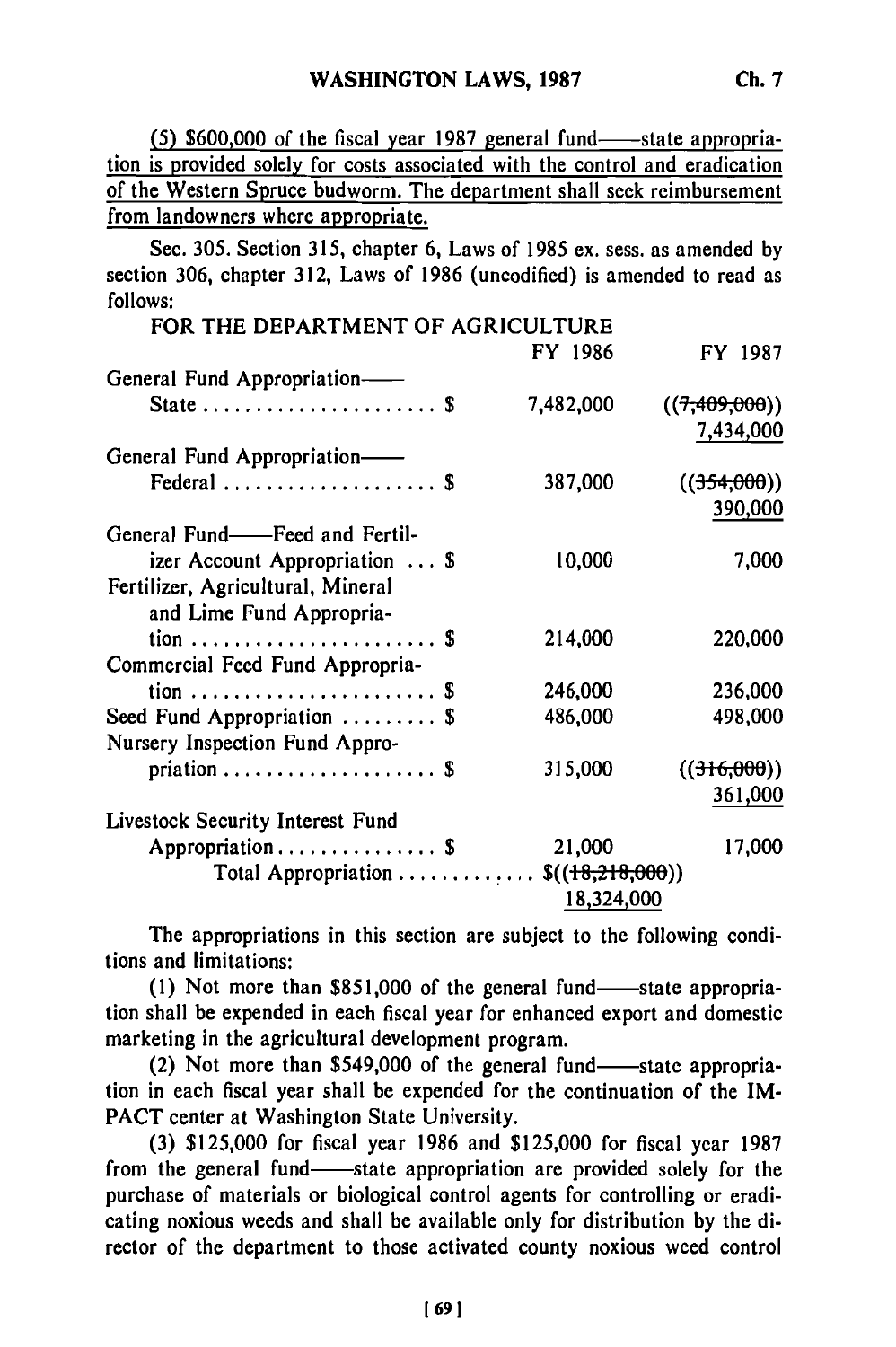boards and active weed districts that employ administrative personnel to supervise a weed control program and that have a budget from other than state sources of at least twenty-five thousand dollars annually. The moneys provided under this paragraph shall be allocated to such boards and districts based on the severity of the noxious weed control problems.

(4) \$57,000 of the general fund—state appropriation is provided for the purchase of vaccine for the prevention of brucellosis and for the cost of distributing brucellosis vaccine to veterinarians practicing in the state of Washington, in a manner to be established **by** the office of state veterinarian.

**(5) \$25,000 of the fiscal year 1987 general fund-state appropria**tion is provided solely to support operating costs for the department's Tokyo office.

**(6)** \$45,000 of the fiscal year **1987** nursery inspection fund appropriation is provided solely to begin development of a plant pathology laboratory.

**(7) \$36,000** of the fiscal year **1987** general fund-federal appropriation is provided solely for activities related to **gypsy** moth eradication.

Sec. **306.** Section **317,** chapter **6,** Laws of **1985** ex. sess. (uncodified) is amended to read as follows:

FOR THE WASHINGTON **CENTENNIAL COMMISSION**

|                                                | FY 1986 | FY 1987                |
|------------------------------------------------|---------|------------------------|
| General Fund Appropriation \$                  | 754,000 | 739,000                |
| General Fund-State Centennial                  |         |                        |
| Commission Account Appro-                      |         |                        |
|                                                | 77,000  | ((145,000))<br>495,000 |
| Total Appropriation $\mathcal{S}((1,715,000))$ |         |                        |

### PART IV

### TRANSPORTATION

Sec. 401. Section **1,** chapter 460, Laws of **1985** (uncodified) is amended to read as follows:

The transportation budget of the state is hereby adopted and, subject to the provisions hereinafter set forth, the several amounts hereinafter specified, or so much thereof as may **be** necessary to accomplish the purposes designated, are hereby appropriated from the several accounts and funds hereinafter named to the designated state agencies and offices for salaries, wages, and other expenses, for capital projects, and for other specified purposes, including the payment of any final judgments arising out of such activities, incurred for the period ending June **30, 1987.**

Sec. 402. Section 402, chapter **6,** Laws of **1985** ex. sess. as amended **by** section 402, chapter **312,** Laws of **1986** (uncodified) is amended to read as **follows:**

**Ch. 7**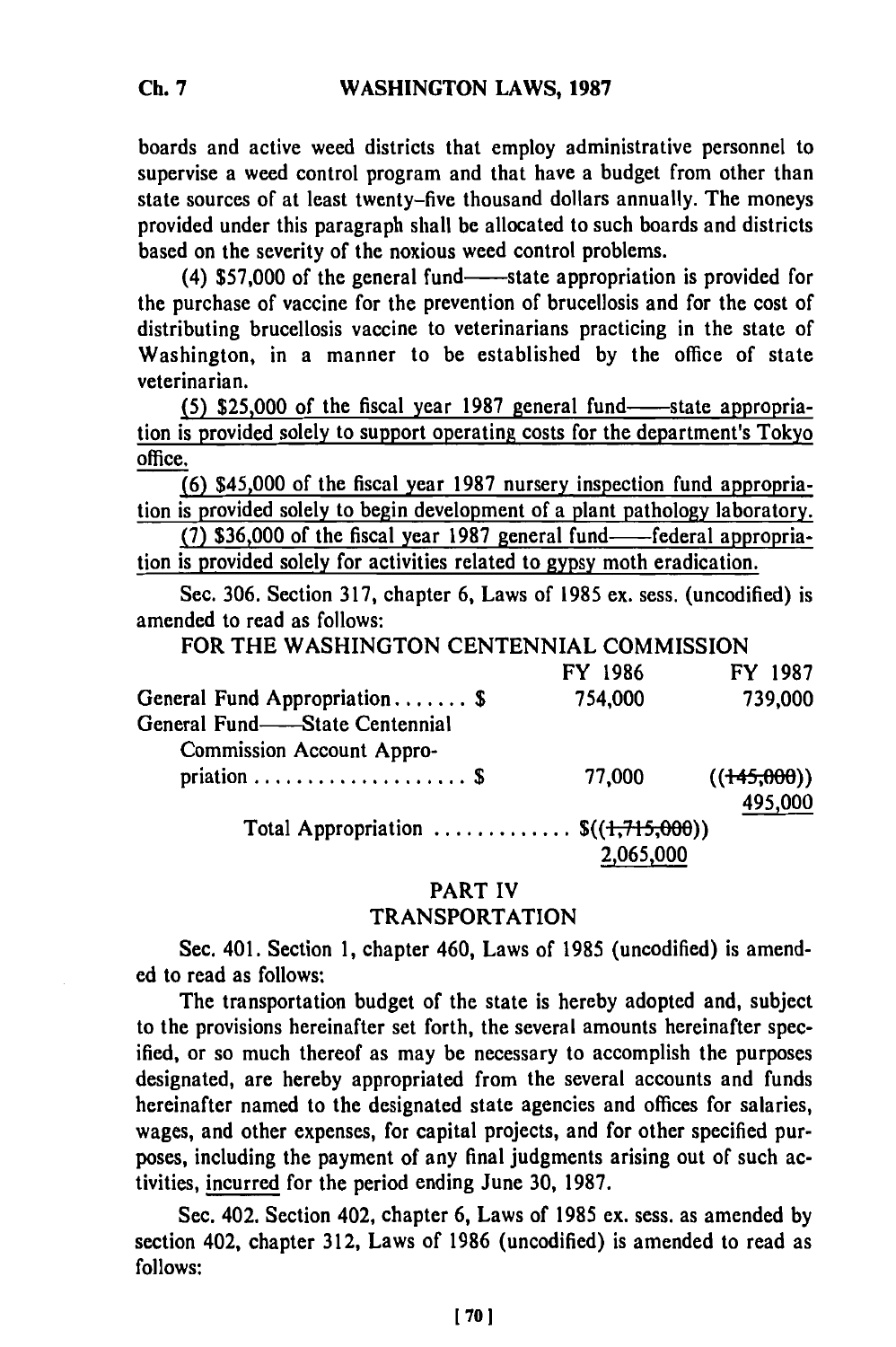**Ch. 7**

| FOR THE DEPARTMENT OF LICENSING                               |            |             |
|---------------------------------------------------------------|------------|-------------|
|                                                               | FY 1986    | FY 1987     |
| General Fund Appropriation \$                                 | 6,342,000  | 6,924,000   |
| General Fund——Architects' Li-                                 |            |             |
| cense Account Appropriation \$                                | 234,000    | 234,000     |
| General Fund——Medical Disci-                                  |            |             |
| plinary Account Appropria-                                    |            |             |
|                                                               | 440,000    | ((440,000)) |
|                                                               |            | 450,000     |
| General Fund——Health Profes-                                  |            |             |
| sions Account Appropriation $\$$                              | 2,826,000  | 2,770,000   |
| General Fund——Professional En-                                |            |             |
| gineers' Account Appropria-                                   |            |             |
| $\text{tion} \dots \dots \dots \dots \dots \dots \dots \dots$ | 405,000    | 400,000     |
| General Fund——Real Estate                                     |            |             |
| <b>Commission Account Appro-</b>                              |            |             |
|                                                               | 2,834,000  | 2,434,000   |
| Total Appropriation $\mathcal{S}((26,283,000))$               |            |             |
|                                                               | 26,293,000 |             |

The appropriations in this section are subject to the following conditions and limitations:

(1) \$900,000 of the fiscal year 1987 general fund—state appropriation is provided solely for redevelopment and expansion of the master license system. This funding is contingent on interagency transfers of \$200,000 from the department of labor and industries and \$200,000 from the department of employment security, and contingent on services in kind worth \$200,000 from the department of revenue. The department shall begin development and pilot testing of common business identification numbers.

 $(2)$  \$44,000 of the fiscal year 1987 general fund--state appropriation is provided solely for regulation of commodity-related activities under Senate Bill No. 4527 or Substitute House Bill No. 1012. **If** neither Substitute House Bill No. 1012 nor Senate Bill No. 4527 is enacted **by** July **1,** 1986, the amount provided **by** this subsection shall lapse.

(3) \$151,000 of the fiscal year 1987 general fund—state appropriation is provided solely to establish a small business capital formation program under Substitute House Bill No. **205. If** Substitute House Bill No. **205** is not enacted **by** July **1,** 1986, the amount provided **by** this subsection shall lapse.

(4) \$132,000 of the fiscal year 1987 general fund-state appropriation is provided solely for registration and regulation of vessel dealers under House Bill No. **1613. If** House Bill No. **1613** is not enacted **by** July **1, 1986,** the amount provided **by** this subsection shall lapse.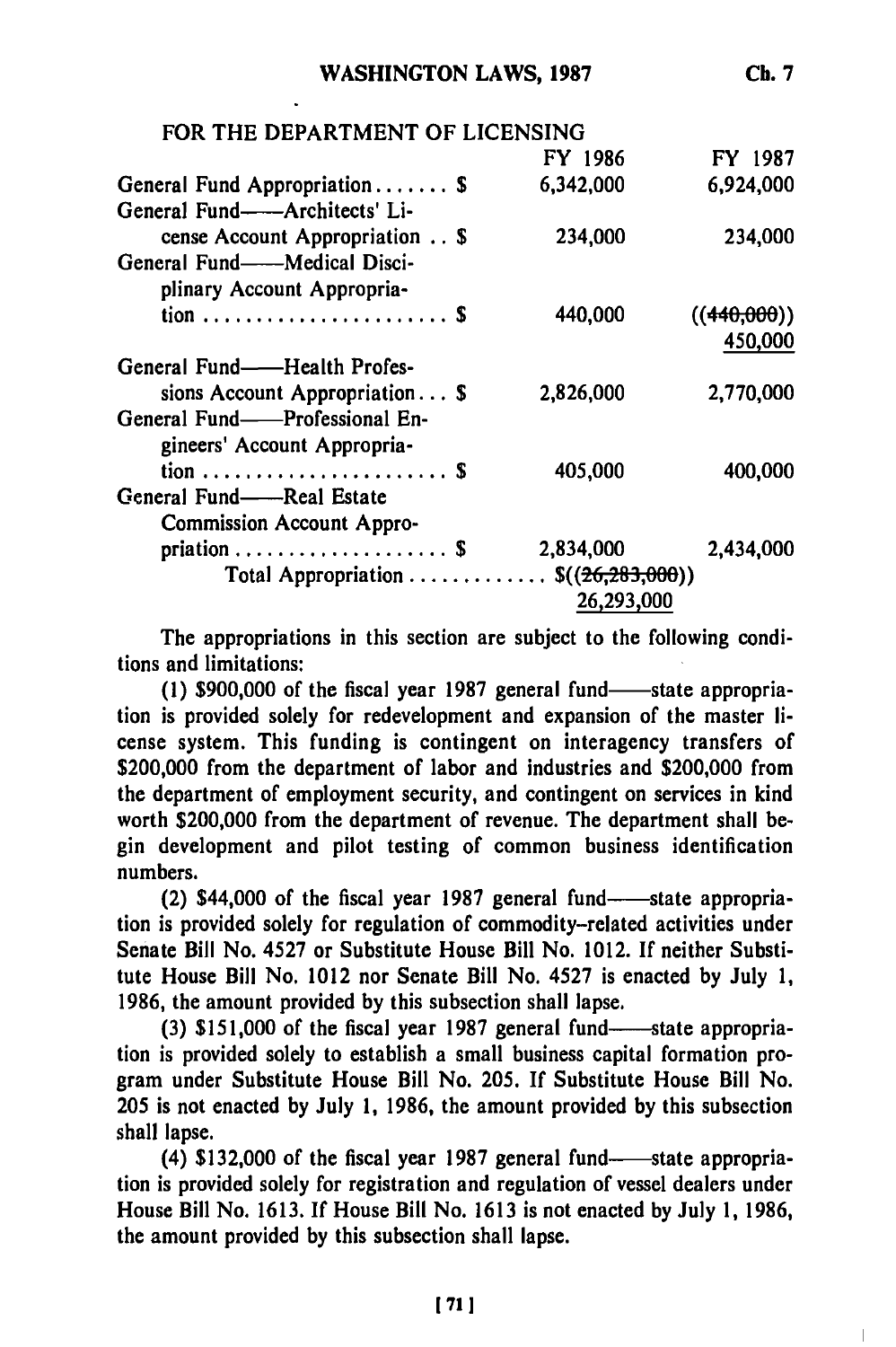Sec. 403. Section 403, chapter **6,** Laws of 1985 ex. sess. (uncodified) is amended to read as follows:

# FOR THE MARINE EMPLOYEES' COMMISSION

FY 1986 FY 1987

| Motor Vehicle Fund——Puget Sound Fer-<br>ry Operations Account Appropria- |         |                         |
|--------------------------------------------------------------------------|---------|-------------------------|
|                                                                          |         | $137,000$ $((137,000))$ |
|                                                                          |         | 157,000                 |
| Total Appropriation $\$(274,000))$                                       |         |                         |
|                                                                          | 294,000 |                         |

The appropriations in this section are subject to the following conditions and limitations:

(1) The commission shall contract for \$50,000 a year with the public employment relations commission for secretarial support and mediation services.

(2) \$20,000 of the fiscal year 1987 appropriation is provided for attorney general costs for the defense of the appeals of the commission decisions in the cases of Masters, Mates, and Pilots Union v. Washington state ferry system **MEC** no. 7-84 and Donald Downing v. marine employees' commission and Washington state ferry system, Kitsap county superior court case no. 85-2-00800--8.

### PART V

## EDUCATION

Sec. 501. Section 503, chapter 6, Laws of 1985 ex. sess. as amended by section 502, chapter 312, Laws of 1986 (uncodified) is amended to read as follows:

FOR THE **SUPERINTENDENT** OF **PUBLIC INSTRUC-**TION- FOR **GENERAL** APPORTIONMENT **(BASIC EDUCATION)** General Fund Appropriation ......................... \$((3,436,768,000)) 3,449,216,000

The appropriation in this section is subject to the following conditions and limitations:

(1) As a condition to the allocation of funds to school districts appropriated pursuant to this section, the superintendent shall require school districts to ensure that, during the respective school year, the district has complied with all rules adopted by the superintendent of public instruction to implement RCW 28A.58.095. For any violation of such rules, the superintendent shall withhold an amount equal to the level of the violation when applied to the district's respective basic education allocation, unless or until such time as the school district comes into compliance with the rules.

(2) \$314,650,000 is provided solely for the remaining months of the 1984-85 school year.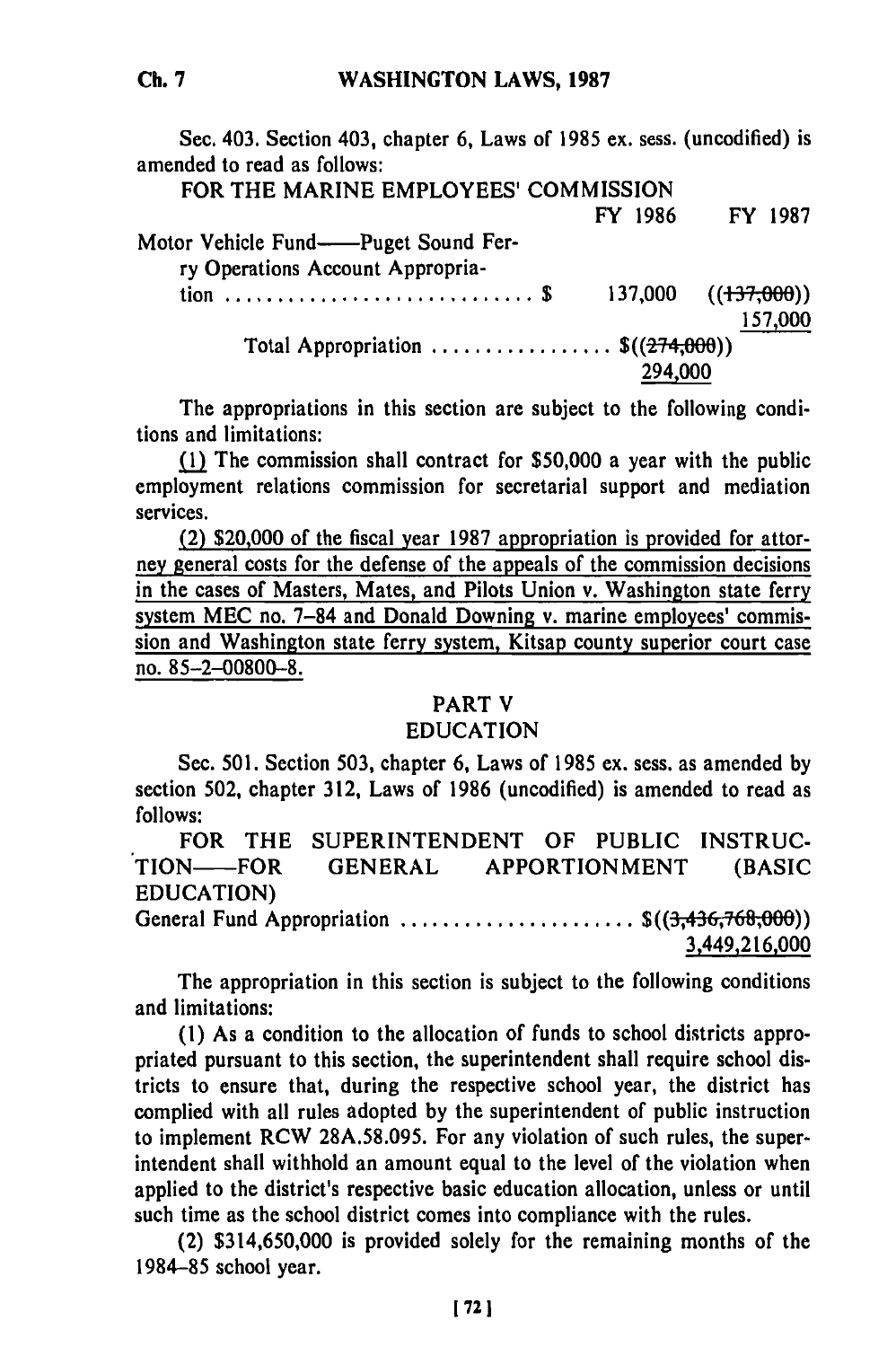**(3)** Allocations for certificated salaries for the **1985-86** and **1986-87** school years shall be calculated **by** multiplying each district's average basic c,lucation certificated salary allocation defined in section 504 of this act **by** the district's formula-generated certificated staff units determined as **follows:**

(a) One certificated staff unit for each twenty average annual full time equivalent kindergarten, elementary, and secondary students, excluding handicapped full time equivalent enrollment as calculated according to the procedures in the allocation model established in section **506** of this act and excluding full time equivalent enrollment otherwise recognized for certificated staff unit allocations in subsection **(3) (b)** through (e) of this section: PROVIDED, That those school districts with a minimum enrollment of **250** full time equivalent students and whose full time equivalent studeut enrollment count in a given enrollment month exceeds the first of the month full time equivalent enrollment count **by 5%** shall be entitled to an additional state allocation of 110% of the ((pro-rata)) share that such increased enrollment would have generated had such additional full time equivalent students been included in the normal enrollment count for that particular month.

**(b)** During the **1985-86** school year, one certificated staff unit for each average annual eighteen and three-tenths full time equivalent students enrolled in a vocational education program approved **by** the superintendent of public instruction, for the **1986-87** school year one certificated staff unit for each average annual seventeen and one-half full time equivalent students enrolled in a vocational education program approved **by** the superintendent of public instruction: PROVIDED, That in skills centers, the ratio shall be one certificated staff unit for each average annual sixteen and sixty-seven one-hundredths full time equivalent students enrolled in an approved vocational education program.

(c) For districts enrolling not more than twenty-five average annual full time equivalent students and for small school plants within any school district, which small plants enroll not more **than** twenty-five average annual full time equivalent students and have been judged to be remote and necessary **by** the state board of education, certificated staff units shall be determined as follows:

(i) For the **1985-86** school year, for those enrolling no students in grades seven or eight, three certificated staff units;

(ii) For the **1985-86** school year, for those enrolling students in either grades seven or eight, four certificated staff units;

(iii) For the **1986-87** school year, for those enrolling no students in grades seven or eight, two certificated staff units for enrollment of not more than five students, plus one-twentieth of a certificated staff unit for each additional student enrolled; and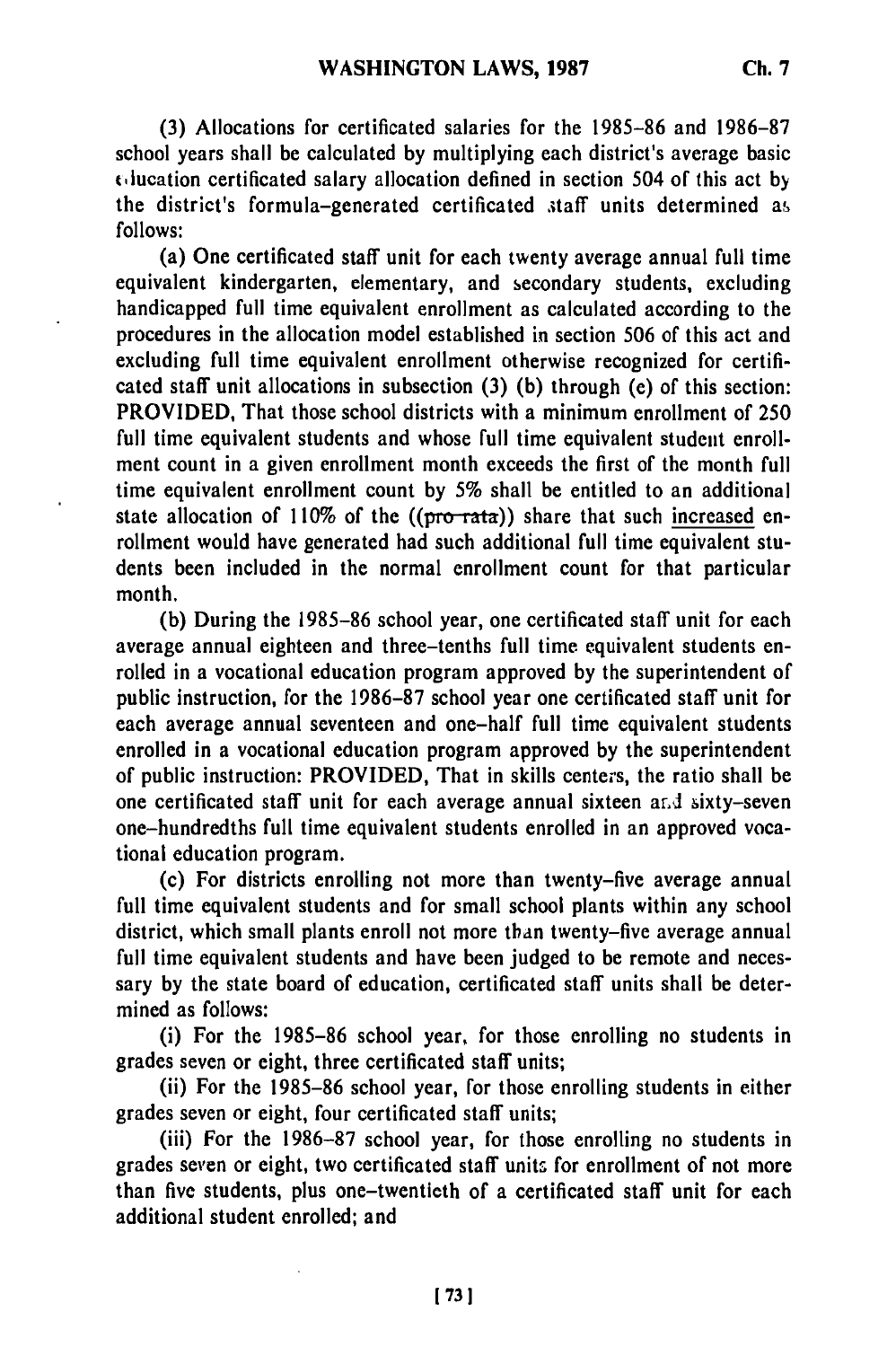(iv) For the **1986-87** school year, for those enrolling students in either grades seven or eight, two certificated **staff** units for enrollment of not more than live students, plus one-tenth of a certificated staff unit for each additional student enrolled.

**(d)** For districts enrolling more than twenty-five but not more than one hundred average annual full time equivalent students (except as otherwise specified) and for small school plants within any school district, which small plants enroll more than twenty-five average annual full time equivalent students and have been judged to be remote and necessary **by** the state board of education, certificated staff units shall be determined as follows:

(i) For grades K-6, for enrollments of not more than sixty annual average full time equivalent students, three certificated staff units;

(ii) For grades K-6, for enrollments above sixty annual average full time equivalent students, additional certificated staff units based upon a ratio of one certificated staff unit per twenty annual average full time equivalent students;

(iii) For grades **7** and **8,** for enrollments of not more than twenty annual average full time equivalent students, one certificated staff unit;

(iv) For grades **7** and **8,** for enrollments above twenty annual average full time equivalent students, additional certificated staff units based upon a ratio of one certificated staff unit per twenty annual average full time equivalent students;

(v) For each nonhigh school district having an enrollment of more than seventy annual average full time equivalent students and less than one hundred eighty students, operating a grades K-8 program or a grades **1-8** program, an additional one-half of a certificated staff unit;

(vi) For each nonhigh school district having an enrollment of more than **fifty** annual average full time equivalent students and less than one hundred eighty students, operating a grades K-6 program or a grades **1-6** program, an additional one-half of a certificated unit.

(e) **A** district that operates no more than two high schools with enrollments of not more than three hundred average annual full time equivalent students shall be allocated certificated staff units for enrollment in each such high school as follows:

(i) Nine and one-half certificated staff units for the first sixty annual average full time equivalent students;

(ii) Additional certificated staff units based upon a ratio of one certificated staff unit per forty-three and one-half average annual full time equivalent students.

**(f)** In addition to those staffing ratios specified **by** RCW 28A.41.140, school districts with an enrollment of at least **100** annual average full time equivalent students in grades kindergarten through third grade shall receive during the **1986-87** school year a certificated unit allocation in addition to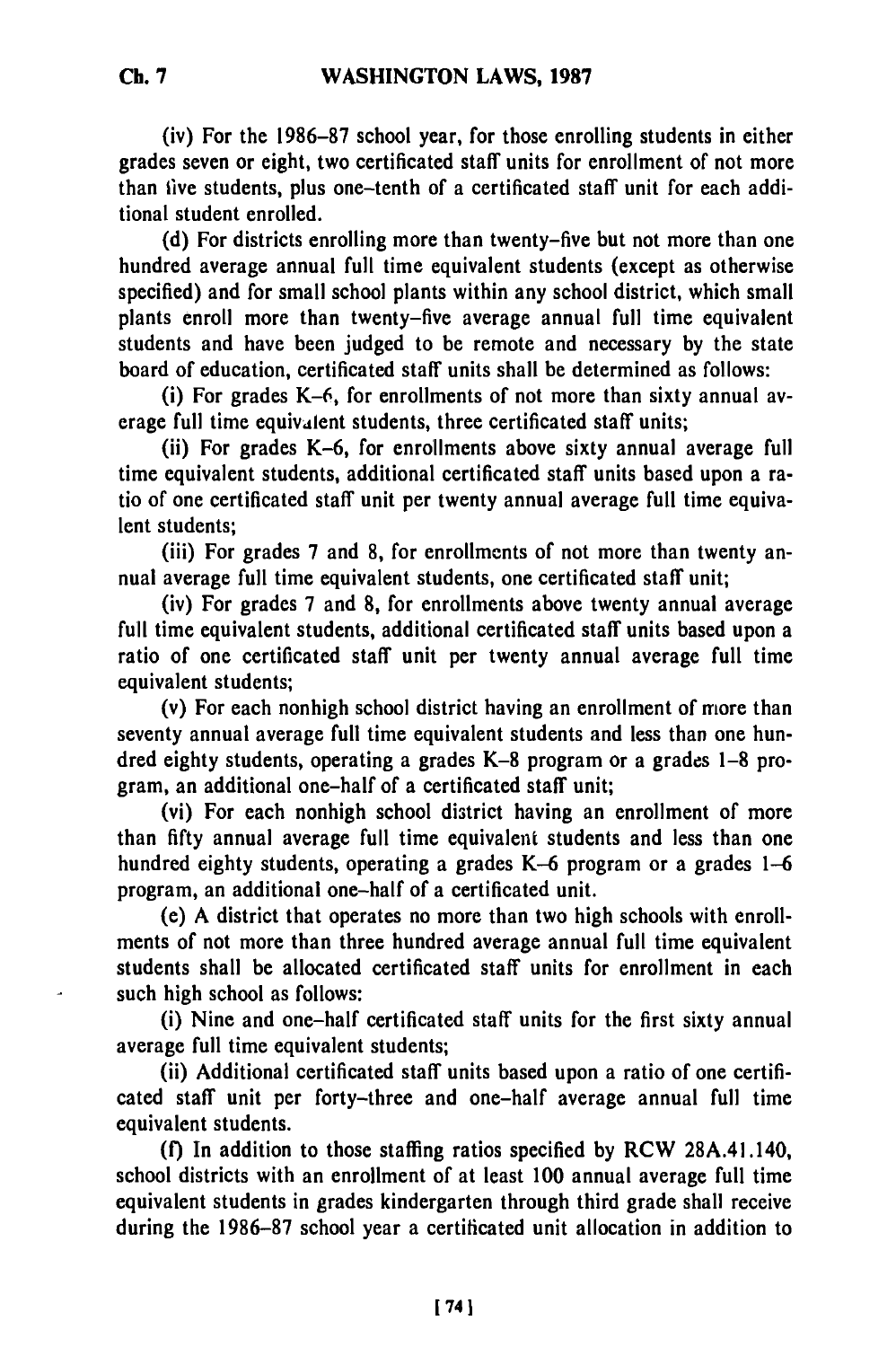that provided in subsection (3)(a) of this section, at a rate of one certificated staff unit per 1,000 annual average full time equivalent students enrolled in grades kindergarten through third grade: PROVIDED, That school districts shall use the additional certificated unit allocation to provide during the 1986-87 school year additional personnel whose primary duty is the daily classroom educational instruction of students.

(4) Allocations for classified salaries for the 1985-86 and 1986-87 school years shall be calculated by multiplying each district's average basic education classified salary allocation as defined in section 504 of this act by the district's formula-generated classified staff units determined as follows:

(a) One classified staff unit per each three certificated staff units determined under subsection (3) (a), (c), (d), and (e) of this section;

**(b)** One classified staff unit for each sixty full time equivalent vocational students enrolled; and

(c) For each nonhigh school district with an enrollment of more than **fifty** annual average full time equivalent students and less than one hundred eighty students, an additional one-half of a classified staff unit.

(5) Fringe benefit allocations shall be calculated at a rate of 20.03 percent in the 1985-86 school year and  $((20.08))$  20.12 percent in the 1986-87 school year of certificated salary allocations provided pursuant to subsection (3) of this section, and a rate of 16.86 percent in the 1985-86 school year and  $((16.91))$  16.96 percent in the 1986-87 school year of classified salary allocations provided pursuant to subsection (4) of this section.

(6) Insurance benefit allocations for the 1985-86 and 1986-87 school years shall be calculated at a rate of \$167 per month for the number of certificated staff units determined in subsection (3) of this section and for the number of classified staff units determined in subsection (4) of this section multiplied by 1.152.

(7)(a) For nonemployee related costs with each certificated staff unit determined under subsection (3) (a), (c), (d), and (e) of this section, there shall be provided a maximum of \$5,614 per staff unit in the 1985-86 school year and a maximum of \$5,833 per staff unit in the 1986-87 school year.

**(b)** For nonemployee related costs with each certificated staff unit determined under subsection (3)(b) of this section, there shall be provided a maximum of \$10,698 per staff unit in the 1985-86 school year and a maximum of \$11,115 per staff unit in the 1986-87 school year.

**(8)** Allocations for costs of substitutes for classroom teachers shall be provided at a rate of \$268 per full time equivalent basic education classroom teacher during the 1985-86 and 1986-87 school years.

 $\lambda$ 

(9) The superintendent shall distribute a maximum of **\$((3,010,06)) 2,628,000** outside the basic education formula during fiscal years 1986 and 1987 as follows:

(a) For fire protection for school districts located in a fire protection district as now or hereafter established ps. suant to chapter 52.04 RCW, a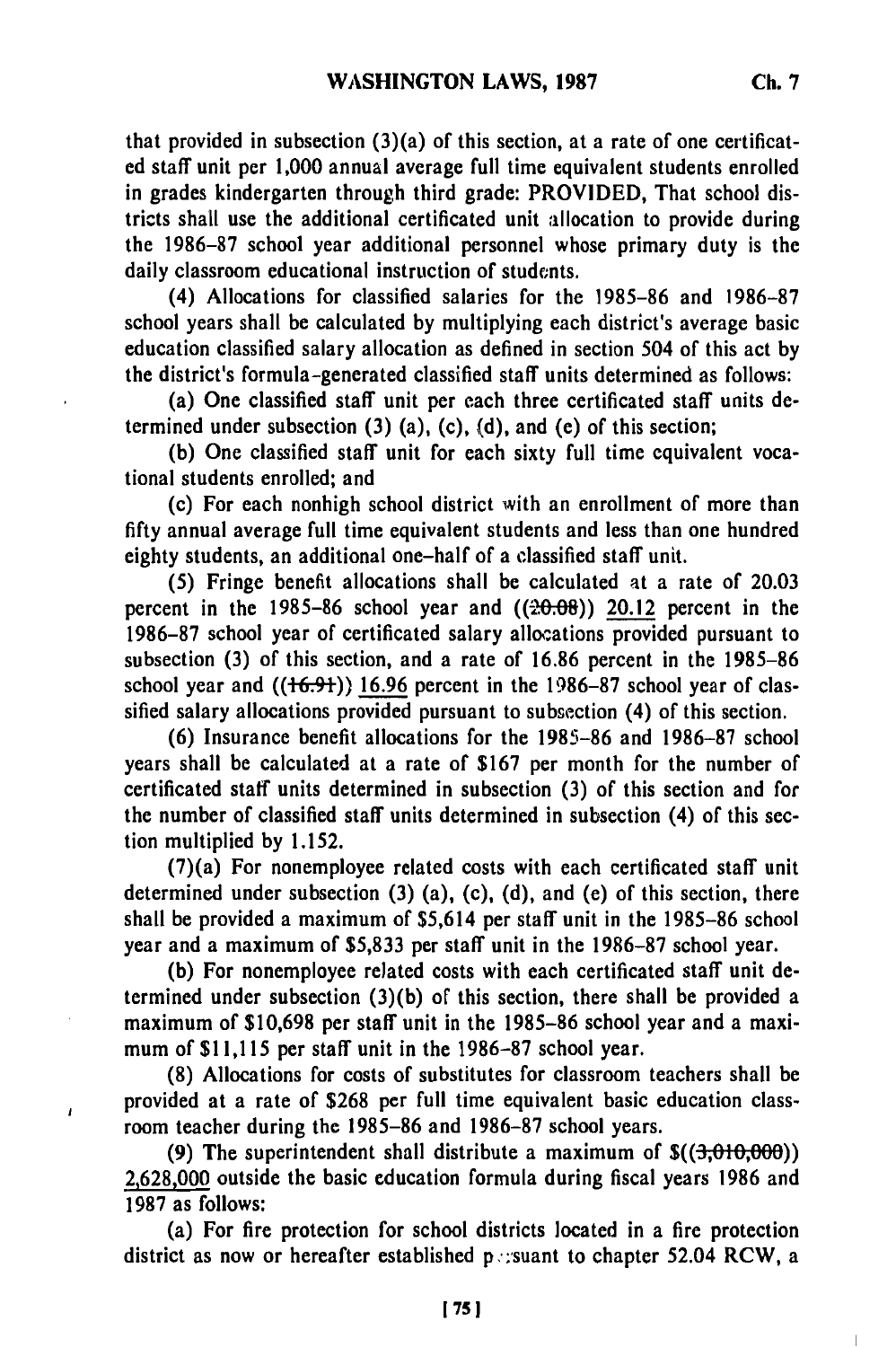maximum of **\$((3-20,00)) 298,000** may be expended in fiscal year **1986** and a maximum of \$((342,000)) **318,000** in fiscal year **198'7.**

**(b)** For summer vocational program3 at skills centers, not more than \$(( $771,000$ )) 757,000 shall be expended in fiscal year 1986 and not more than **\$((i7,O00)) 1,062,000** in fiscal year **1987.**

(c) For school district emergencies, a maximum of  $\frac{\mathcal{F}}{\mathcal{F}}$  ( $\frac{1 + 16,000}{1,000}$ ) 57,000 may be expended in fiscal year **1986** and a maximum of **\$136,000** may be expended in fiscal year **1987.**

**(10) A** maximum of **\$125,000** shall be distributed to enhance funding provided in subsections **(3)** through **(9)** of this section in the **1986-87** school year for remote and necessary school plants on islands without scheduled public transportation which are the sole school plants serving students in elementary grades on these islands.

Sec. **502.** Section 504, chapter **6,** Laws of **1985** ex. sess. as amended **by** section 504, chapter **312,** Laws of **1986** (uncodified) is amended to read as **follows:**

FOR THE **SUPERINTENDENT** OF **PUBLIC INSTRUC-TION--SCHOOL** DISTRICT EMPLOYEE **COMPENSATION** General Fund Appropriation **.................. \$ 47,733,000**

**(1)** For the purposes of section **503** of this act and this section, the following conditions and limitations apply:

(a) **"LEAP** Document **7"** means the computer tabulation of **1934-85** derived base salaries for basic education certified staff and **1984-85** average salaries for basic education classified staff, as developed **by** the legislative evaluation and accountability program committee on April **11, 1985,** at **10:36** hours.

**(b)** "Revised **LEAP** Document **7"** means the computer tabulation of certificated and classified derived base salaries as developed **by** the legislative evaluation and accountability program committee on February **27, 1986,** at 9:41 hours.

(c) For the purposes of the appropriation in section **502** of this **1986** act, each district's average basic education certificated salary allocation shall be the district's certificated derived base salary shown on **LEAP** Document **7,** multiplied **by** the district's prior year staff mix factor calculated using **LEAP** )ocument **1.**

**(d)** For the purposes of the appropriation in section **502** of this **1986** act, each district's average basic education classified salary allocation for both the **1985-86** and **1986-87** school years shall be the district's classified derived base salary multiplied **by** the district's prior year classified increment mix factor, as specified in this section. For the **1985-86** school year, the classified derived base salary for each district shall be the average classified salary specified for each district in **LEAP** Document **7** divided **by** the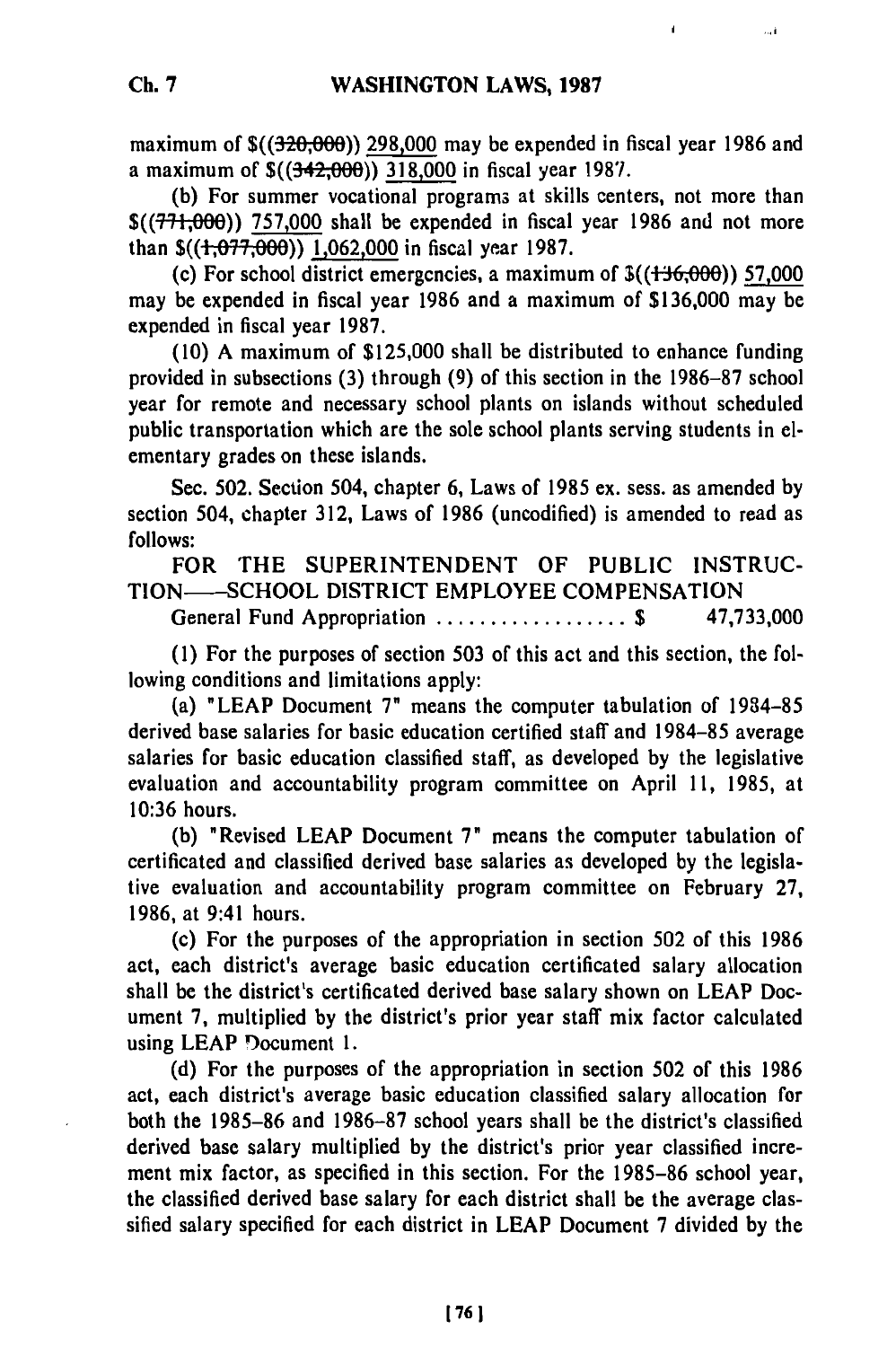1984-85 classified increment mix factor for each district calculated according to the formula used by the superintendent of public instruction in the 1984-85 school year. By December 1, **1985,** the superintendent of public instruction shall provide to the legislative evaluation and accountability program committee the appropriate data with which to modify LEAP Document 7 to reflect the classified derived base salary for use in the 1986-87 school year.

(e) "Incremental fringe benefits" means  $((19.44))$  19.48 percent for certificated staff and  $((15.49))$  15.54 percent for classified staff, which percentages shall be the fringe benefit rates applied to all salary increases provided in this section, and is for employer contributions to employee benefits and retirement benefits.

(2) For the purposes of RCW 28A.58.095 and section 503(1) of this act, the following conditions and limitations apply:

(a) Effective September 1, 1986, each school district is authorized to grant salary increases that increase the district's actual basic education certificated derived base salary to no more than the sum of: (i) The district's certificated derived base salary as shown on revised LEAP Document 7; and (ii) three percent of the state-wide average certificated derived base salary as shown on revised LEAP Document 7.

(b) Effective September 1, **1986,** each school district is authorized to grant salary increases that increase the district's actual basic education classified derived base salary to no more than the sum of: (i) The district's classified derived base salary as shown on revised LEAP Document **7;** and (ii) three percent of the state-wide average classified derived base salary as shown on revised LEAP Document 7.

(c) The maximum average percentage salary increase in school district programs other than the basic education program shall not exceed the percentage increase authorized pursuant to this section for the district's basic education program.

(d) Insurance benefits are limited by this act to an average monthly rate of \$167 per full time equivalent certificated employee and to an average monthly rate of **\$167** per classified unit. Classified units shall be calculated on the basis of 1,440 hours of work per year, with no individual employee counted for more than one unit. In accordance with RCW 28A- .58.095, this subsection relates to insurance benefit increases granted in either the 1985-86 or 1986-87 school year which would raise the rate per full time equivalent unit to over \$167 per month.

(e) Increments granted by school districts to certificated staff shall constitute salary increase in the year in which the increments are given by a district to the extent only that the aggregate of increments granted by a district exceeds the aggregate of increments pursuant to LEAP Document 1.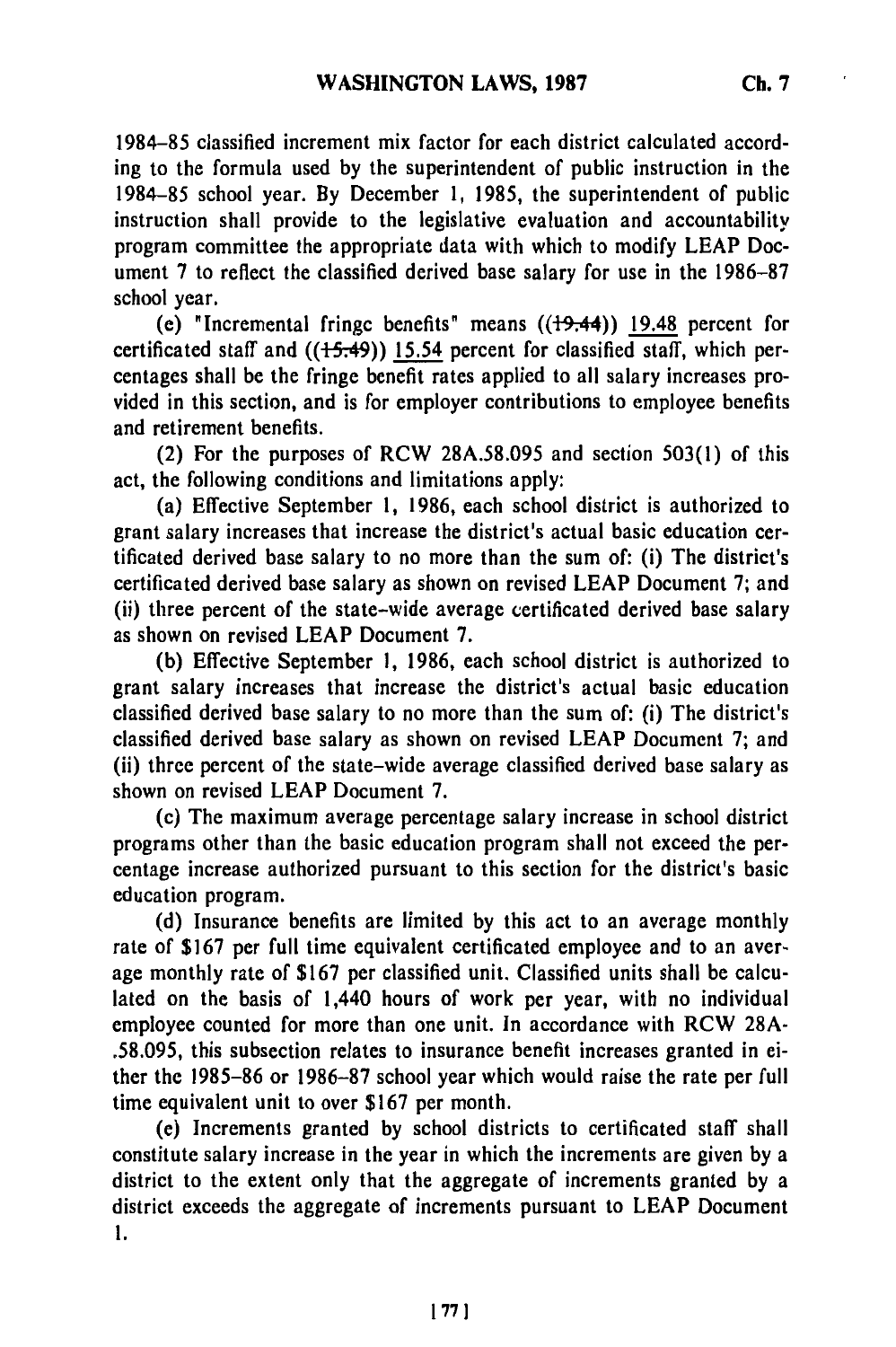**(f)** Seniority increments granted **by** a school district pursuant to the district's salary schedule for classified employees shall constitute salary increase in the year in which the increments are given to the extent only that the aggregate of the increments granted **by** the district exceeds the amount of the district's increments calculated using the formula Edopted **by** the superintendent of public instruction for the classified increment mix factor.

(g) Districts may elect an alternate measure of salary compliance for classified staff **by** comparing base salaries of **1986-87** staff to the imputed base that was or would have been paid the same staff in the same positions during 1985-86 if the districts electing this alternative certify **by** board resolution that any amount in excess of state-funded salary levels in each year henceforward is solely a district obligation created through local district personnel policies and salary schedule placements, and that the effect shall neither incur nor imply any current or future funding obligation **by** the state.

(3)(a) **A** maximum of \$((650;006)) **700,000** of the appropriation in this section is provided to fund the conversion from LEAP Document **7** to revised LEAP Document **7,** effective September **1,** 1986. The superintendent of public instruction shall distribute these moneys to fund increases in salary costs and incremental fringe benefits resulting from using revised LEAP Document 7 to calculate allocations for certificated and classified staff units as in section **502** of this 1986 act.

(b)  $\frac{\sqrt{28,582,000}}{28,861,000}$  is provided, effective September 1, **1986,** to increase funding for each basic education certificated staff unit allocated for the **1986-87** school year in section **502** of this **1986** act **by** an amount equal to the district's **1985-86** LEAP Document 1 basic education staff mix factor times three percent of the state-wide average certificated derived base salary as shown on revised LEAP Document **7,** and for incremental fringe benefits.

(c) **\$((59-26,000))** 5,971,000 is provided, effective September **1, 1986,** to increase funding for each basic education classified staff unit allocated for the **1986-87** school year in section 502 of this **1986** act **by** an amount equal to the district's 1985-86 basic education classified increment mix factor times three percent of the state-wide average classified derived base salary as shown on revised LEAP Document **7,** and for incremental fringe benefits.

(d) **A** maximum of **\$((2,263,00)) 2,390,000** is provided for salary increases and incremental fringe benefits in the following programs, to be distributed **by** increasing **1986-87** school year allocation rates as specified:

(i) Transitional bilingual instruction (section **508),** \$1 1.43 per pupil;

(ii) Remediation assistance (section 509), **\$8.80** per pupil;

(iii) Education of highly capable students (section 510), **\$6.77** per pupil;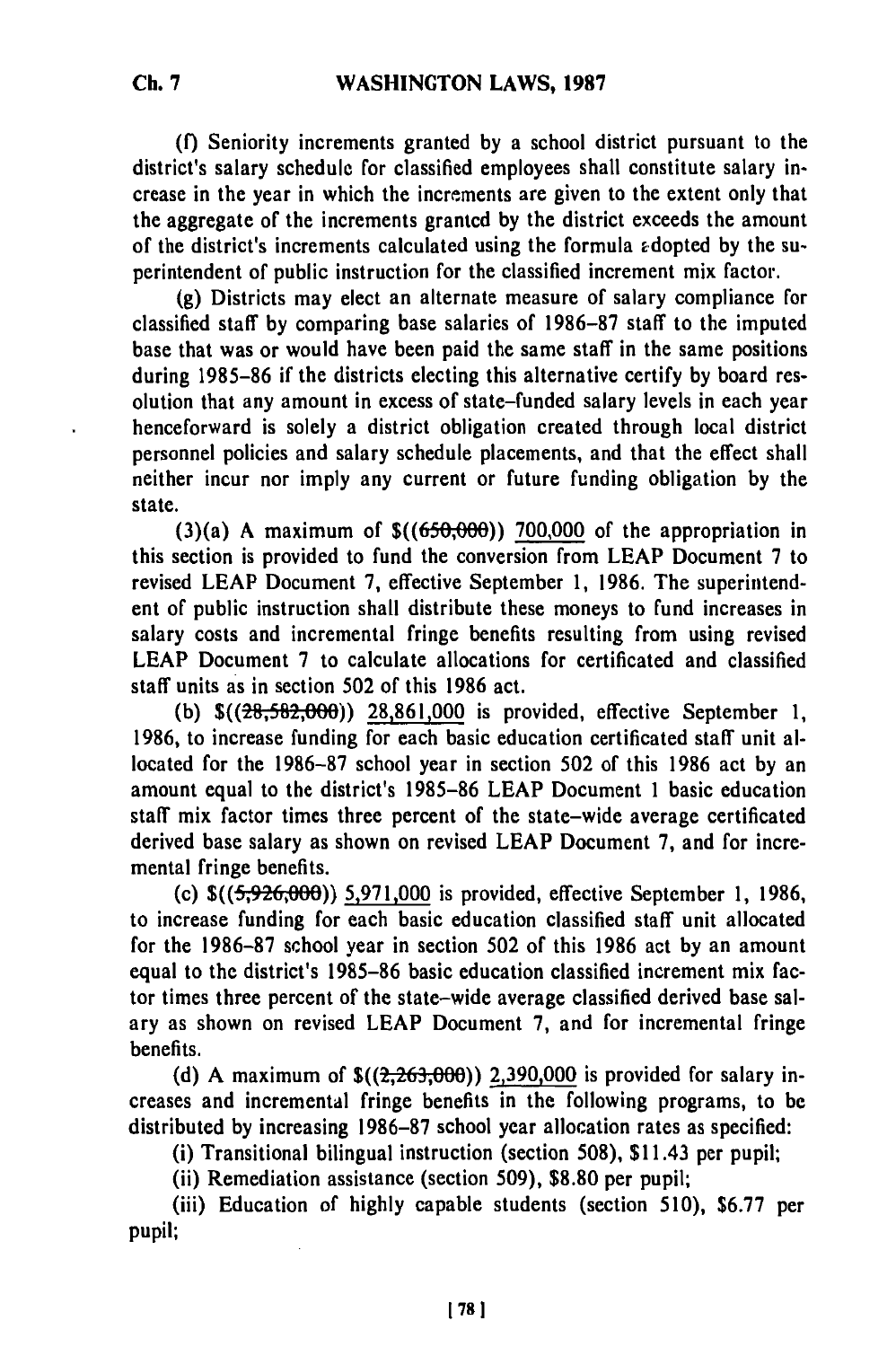(iv) Vocational-technical institutes (section **512),** \$59.94 per **FTE** pupil;

(v) Pupil transportation (section 514), \$0.46 per weighted pupil-mile.

(e) **A** maximum of **\$((3,968,,00)) 4,934,000** is provided for salary increases and incremental fringe benefits for state-supported staff unit allocations in the handicapped program (section **506),** and for state-supported staff in educational service districts (section **502)** and institutional education programs (section **507).** The superintendent of public instruction shall distribute a three percent salary increase for these programs using the pertinent program state-wide average derived base salaries.

**(f)** \$6,344,000 of the appropriation in this section is provided to enhance salaries for certificated personnel in state-supported programs pursuant to this subsection. Each school district with a certificated derived base salary of less than **\$16,500,** as shown on revised **LEAP** Document **7,** is authorized to grant salary increases effective September **1, 1986,** which both:

(i) Increase the actual full time equivalent salary of each certificated employee of the district to a minimum of **\$16,500** for the **1986-87** school year; and

(ii) Increase the district's actual basic education certificated derived base salary, excluding the salary increase provided in subsection (2)(a) of this section, to no more than **\$16,500.**

For the purposes of allocating basic education funds in the **1986-87** school year, the superintendent of public instruction shall modify revised **LEAP** Document 7 to reflect a certificated derived base salary of **\$16,500** for each district which grants the increases authorized **by** this subsection. The superintendent of public instruction may distribute a maximum of **\$71,000** of the funds provided **by** this subsection to those districts whose actual cost of granting minimum increases to **\$16,500** under (i) of this subsection exceeds the increase in the district's total salary allocation resulting from the modification of revised **LEAP** Document **7.**

In addition to other increases provided **by** this section, each school district with a certificated derived base salary of at least **\$16,500,** as shown on revised **LEAP** Document **7,** is authorized to grant such increases effective September **1, 1986,** as are necessary to achieve a minimum full time equivalent salary of **\$16,500** for any individual certificated employee. **\$((1,500,00)) 700,000,** or so much thereof as may be necessary, shall be distributed **by** the superintendent of public instruction solely to increase salaries of individual certificated employees in these districts who would otherwise receive a full time equivalent salary of less than **\$16,500.**

(4) Increases provided **by** this section shall be included in the programs referenced in RCW **84.52.0531(1)** for purposes of calculating the levy lid.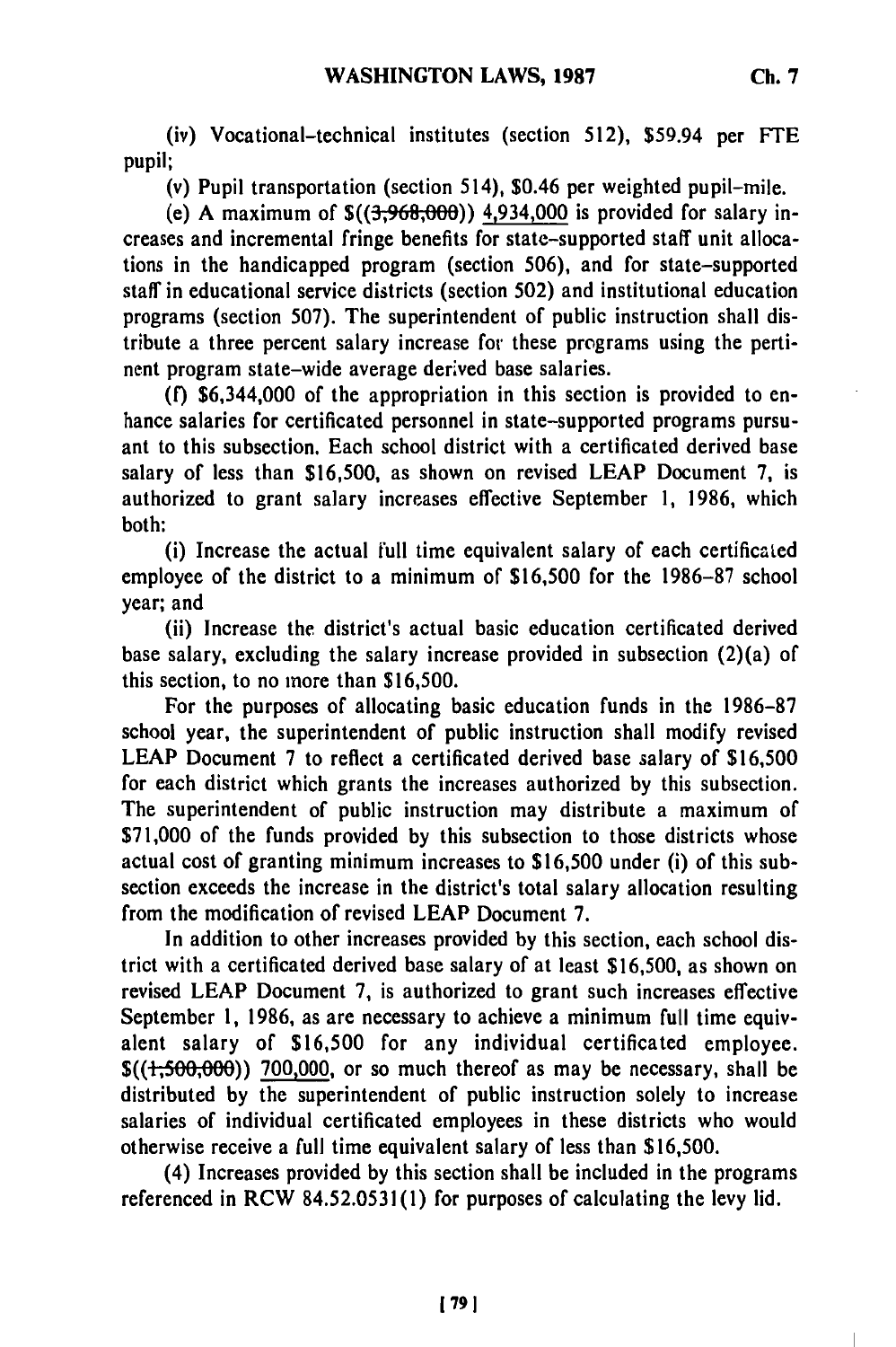Sec. **503.** Section 506, chapter **6,** Laws of **1985** ex. sess. as amended **by** section **505,** chapter **312,** Laws of **1986** (uncodified) is amended to read as **follows:**

FOR THE **SUPERINTENDENT** OF **PUBLIC** INSTRUC-TION-FOR **HANDICAPPED EDUCATION** PROGRAMS

| ON——FOR HANDICAPPED EDUCATION PROGRAMS                 |             |  |
|--------------------------------------------------------|-------------|--|
| General Fund Appropriation—State  \$ $((362,380,000))$ |             |  |
|                                                        | 366,011,233 |  |
| General Fund Appropriation——Federal  \$                | 30,153,000  |  |
| Total Appropriation  \$ $((392, 533, 000))$            |             |  |
|                                                        | 396,164,233 |  |

The appropriations in this section are subject to the following conditions and limitations:

**(1) \$32,120,000** of the general fund-state appropriation is provided solely for the remaining months of the **1984-85** school year.

(2) The superintendent of public instruction shall distribute state funds for the **1985-86** school year in accordance with a district's actual handicapped enrollments and the allocation model established in **LEAP** Document **8** as developed **by** the legislative evaluation and accountability program committee on May **28, 1985,** at 14:04 hours.

**(3)** The superintendent of public instruction shall distribute state funds for the **1986-87** school year in accordance with a district's actual handicapped enrollments and the allocation model established in **LEAP** Document 8 (revised) as developed by the legislative evaluation and accountability program committee **(;,** December **10, 1985,** at 9:45 hours.

(4) **A** maximum of \$250,840 may be expended from the general fund—state appropriation to fund three teachers and one aide at Children's Orthopedic Hospital and Medical Center. This amount is in lieu of money provided through home and hospital allocation and the handicapped program.

Sec. 504. Section **508,** chapter **6,** Laws of **1985** ex. sess. (uncodified) is amended to read as follows:

FOR THE **SUPERINTENDENT** OF **PUBLIC INSTRUC-**TION-FOR TRANSITIONAL **BILINGUAL** PROGRAMS

General Fund Appropriation ...................... \$ ((9,342,000)<br>10,197,000

The appropriation in this section is subject to the following conditions and limitations:

**(1) \$760,000** is provided solely for the remaining months of the 1984- **85** school year.

(2) The superintendent shall distribute funds for the **1985-86** and **1986-87** school years at a maximum rate of \$410 per eligible student.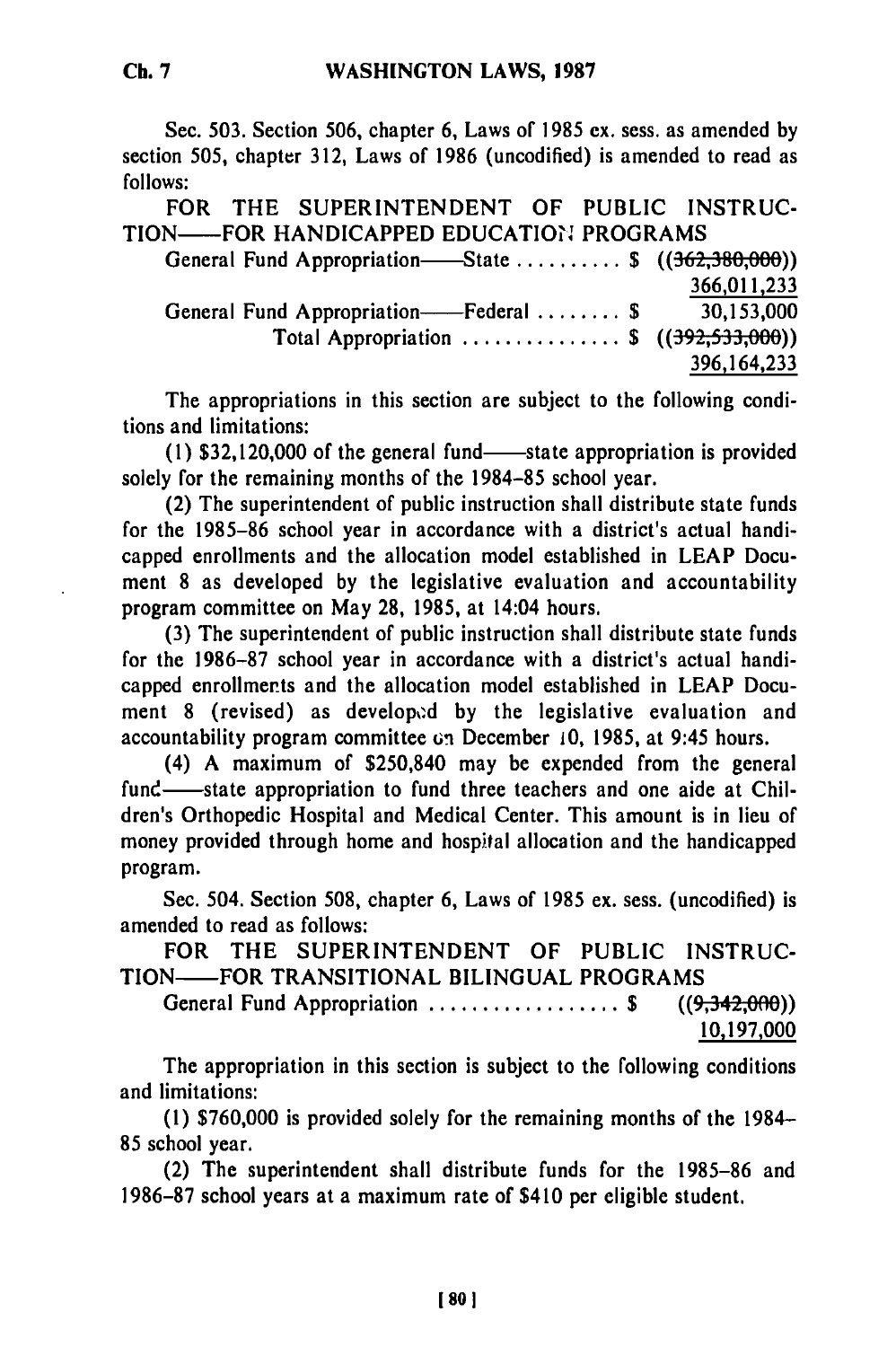Sec. **505.** Section 514, chapter **6,** Laws of 1985 ex. sess. as amended **by** section **508,** chapter **312,** Laws of **1986** (uncodified) is amended to read as **follows:**

FOR THE **SUPERINTENDENT** OF **PUBLIC INSTRUC-**TION-FOR **PUPIL** TRANSPORTATION

General Fund Appropriation .................. **\$** ((204,421,000)) **205,991,000**

The appropriation in this section is subject to the following conditions and limitations:

**(1) A** maximum of **\$90,093,000** may be distributed for pupil transportation operating costs in the **1985-86** school year.

(2) **A** maximum of **\$755,000** may be expended for regional transportation coordinators.

**(3) A** maximum of **\$56,000** may be expended for bus driver training.

### PART VI

### HIGHER **EDUCATION**

Sec. **601.** Section **607,** chapter **6,** Laws of **1985** ex. sess. as amended **by** section 604, chapter **312,** Laws of **1986** (uncodified) is amended to read as **follows:**

FOR THE EVERGREEN **STATE COLLEGE**

| FY 1986                              | <b>FY 1987</b>                                          |
|--------------------------------------|---------------------------------------------------------|
|                                      | General Fund Appropriation \$ 17,003,000 ((17,206,000)) |
|                                      | 17,291,000                                              |
| Total Appropriation $\$(34,209,000)$ |                                                         |
|                                      | 34,294,000                                              |
|                                      |                                                         |

The appropriations in this section are subject to the following condi**ticns** and limitations:

**(1) \$7,073,000** from the fiscal year **1986** general fund appropriation and **\$7,273,000** from the fiscal year **1987** general fund appropriation are provided solely for the instruction program. Not less than a biennial average of **\$2,797** per academic year full time eouivalent student shall be spent from the state general fund in the instruction program. **Of** the amounts provided in this subsection, at least **\$132,000** shall be spent for enhancement of the instructional equipment budget. **Of** the amounts provided in this subsection, at least **\$582,000** shall be spent for enrollments in underserved urban areas.

(2) A maximum of **\$130,000** may be spent for departmental research fellowships, limited to no more than three months per award.

**(3)** \$20,000 is provided solely for fiscal year **1986** from the general fund appropriation for the Washington state institute for public policy to complete the Washington state minorities incarceration study using the staff of the University of Washington. **\$15,000** of this amount is provided solely for increasing the number of sample counties in the study. **\$5,000,** or the amount equal to the unexpended balance of the **1983-85** appropriation for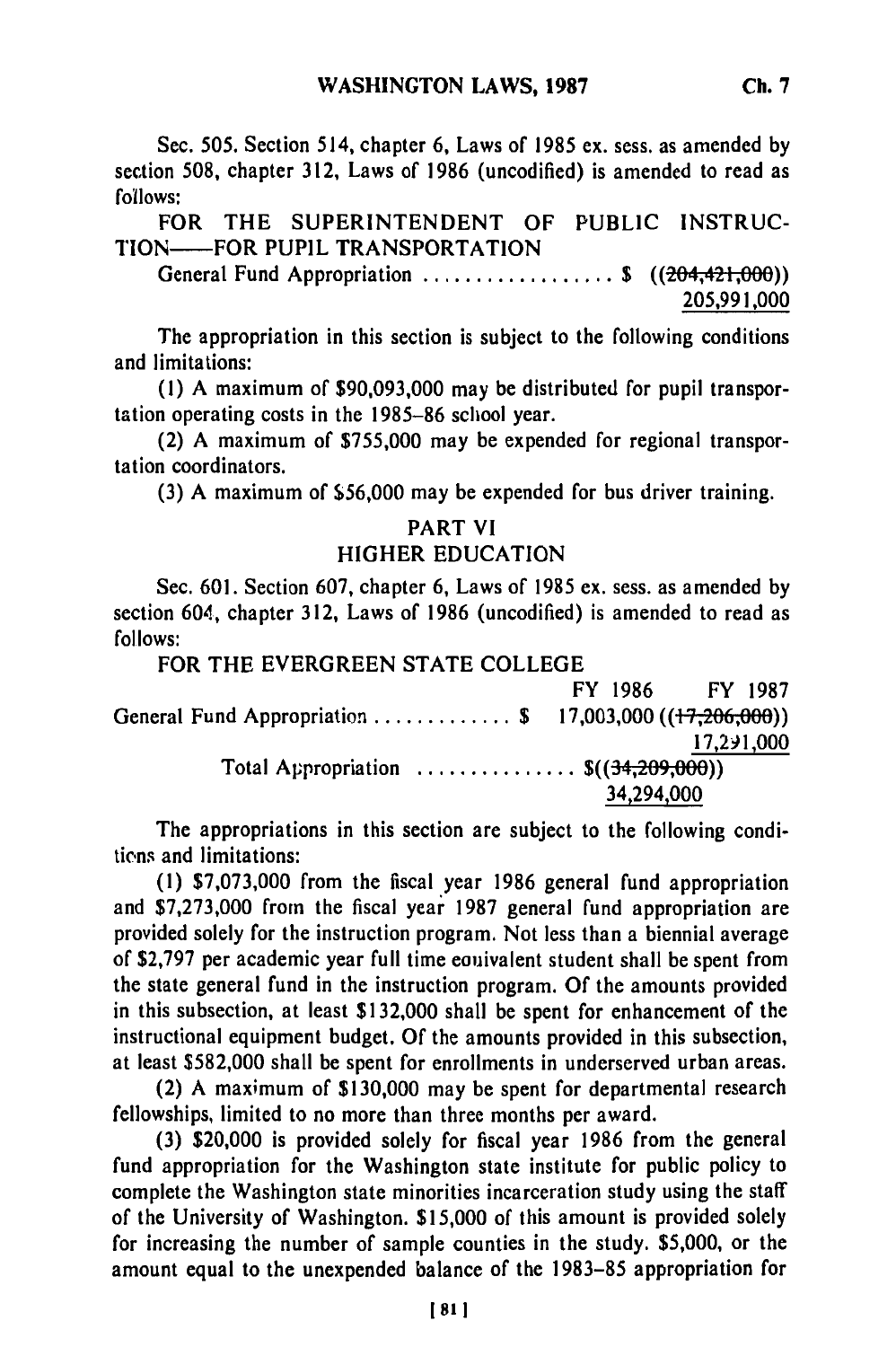this purpose, is provided solely for continuation of the original study. The expanded study shall be presented to the legislature **by** November **1, 1985.**

(4) **\$50,000** of the fiscal year **1986** and \$45,000 of the fiscal year **1987** general fund appropriations are provided solely for the institute of public policy to conduct a study using the staff of the school of business administration at the University of "'ashington to update the **1972** Washington input-output study. The study shall be completed and a report made to the senate and house ways and means committees **by** June **30, 1987.**

(5) A maximum of \$40,000 from the general fund—state appropriation may be spent for matching funds as provided in this subsection. The Washington state center for the improvement of the quality of undergraduate instruction shall include The Evergreen State College, as a participant with other higher education institutions desiring to participate, in instructional program innovation through the establishment of federated learning centers. State funds shall be matched with cash matching funds to the greatest extent possible.

**(6)** The office of financial management shall initially allot for the following:

(a) Equipment **\$722,000**

(b) Plant operations and maintenance  $$6,184,000$ 

**(7)** A maximum of \$178,000 may be spent on intercollegiate spc:'s activities.

**(8)** \$20,000 of the fiscal year **1987** appropriation is provided solely to the institute of public policy to conduct a study of social, economic, and demographic trends and their policy implications for the state of Washington.

**NEW SECTION.** Sec. **602. A** new section is added to chapter **6,** Laws of **1985** ex. sess. to read as follows:

FOR THE **STATE** BOARD FOR **COMMUNITY COLLEGE EDUCATION**

General Fund Appropriation ..................... **\$ 261,000**

The appropriation in this section is subject to the following conditions and limitations: The appropriation is provided solely for necessary expenditures attributable to the fire of February **16, 1987,** at Everett Community College, including cleanup of the fire site, repair of damage to telephone and electrical systems, temporary space rental, and replacement of library operating systems and some print materials.

**NEW SECTION.** Sec. **603. A** new section is added **t,)** chapter **373,** Laws of **1985** to read as follows:

FOR THE **STATE** BOARD FOR COMMUNITY **COLLEGE EDUCATION**

General Fund Appropriation ..................... **\$** 470,000

The appropriation in this section is subject to the following conditions and limitations: The appropriation is provided solely to remodel and equip

 $\mathbf{I}$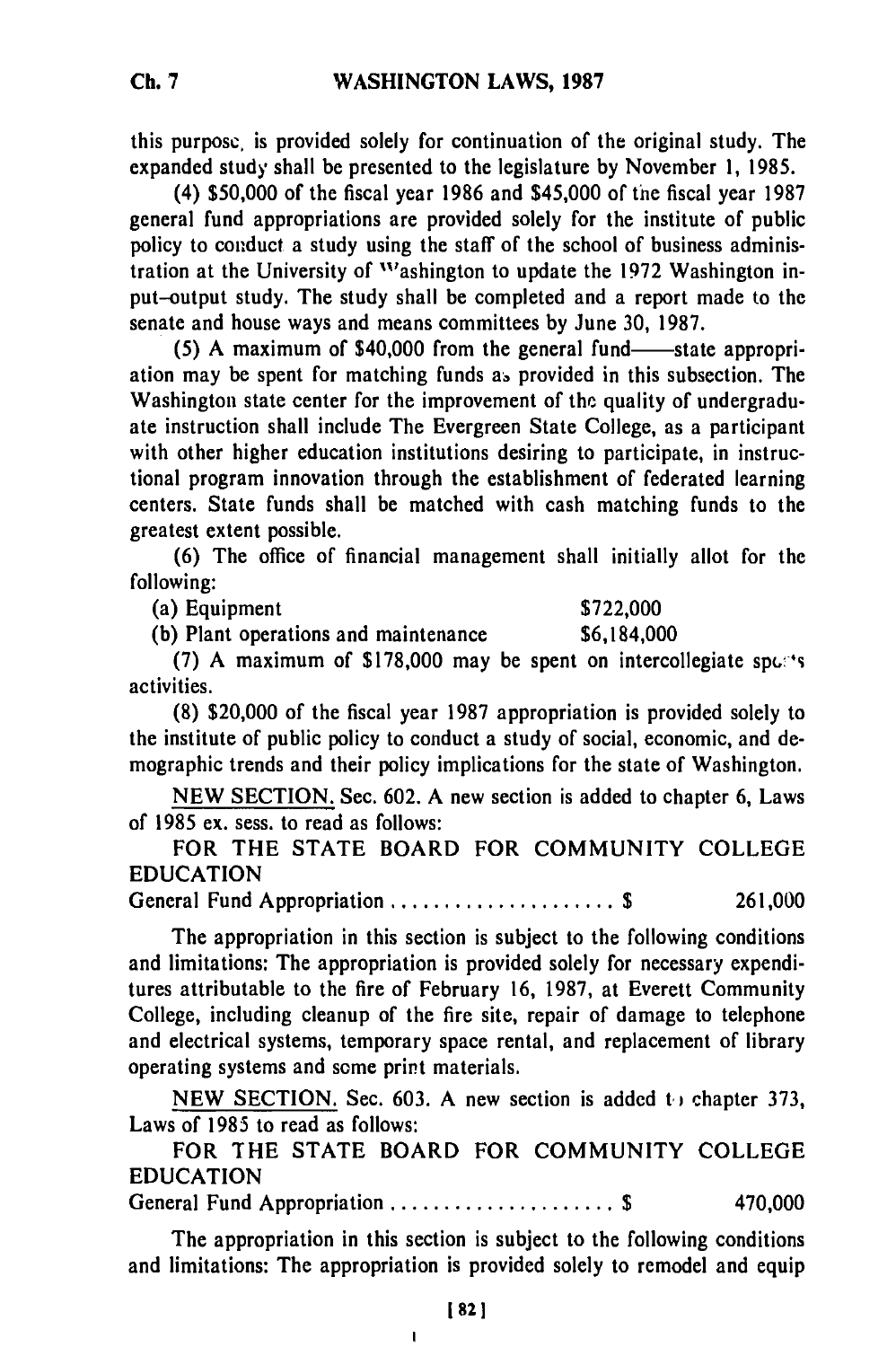existing space at Everett Community College to house library, food service and other functions displaced as a result of the fire of February **16, 1987,** and to program and design replacement facilities totalling **55,000** square feet for the library and student center functions.

**NEW SECTION.** Sec. 604. **(1)** The amounts specified, or so much thereof as may be necessary, are appropriated to the designated institutions of higher education from the general fund for the biennium ending June **30, 1987,** solely to provide the specified average salary increases for academic and exempt employees, incluoing state-funded full-time faculty, departmental chairs, medical residents, teaching and research assistants, librarians, counselors, and instructional and professional staff, and including parttime community college faculty, but excluding presidents, chancellors, chief executive officers, provosts, vice-presidents, and deans in all higher education institutions, and senior administrative officials in the four-year universities and The Evergreen State College who report directly to the excluded persons, effective March **1, 1987,** or on the first day of the month in which this act takes effect, whichever is later:

(a) **\$2,170,000** to the University of Washington for an average salary increase **of 5.0** percent;

**(b) \$1,015,000** to Washington State University for an average salary increase of **5.0** percent;

(c) \$240,000 to Central Washington University for an average salary increase of 4.5 percent;

**(d)** \$277,000 to Eastern Washington University for an average salary increase of 4.5 percent;

(e) **\$132,000** to The Evergreen State College for *rn* average salary increase of 4.5 percent;

**(f) \$322,000** to Western Washington University for an average salary increase of 4.5 percent; and

**(g) \$2,130,069** to the state board for community college education, for an average salary increase of 4.0 percent.

(2) This section shall not prevent the granting of equivalent salary increases to research faculty supported by moneys other than state funds as long as sufficient moneys exist to support such increases.

**(3)** The salary increases authorized **by** this section shall terminate on June **30, 1987,** unless reauthorized in the **1987-89** biennial appropriations act.

### PART VII

# **SPECIAL** APPROPRIATIONS

Sec. **701.** Section **707,** chapter **6,** Laws of **1985** ex. sess. (uncodified) is amended to read as follows:

FOR THE STATE TREASURER—TRANSFERS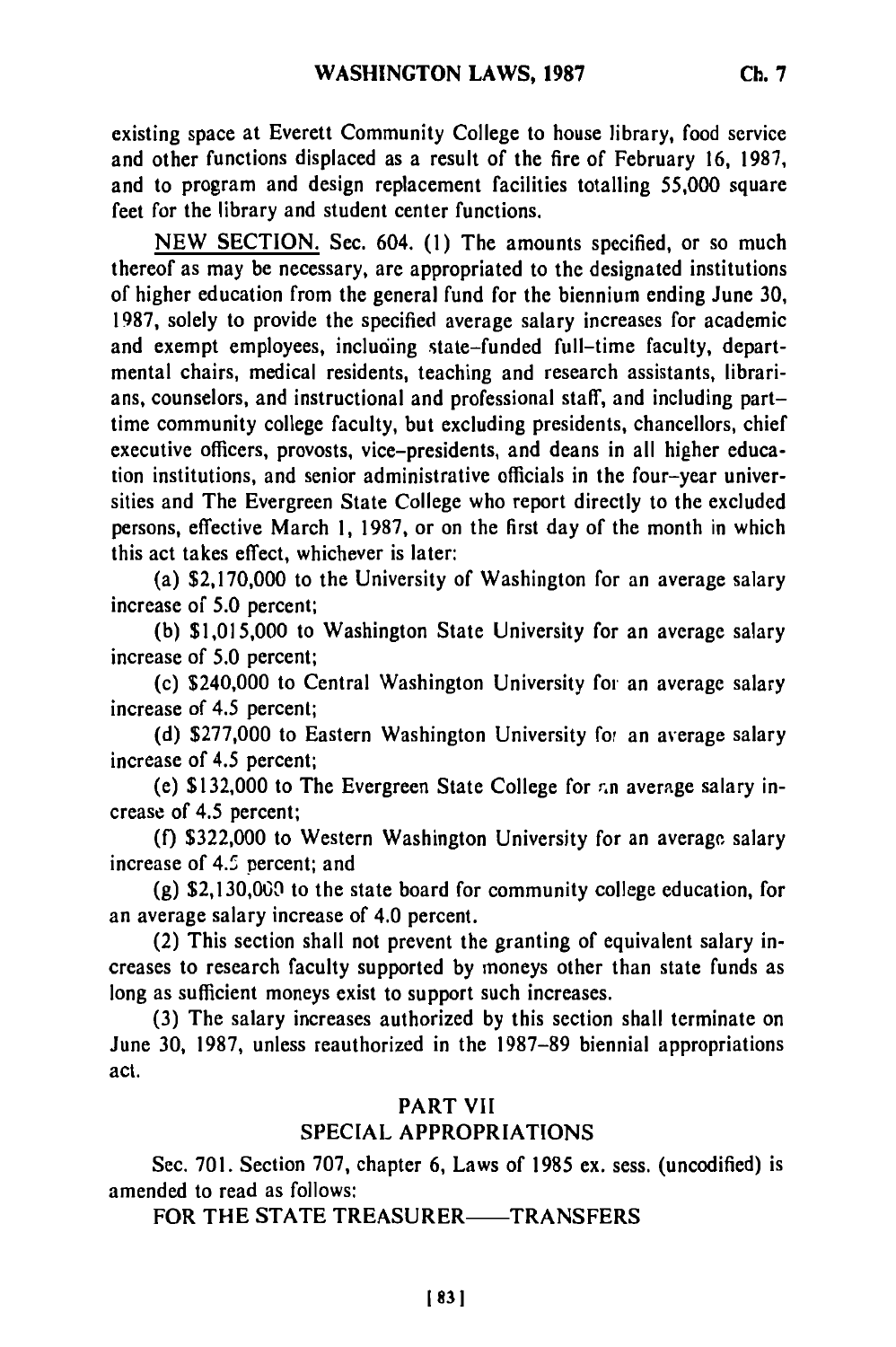# WASHINGTON LAWS, **1987**

| General Fund Appropriation: For transfer to<br>the General Fund--Institutional Impact                                                                                                                                                                                                                                                                   |                        |
|---------------------------------------------------------------------------------------------------------------------------------------------------------------------------------------------------------------------------------------------------------------------------------------------------------------------------------------------------------|------------------------|
|                                                                                                                                                                                                                                                                                                                                                         | ((350,000))<br>510,000 |
| General Fund Appropriation: For transfer to<br>the Energy Account-Monappropriated,                                                                                                                                                                                                                                                                      |                        |
| for interest earned in prior biennia  \$<br>General Fund Appropriation: For transfer to<br>the General Fund--Flood Control As-                                                                                                                                                                                                                          | 164,733                |
| sistance Account pursuant to RCW 86.26-                                                                                                                                                                                                                                                                                                                 | 4,000,000              |
| General Fund--Forest Development Account<br>Appropriation: For transfer to the General<br>Fund-Resource Management Cost Ac-<br>count to the extent funds are available as<br>determined by the department of natural<br>resources. The department shall provide<br>the state treasurer with a schedule of such                                          |                        |
| Motor Vehicle Fund——Highway Stabilization<br>Account Appropriation: For transfer to the                                                                                                                                                                                                                                                                 | 11,908,000             |
| Motor Vehicle Fund-State  \$<br>Motor Vehicle Fund Appropriation: For trans-<br>fer to the Tort Claims Revolving Fund for<br>claims paid on behalf of the department of<br>transportation and the Washington state<br>patrol during the period July 1, 1985,                                                                                            | 25,000,000             |
| State Treasurer's Service Fund Appropriation:<br>For transfer to the general fund on or be-<br>fore July 20, 1987, an amount up to<br>\$9,853,000 in excess of the cash require-<br>ments in the State Treasurer's Service<br>Fund for fiscal year 1988, for credit to the                                                                              | 11,250,000             |
| fiscal year in which earned  \$<br>General Fund-Charitable, Educational, Pe-<br>nal and Reformatory Institutions Account<br>Appropriations: For transfer to the General<br>Fund-Resource Management Cost Ac-<br>count to the extent that funds are available<br>as determined by the department of natu-<br>ral resources. The department shall provide | 9,853,000              |
| the state treasurer with a schedule of such                                                                                                                                                                                                                                                                                                             | 600,000                |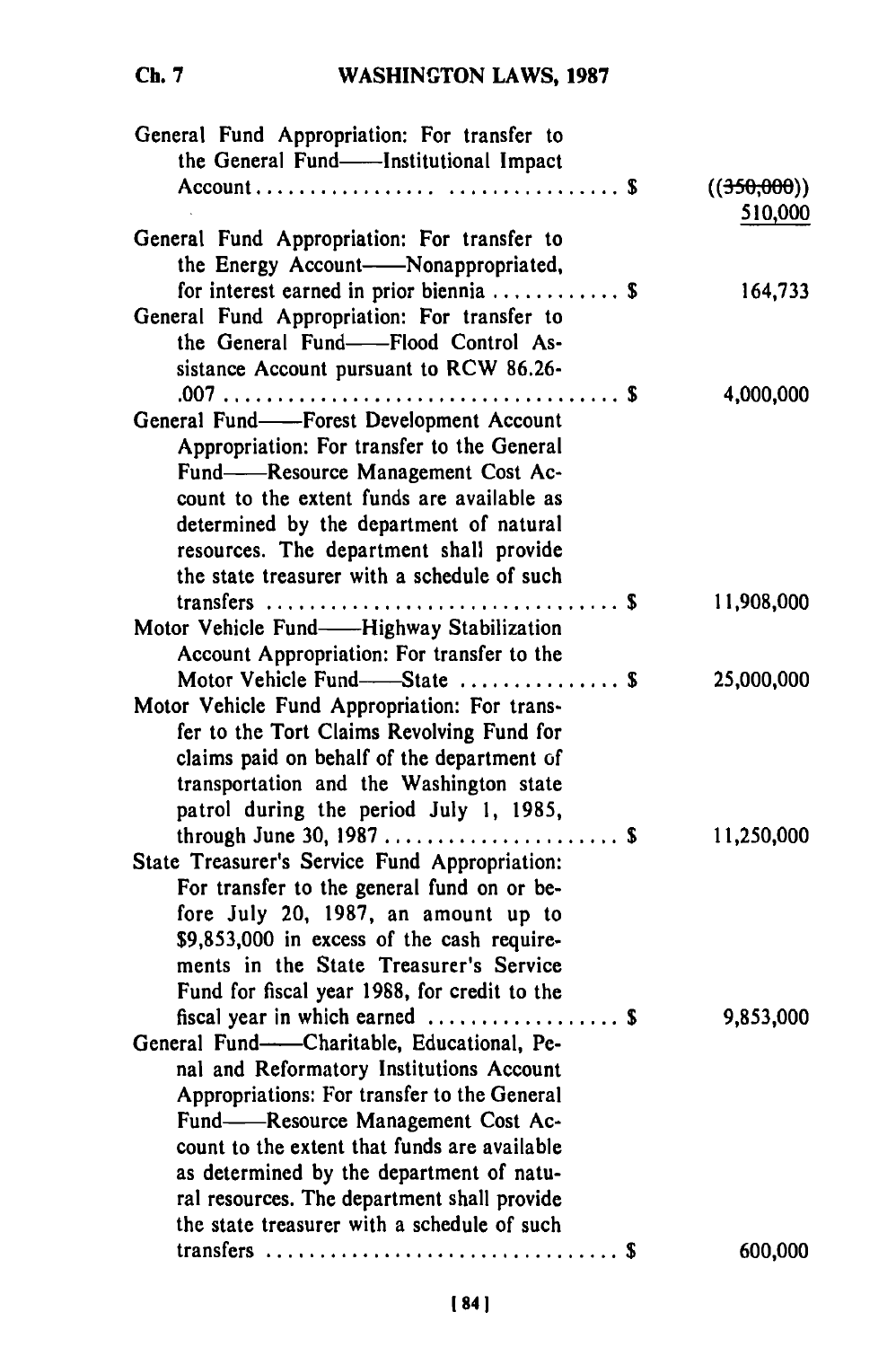$\begin{array}{c} \hline \end{array}$ 

| General Fund Appropriation: For transfer to<br>the Tort Claims Revolving Fund on June |                                  |
|---------------------------------------------------------------------------------------|----------------------------------|
| 30, $((1985))$ 1987\$                                                                 | ((2,000,000))<br>6,115,000       |
| General Fund Appropriation: For transfer to                                           |                                  |
| the Tort Claims Revolving Fund as re-                                                 |                                  |
| quired to maintain a positive working capi-                                           |                                  |
|                                                                                       | 2,000,000                        |
| Sec. 702. Section 711, chapter 6, Laws of 1985 ex. sess. as amended by                |                                  |
| section 707, chapter 312, Laws of 1986 (uncodified) is amended to read as<br>follows: |                                  |
| FOR THE STATE TREASURER-STATE REVENUES FOR<br><b>DISTRIBUTION</b>                     |                                  |
| General Fund Appropriation for fire insurance                                         |                                  |
| premiums tax distribution  \$                                                         | ((3,599,171))                    |
|                                                                                       | 4,889,205                        |
| General Fund Appropriation for public utility                                         |                                  |
| district excise tax distribution $\ldots$ \$                                          | ((22,129,000))                   |
|                                                                                       | 21,585,279                       |
| General Fund Appropriation for prosecuting at-                                        |                                  |
|                                                                                       | $((+708,071))$                   |
|                                                                                       | 1,768,071                        |
| General Fund Appropriation for motor vehicle                                          |                                  |
| excise tax distribution $\ldots \ldots \ldots \ldots \ldots$                          | ((45,955,000))                   |
|                                                                                       | 49,374,722                       |
| General Fund Appropriation for local mass                                             |                                  |
|                                                                                       | ((138,500,000))                  |
|                                                                                       | 145,145,505                      |
| General Fund Appropriation for camper and                                             |                                  |
| travel trailer excise tax distribution $\ldots \ldots \ldots$                         | ((1,712,190))                    |
|                                                                                       | 1,717,666                        |
| General Fund-Aquatic Lands Enhancement                                                |                                  |
| Account Appropriation for aquatic lands                                               |                                  |
| revenue distribution  \$                                                              | 56,100                           |
| Liquor Excise Tax Fund Appropriation for li-                                          |                                  |
| quor excise tax distribution $\ldots$ \$                                              | ((17, 881, 633))                 |
| Motor Vehicle Fund Appropriation for motor                                            | 18,686,210                       |
| vehicle fuel tax distribution  \$                                                     |                                  |
|                                                                                       | ((257, 401, 676))<br>263,540,027 |
| Liquor Revolving Fund Appropriation for liquor                                        |                                  |
| profits distribution  \$                                                              | ((41,000,000))                   |
|                                                                                       | 40,150,000                       |
|                                                                                       |                                  |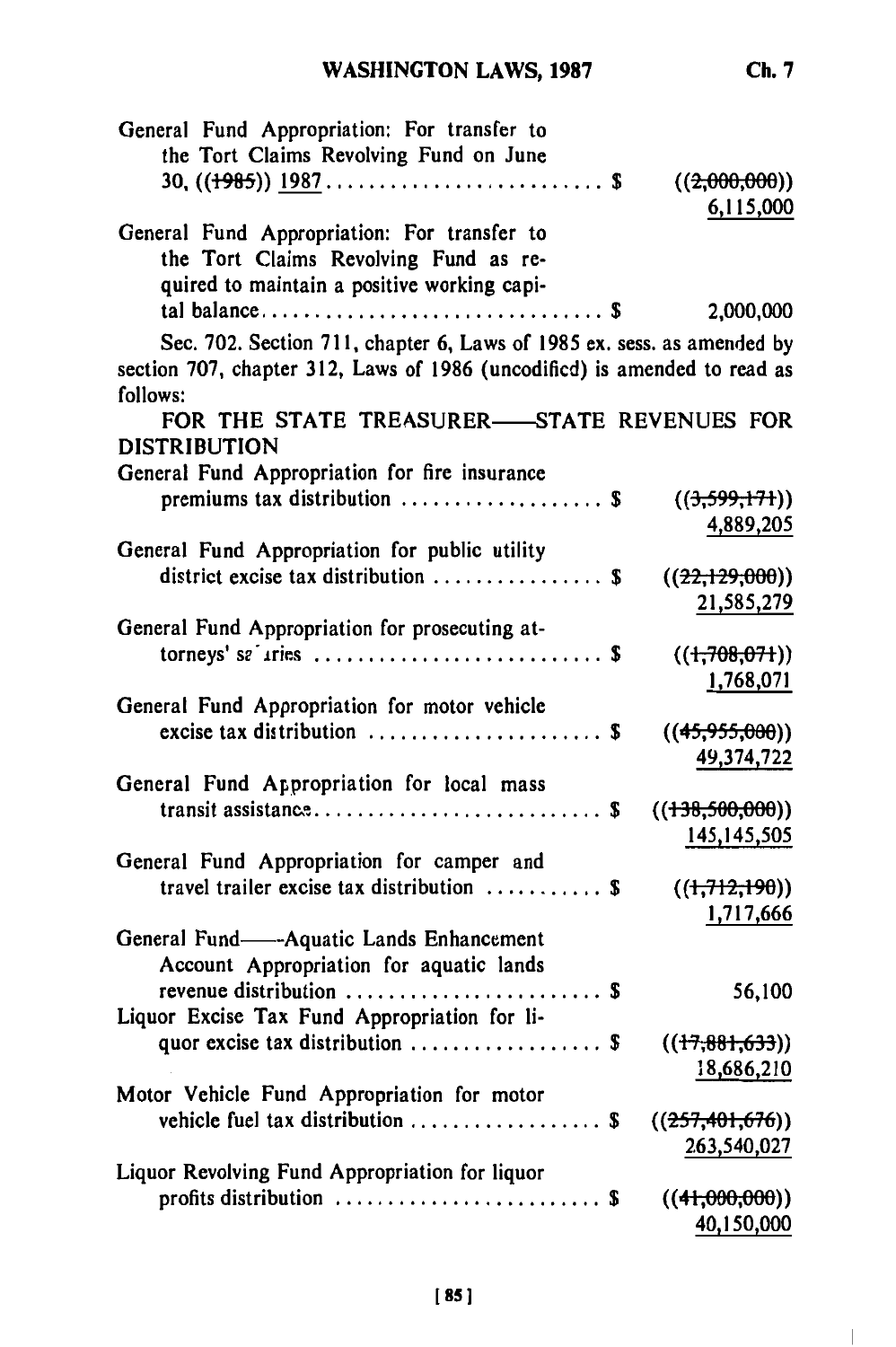### **WASHINGTON** LAWS, **1987**

| General Fund--Timber Tax Distribution Ac-<br>count Appropriation for distribution to                    |                 |
|---------------------------------------------------------------------------------------------------------|-----------------|
| "Timber" counties  \$                                                                                   | ((36,890,000))  |
|                                                                                                         | 33,864,336      |
| General Fund——Municipal Sales and Use Tax                                                               |                 |
| Equalization Account Appropriation  \$                                                                  | ((24,745,000))  |
|                                                                                                         | 26,590,257      |
| General Fund-County Sales and Use Tax                                                                   |                 |
| Equalization Account Appropriation  \$                                                                  | ((0.300,000))   |
|                                                                                                         | 8,493,886       |
| General Fund—Death Investigations Ac-                                                                   |                 |
| count Appropriation for distribution to                                                                 |                 |
| counties for public funded autopsies $\ldots$ \$                                                        | 480,000         |
| Total Appropriation  \$                                                                                 | ((600,357,841)) |
|                                                                                                         | 616, 341, 264   |
| Sec. 703. Section 712, chapter 6, Laws of 1985 ex. sess. (uncodified) is<br>amended to read as follows: |                 |
| FOR THE STATE TREASURER-FEDERAL REVENUES                                                                |                 |
| FOR DISTRIBUTION                                                                                        |                 |
| Federal Forest Revolving Fund Appropriation                                                             |                 |
| for federal forest fund distribution $\ldots \ldots \ldots$ \$ ((25,164,000))                           |                 |
|                                                                                                         | 47,607,000      |
| General Fund Appropriation for federal flood                                                            |                 |
| control funds distribution  \$                                                                          | 30,000          |
| General Fund Appropriation for federal grazing                                                          |                 |
|                                                                                                         | 50,000          |
| General Fund—Geothermal Account Appro-                                                                  |                 |
|                                                                                                         | 117,260         |
| General Fund Appropriation for distribution to<br>counties in conformance with Public Law               |                 |
|                                                                                                         | 837,896         |
| Total Appropriation  \$ $((26,199,156))$                                                                |                 |
|                                                                                                         | 48,642,156      |
| Sec. 704. Section 903, chapter 312. Laws of 1986 (uncodified) is                                        |                 |

Sec. 704. Section **903,** chapter **312,** Laws of **1986** (uncodified) is amended to read as follows:

The state treasurer shall transfer to the general fund  $\$((+,500,000))$ **2,169,000** from the public facilities construction loan and grant revolving account on or before June **30, 1987.**

**NEW SECTION.** Sec. **705. A** new section is added to chapter **6,** Laws of **1985** ex. sess. to read as follows: 65 cx, sess, to fead as follows.<br>FOR THE GOVERNOR-PACIFIC CELEBRATION

| FOR THE GOVERNOR——PACIFIC CELEBRATION |         |
|---------------------------------------|---------|
| General Fund Appropriation  \$        | 150,000 |

**Ch. 7**

 $\mathbf{r}$ 

n p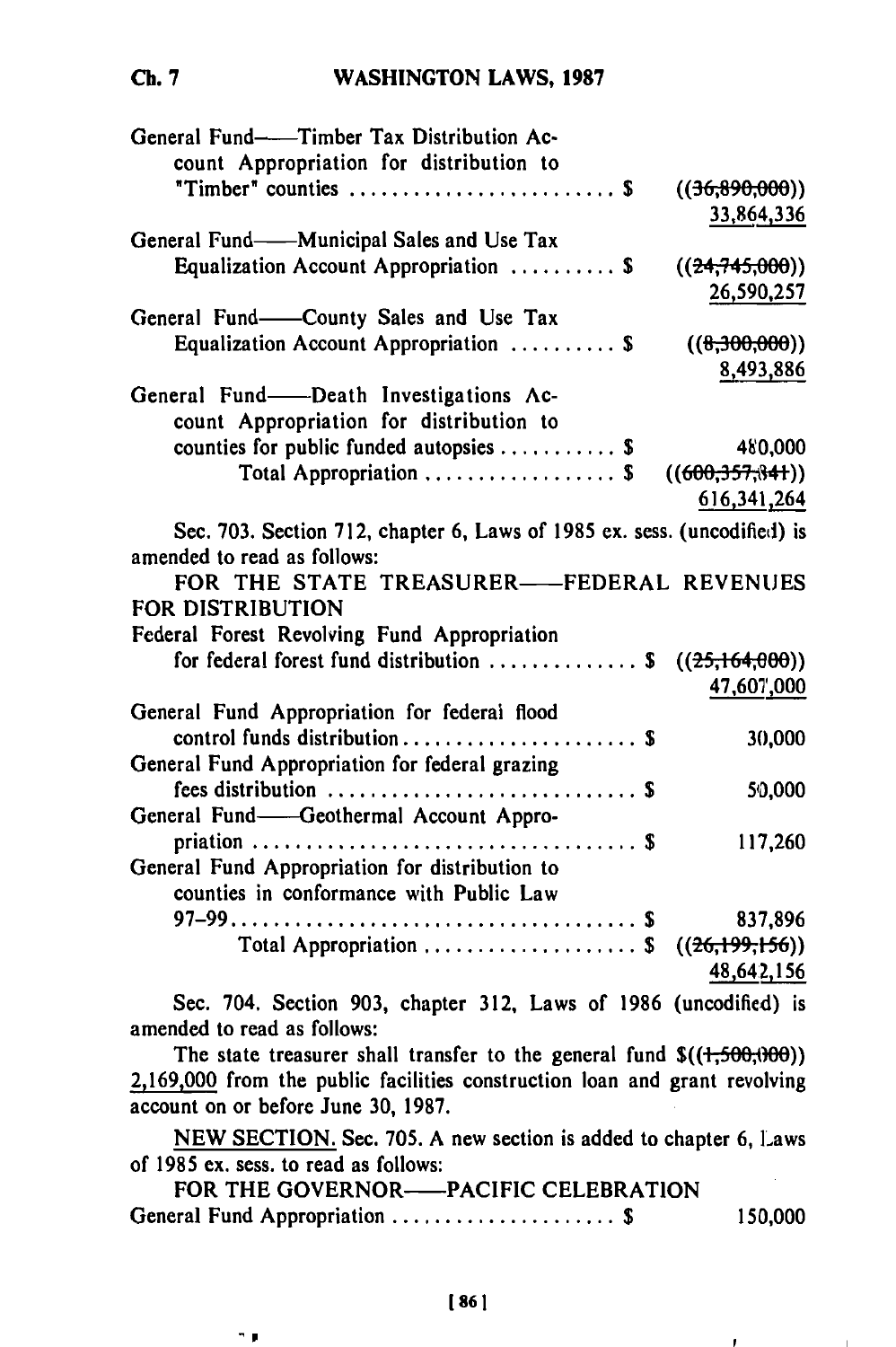The appropriation in this section is for preparatory development of Pacific celebration events.

### PART VIII **CAPITAL PROJECTS**

**NEW SECTION.** Sec. **801. A** new section is added to chapter **373,** Laws of **1985** to read as follows:

FOR THE DEPARTMENT OF **GENERAL ADMINISTRATION**

To reimburse the legislature for the legislative building renovation project.

| GF, Cap Bldg Constr Acct<br>419,000      | Appropriation |
|------------------------------------------|---------------|
|                                          |               |
| Project<br><b>Estimated</b><br>Estimated |               |
| Costs<br>Costs<br>Total                  |               |
| $7/1/87$ and<br>Through<br>Costs         |               |
| 6/30/85<br>Thereafter                    |               |

419,000

Sec. **802.** Section **119,** chapter **373,** Laws of **1985** (uncodified) is amended to read as follows:

FOR THE DEPARTMENT OF **GENERA].** ADMINISTRATION

Temple of Justice renovation (CR-86-1-01 **1)**

|                          | Reappropriation             | Appropriation               |
|--------------------------|-----------------------------|-----------------------------|
| GF, Cap Bldg Constr Acct |                             | ((600, 000))                |
|                          |                             | 2,600,000                   |
| GF, St Fac Renew Acct    |                             | 48,000                      |
| Project                  | Estimated                   | Estimated                   |
| Costs                    | Costs                       | Total                       |
| Through                  | $7/1/87$ and                | Costs                       |
| 6/30/85                  | Thereafter                  |                             |
|                          | ( <del>(10,000,000)</del> ) | ( <del>(10.648.000</del> )) |
|                          | 12,712,000                  | 15,360,000                  |

**NEW SECTION.** Sec. **803. A** new section is added to chapter **373,** Laws of **1985** to read as follows:

FOR THE **STATE** PARKS **AND** RECREATION **COMMISSION**

To provide the state share of the purchase price of Covenant Beach for a public park to be owned and operated **by** the city of Des Moines, except that this appropriation is contingent on the participation of the city of Des Moines and the county of King in this purchase.

Reappropriation Appropriation

J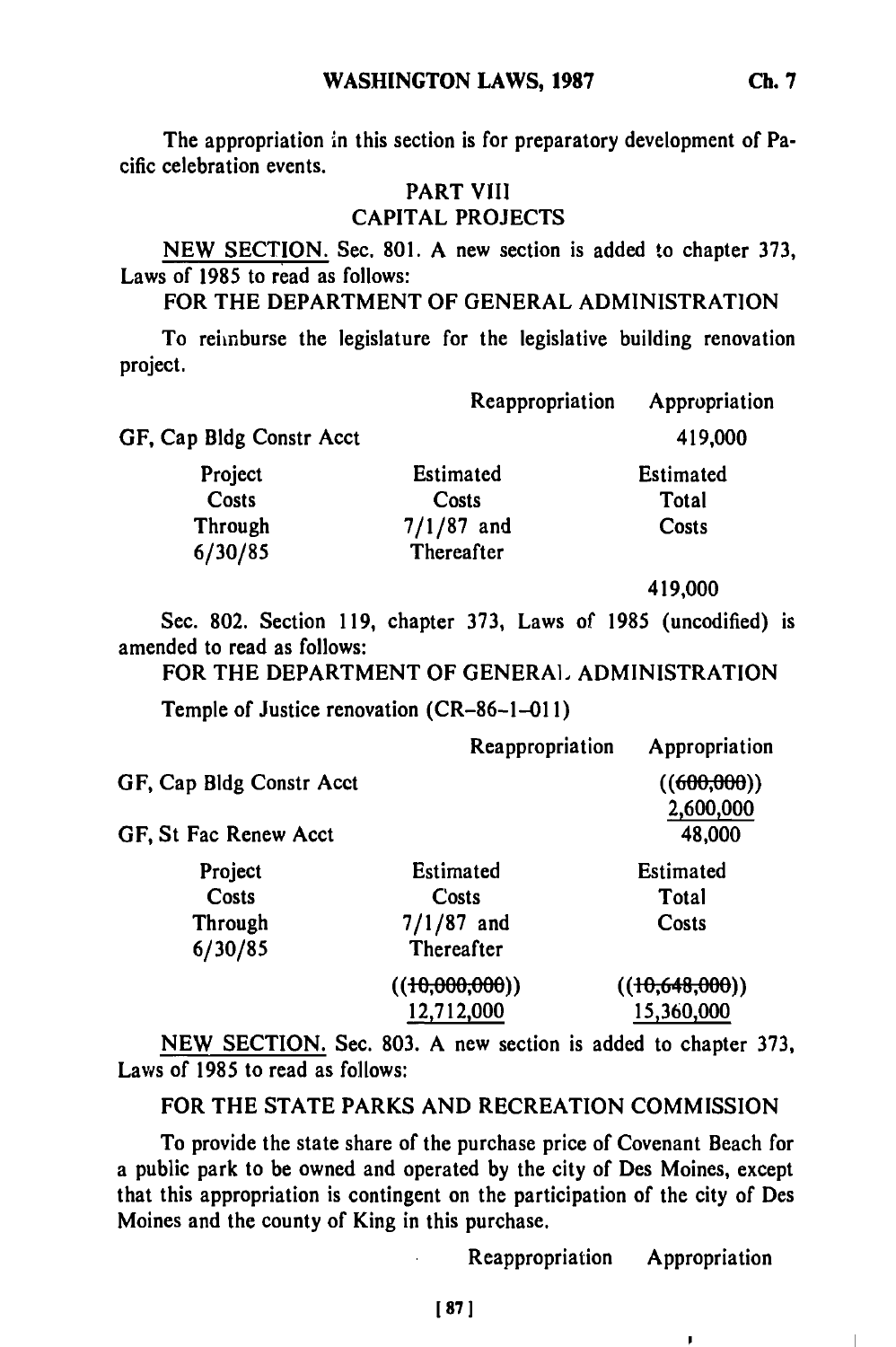**GF,** State **Bldg** Constr Acct **1,100,000**

| Project | Estimated    | <b>Estimated</b> |
|---------|--------------|------------------|
| Costs   | Costs        | Total            |
| Through | $7/1/87$ and | Costs            |
| 6/30/85 | Thereafter   |                  |

**1,100,000**

**NEW SECTION.** Sec. 804. A new sectior is added to chapter **373,** Laws of **1985** to read as follows:

FOR THE **STATE** PARKS **AND** RECREATION COMMISSION

To purchase building from the United States forest service located at Lewis and Clark state park to be used for state park and other related purposes.

|              | Reappropriation | Appropriation |
|--------------|-----------------|---------------|
| General Fund |                 | 75,000        |
| Project      | Estimated       | Estimated     |
| Costs        | Costs           | Total         |
| Through      | $7/1/87$ and    | Costs         |
| 6/30/85      | Thereafter      |               |
|              |                 |               |

75,000

Sec. **805.** Section **306,** chapter 373, Laws of **1985** (uncodified) is amended to read as follows:

# FOR THE **STATE** BOARD FOR **EDUCATION**

Public school building construction: **1985-87 (CI-86-4-001)**

|                           | Reappropriation | Appropriation                    |
|---------------------------|-----------------|----------------------------------|
| Common School Constr Fund |                 | ((138, 275, 000))<br>153,519,000 |
| Project                   | Estimated       | <b>Estimated</b>                 |
| Costs                     | Costs           | Total                            |
| Through                   | $7/1/87$ and    | Costs                            |
| 6/20/85                   | Thoronftor      |                                  |

**((138,275,006))** 153,519,000

Sec. 806. Section **308,** chapter **373,** Laws of 1985 (uncodified) is amended to read as follows:

# FOR THE **STATE** BOARD FOR **EDUCATION**

Artwork grants (CI-86-4-008) "دير

Reappropriation Appropriation

頁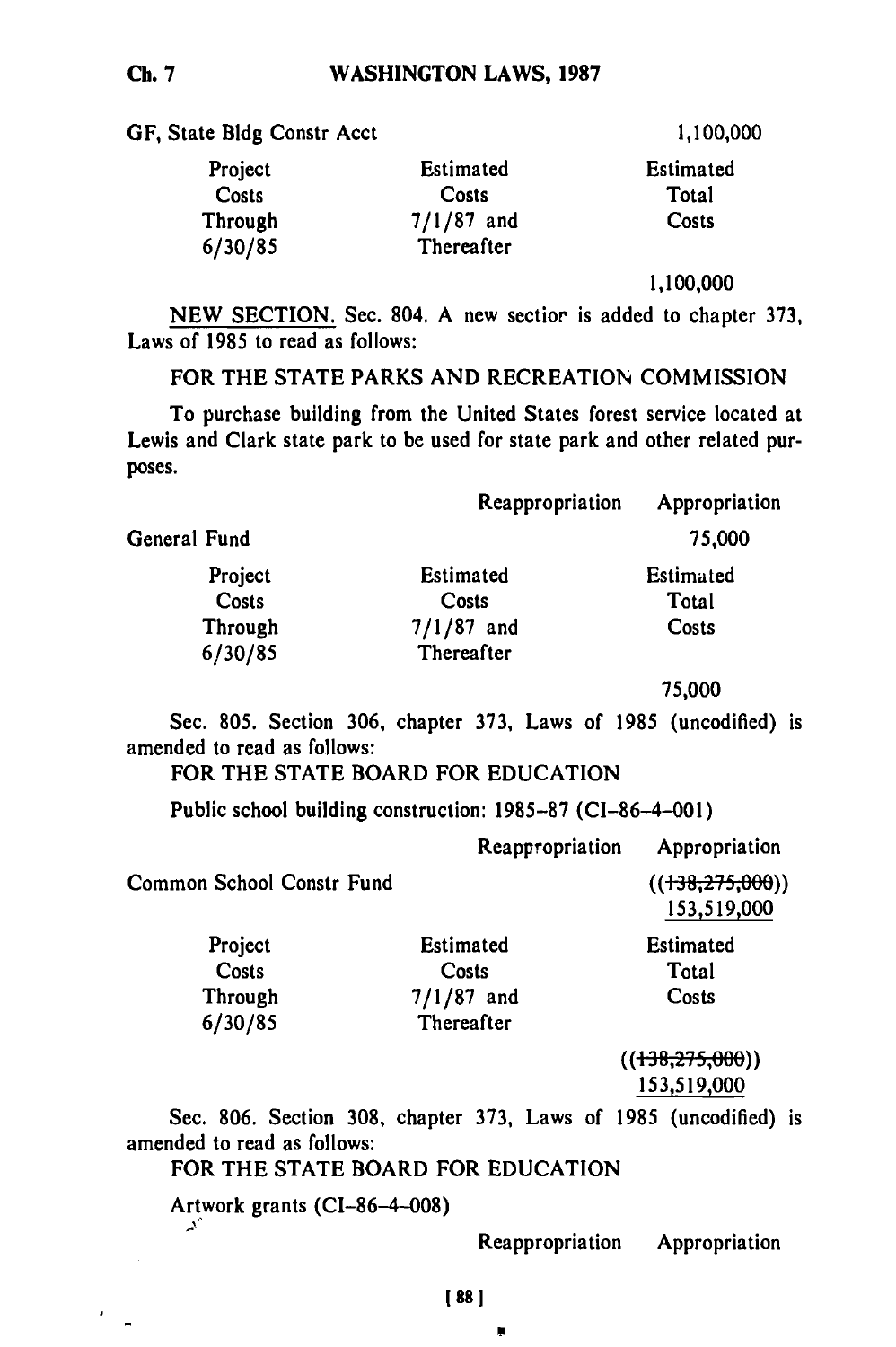| Common School Constr Fund |              | ((325,000))<br>445,000 |
|---------------------------|--------------|------------------------|
| Project                   | Estimated    | Estimated              |
| Costs                     | Costs        | Total                  |
| Through                   | $7/1/87$ and | Costs                  |
| 6/30/85                   | Thereafter   |                        |
|                           |              | ((325,000))            |
|                           |              | 445,000                |

NEW SECTION. Sec. 807. Section 809, chapter 312, Laws of 1986 (uncodified) is repealed.

NEW SECTION. Sec. 808. A new section is added to chapter 373, Laws of 1985 to read as follows:

FOR THE STATE BOARD FOR COMMUNITY COLLEGE EDUCATION

Energy conservation projects: Tacoma Community College (CR-1- 010)

|              | Reappropriation | Appropriation |
|--------------|-----------------|---------------|
| General Fund |                 | 185,000       |
| Project      | Estimated       | Estimated     |
| Costs        | Costs           | Total         |
| Through      | $7/1/87$ and    | Costs         |
| 6/30/85      | Thereafter      |               |
|              |                 |               |

**185,000**

The appropriation in this section is subject to the following conditions and limitations: Funds appropriated under this section shall not be allotted until \$185,000 of local plant funds are deposited in the state general fund.

Sec. 809. Section 373, chapter 373, Laws of 1985 (uncodified) is amended to read as follows:

### FOR THE UNIVERSITY OF WASHINGTON

**G** wing renovation and construction of surge space north of **G** wing (CR-86-1-0 **1)**

|                          | Reappropriation | Appropriation |
|--------------------------|-----------------|---------------|
| GF, H Ed Reimb S/T Bonds |                 | 6,297,000     |
| Project                  | Estimated       | Estimated     |
| Costs                    | Costs           | Total         |
| Through                  | $7/1/87$ and    | Costs         |